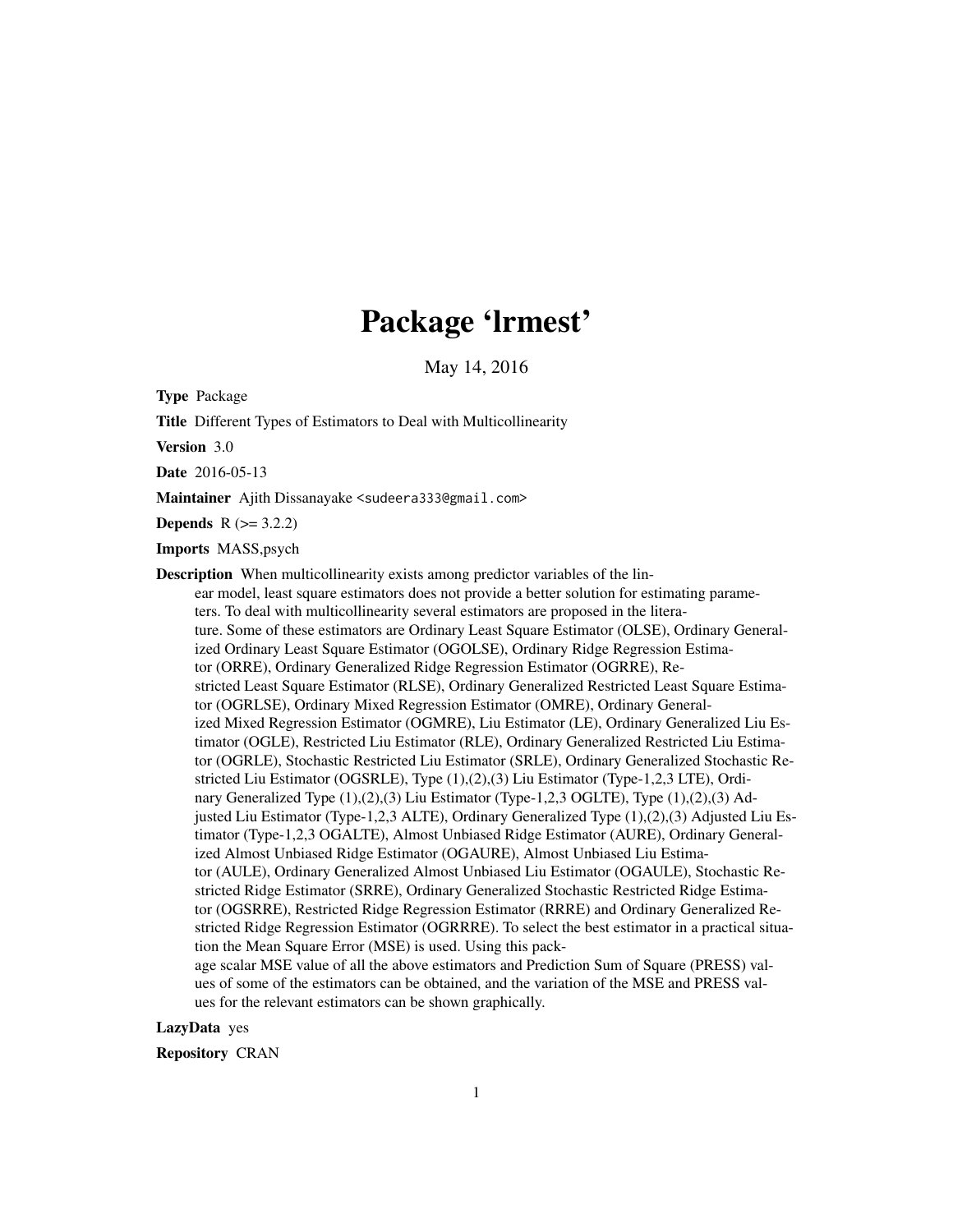License GPL-2 | GPL-3  $\boldsymbol{\text{NeedsCompilation}}$ no Author Ajith Dissanayake [aut, cre], P. Wijekoon [aut], R-core [cph] Date/Publication 2016-05-14 23:22:37

## R topics documented:

| 3              |
|----------------|
| $\overline{4}$ |
| 6              |
| 8              |
| 10             |
| 12             |
| 13<br>checkm   |
| 14             |
| 16<br>lte 1    |
| 17<br>1te2     |
| 19<br>lte3     |
| 21             |
| 22<br>ogalt1   |
| 24<br>ogalt2   |
| ogalt3<br>26   |
| 28<br>ogaul    |
| 30<br>ogaur    |
| 31             |
| 33             |
| 35             |
| 36             |
| 38             |
| 39             |
| 41             |
| 42.            |
| 44             |
| 46             |
| 48             |
| 50             |
| 52<br>ols      |
| 53             |
| 55             |
| 56             |
| 58             |
| 59<br>rls      |
| 61             |
| 63<br>srliu    |
| 65<br>srre     |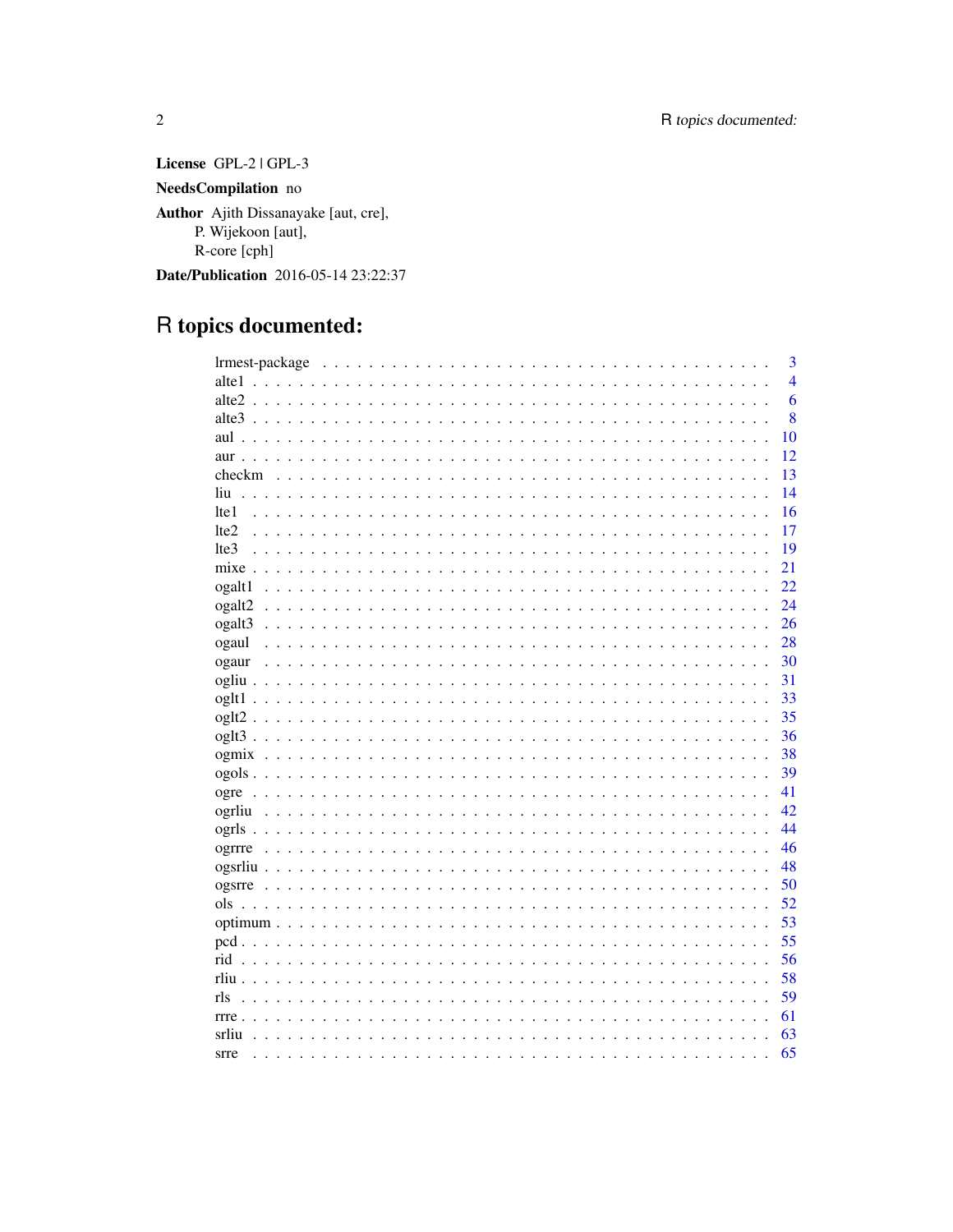#### <span id="page-2-0"></span>**Index** [67](#page-66-0)

lrmest-package *Estimation of varies types of estimators in the linear model*

#### Description

To combat multicollinearity several estimators have been introduced. By using this package some of those estimators and corresponding scalar Mean Square Error (MSE) values and Prediction Sum of Square (PRESS) values (Only for some estimators) can be found easily. In addition graphical methods are available to determine the variation of MSE values of those estimators and the variation of PRESS values of some of the estimators.

#### Details

| Package: | lrmest          |
|----------|-----------------|
| Type:    | Package         |
| Version: | 3.0             |
| Date:    | 2016-05-13      |
| License: | $GPL-2$ $GPL-3$ |

In this package functions have been written for several types of estimators in the linear model. By using those functions relevant estimators can be found.

#### Author(s)

P.Wijekoon, A.Dissanayake

Maintainer: Ajith Dissanayake <sudeera333@gmail.com>

#### References

Akdeniz, F. and Erol, H. (2003) *Mean Squared Error Matrix Comparisons of Some Biased Estimators in Linear Regression* in *Communications in Statistics - Theory and Methods*, volume 32 DOI:10.1081/STA-120025385

Arumairajan, S. and Wijekoon, P. (2015) ] *Optimal Generalized Biased Estimator in Linear Regression Model* in *Open Journal of Statistics*, pp. 403–411

Hubert, M.H. and Wijekoon, P. (2006) *Improvement of the Liu estimator in the linear regression medel*, Chapter (4-8)

Liu, K. (1993) *A new class of biased estimate in linear regression* in *Communications in Statistics-Theory and Methods* 22, pp. 393–402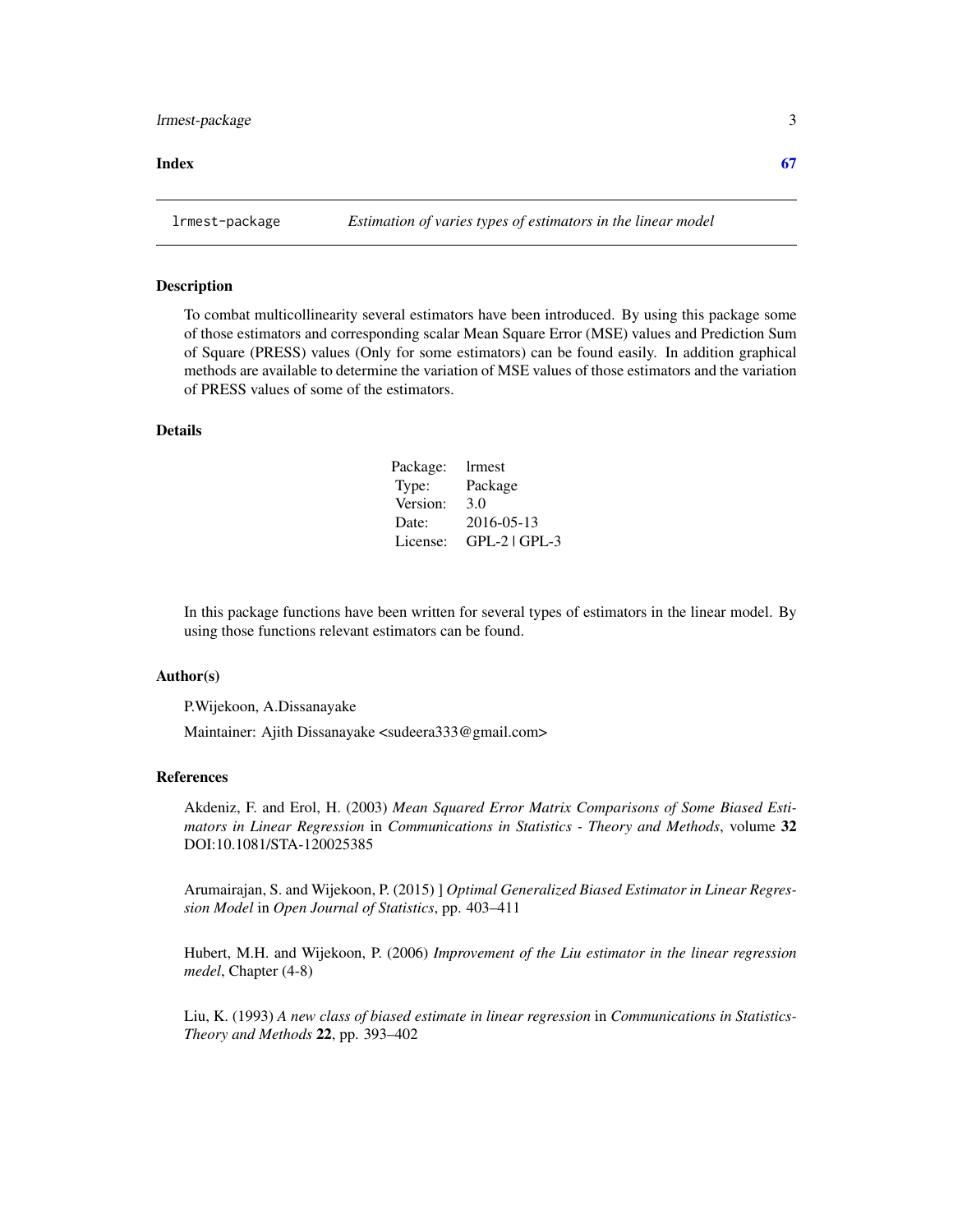<span id="page-3-0"></span>Nagler, J. (Updated 2011) Notes on Ordinary Least Square Estimators

Theil, H. and Goldberger, A.S. (1961) *On pure and mixed statistical estimation in economics* in *International Economic review* 2, pp. 65–78

Revan, M. (2009) *A stochastic restricted ridge regression estimator* in *Journal of Multivariate Analysis*, volume 100, issue 8, pp. 1706–1716

Rong,Jian-Ying (2010) *Adjustive Liu Type Estimators in linear regression models* in *communication in statistics-simulation and computation*, volume 39 DOI:10.1080/03610918.2010.484120

Sarkara, N. (1992), *A new estimator combining the ridge regression and the restricted least squares methods of estimation* in *Communications in Statistics - Theory and Methods*, volume 21, pp. 1987– 2000. DOI:10.1080/03610929208830893

#### See Also

[optimum](#page-52-1), [pcd](#page-54-1)

#### Examples

```
## Portland cement dataset is used.
data(pcd)
attach(pcd)
k<-c(0:3/10)
d < -c(-3:3/10)r<-c(2.1930,1.1533,0.75850)
R<-c(1,0,0,0,0,1,0,0,0,0,1,0)
dpn<-c(0.0439,0.0029,0.0325)
delt<-c(0,0,0)
aa1<-c(0.958451,1.021155,0.857821,1.040296)
aa2<-c(0.345454,1.387888,0.866466,1.354454)
aa3<-c(0.344841,1.344723,0.318451,1.523316)
optimum(Y~X1+X2+X3+X4-1,r,R,dpn,delt,aa1,aa2,aa3,k,d,data=pcd)
# Model without the intercept is considered.
## Use "press=TRUE" to get the optimum PRESS values only for some of
# the estimators.
```
alte1 *Type (1) Adjusted Liu Estimator*

#### Description

This function can be used to find the Type (1) Adjusted Liu Estimated values, corresponding scalar Mean Square Error (MSE) value and Prediction Sum of Square (PRESS) value in the linear model. Further the variation of MSE and PRESS values can be shown graphically.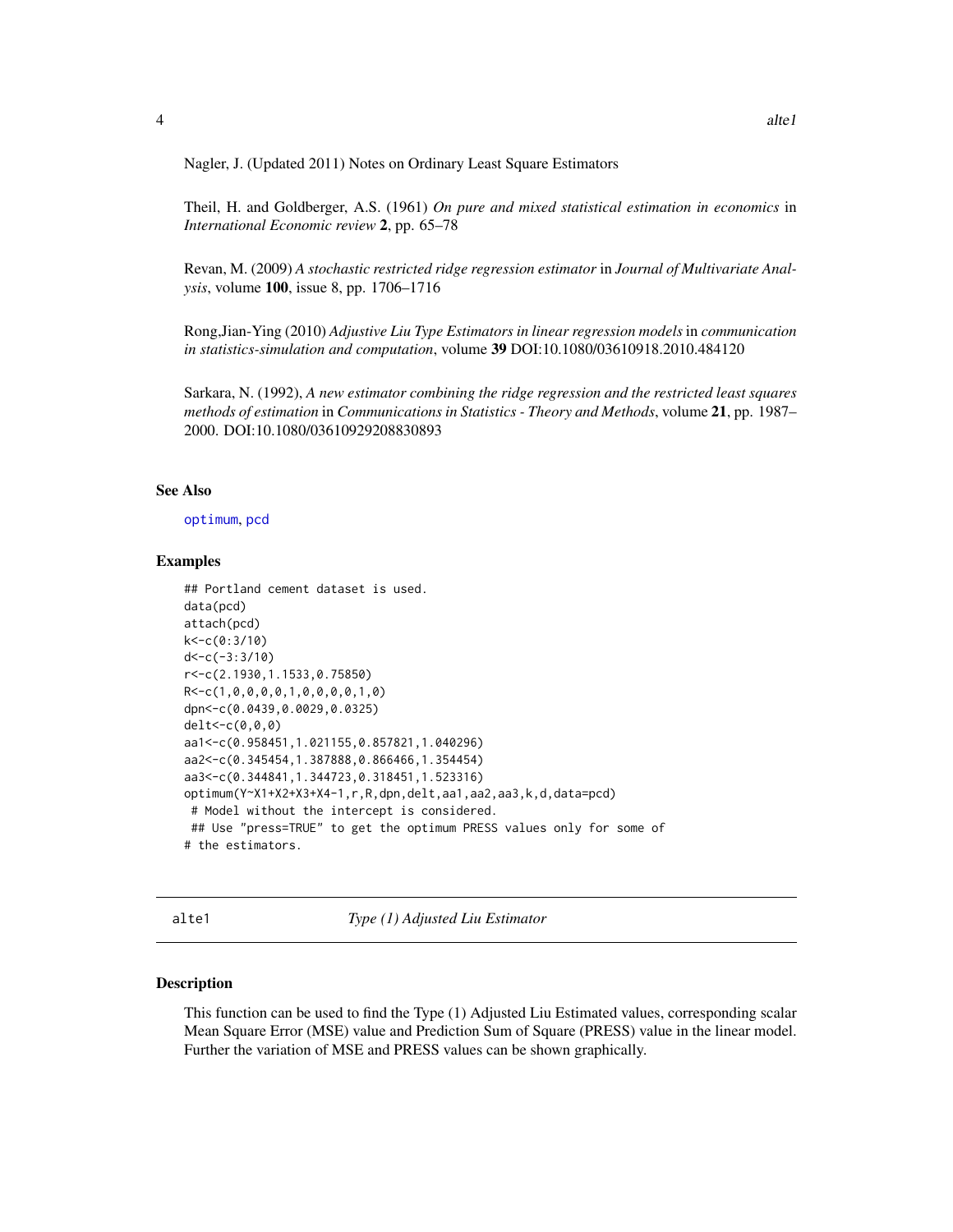<span id="page-4-0"></span> $\lambda$  alte 1  $\lambda$  5

#### Usage

alte1(formula,  $k$ ,  $d$ , aa, press = FALSE, data = NULL, na.action, ...)

#### **Arguments**

| formula   | in this section interested model should be given. This should be given as a<br>formula.                                                                                                                                           |
|-----------|-----------------------------------------------------------------------------------------------------------------------------------------------------------------------------------------------------------------------------------|
| k         | a single numeric value or a vector of set of numeric values. See 'Examples'.                                                                                                                                                      |
| d         | a single numeric value or a vector of set of numeric values. See 'Examples'.                                                                                                                                                      |
| aa        | this is a set of scalars belongs to real number system. Values for "aa" should be<br>given as a vector, format. See 'Details'.                                                                                                    |
| press     | if "press=TRUE" then all the PRESS values and its corresponding parameter<br>values are returned. Otherwise all the scalar MSE values and its corresponding<br>parameter values are returned.                                     |
| data      | an optional data frame, list or environment containing the variables in the model.<br>If not found in data, the variables are taken from environment (formula), typ-<br>ically the environment from which the function is called. |
| na.action | if the dataset contain NA values, then na, action indicate what should happen to<br>those NA values.                                                                                                                              |
| $\cdots$  | currently disregarded.                                                                                                                                                                                                            |

#### Details

Since formula has an implied intercept term, use either y  $\sim x - 1$  or y  $\sim \emptyset + x$  to remove the intercept.

In order to get the best results, optimal values for k,d and aa should be selected.

The way of finding aa can be determined from Rong,Jian-Ying (2010) *Adjustive Liu Type Estimators in linear regression models* in *communication in statistics-simulation and computation*, volume 39

Use [matplot](#page-0-0) so as to obtain the variation of scalar MSE values and PRESS values graphically. See 'Examples'.

#### Value

If k and d are single numeric values then alte1 returns the Type (1) Adjusted Liu Estimated values, standard error values, t statistic values, p value, corresponding scalar MSE value and PRESS value.

If k and d are vector of set of numeric values then alte1 returns the matrix of scalar MSE values and if "press=TRUE" then alte1 returns the matrix of PRESS values of Type (1) Adjusted Liu Estimator by representing k and d as column names and row names respectively.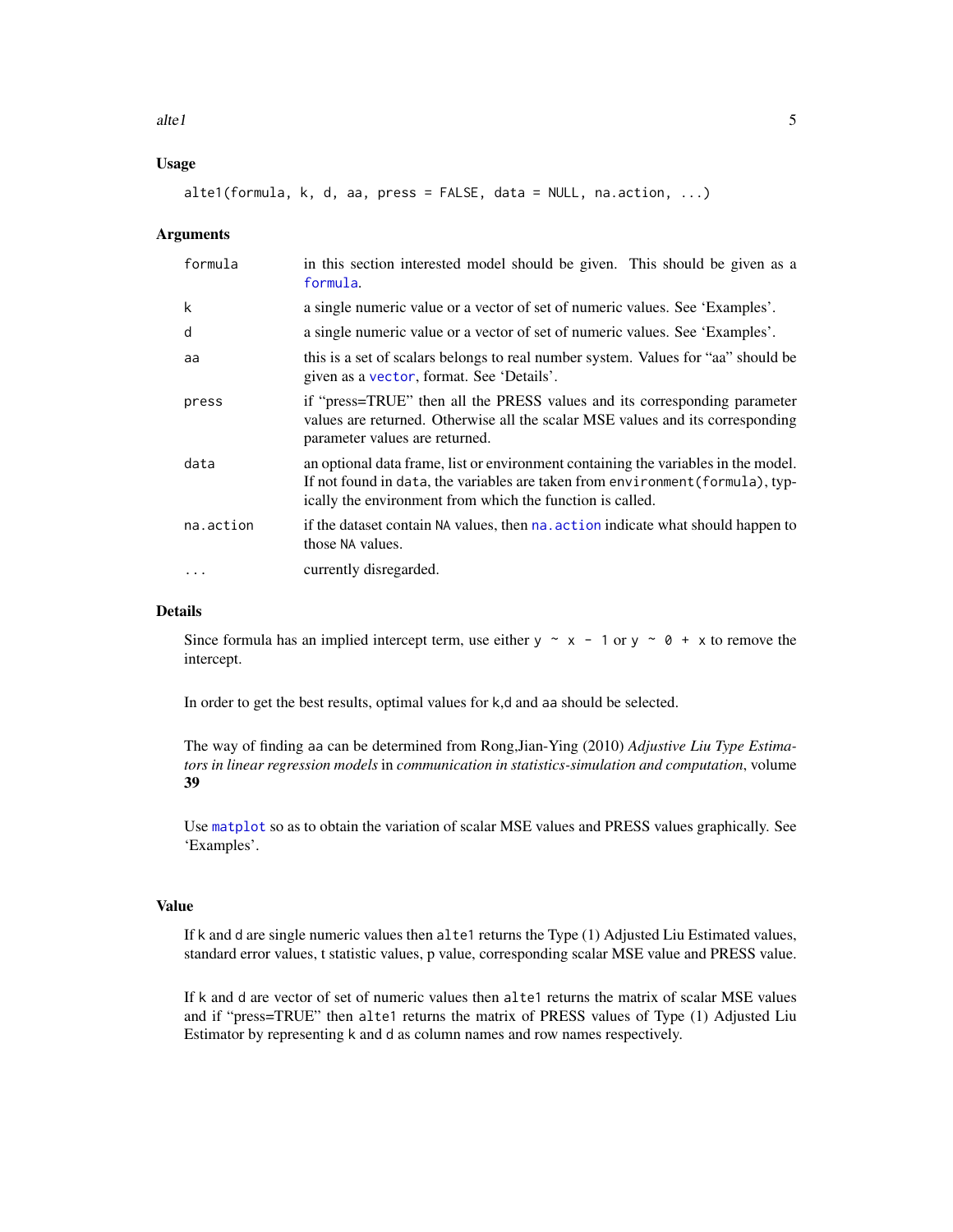<span id="page-5-0"></span>P.Wijekoon, A.Dissanayake

#### References

Rong,Jian-Ying (2010) *Adjustive Liu Type Estimators in linear regression models* in *communication in statistics-simulation and computation*, volume 39 DOI:10.1080/03610918.2010.484120

#### See Also

[matplot](#page-0-0)

#### Examples

```
## Portland cement data set is used.
data(pcd)
k<-0.1650
d <-- 0.1300
aa<-c(0.958451,1.021155,0.857821,1.040296)
alte1(Y~X1+X2+X3+X4-1,k,d,aa,data=pcd) # Model without the intercept is considered.
## To obtain the variation of MSE of Type (1) Adjusted Liu Estimator.
data(pcd)
k<-c(0:5/10)
d<-c(5:20/10)
aa<-c(0.958451,1.021155,0.857821,1.040296)
msemat<-alte1(Y~X1+X2+X3+X4-1,k,d,aa,data=pcd)
matplot(d,alte1(Y~X1+X2+X3+X4-1,k,d,aa,data=pcd),type="l",ylab=c("MSE"),
main=c("Plot of MSE of Type (1) Adjusted Liu Estimator"),
cex.lab=0.6,adj=1,cex.axis=0.6,cex.main=1,las=1,lty=3)
text(y=msemat[1,],x=d[1],labels=c(paste0("k=",k)),pos=4,cex=0.6)
## Use "press=TRUE" to obtain the variation of PRESS of Type (1) Adjusted Liu Estimator.
```
alte2 *Type (2) Adjusted Liu Estimator*

#### Description

This function can be used to find the Type (2) Adjusted Liu Estimated values, corresponding scalar Mean Square Error (MSE) value and Prediction Sum of Square (PRESS) value in the linear model. Further the variation of MSE and PRESS values can be shown graphically.

#### Usage

```
alte2(formula, k, d, aa, press = FALSE, data = NULL, na.action, ...)
```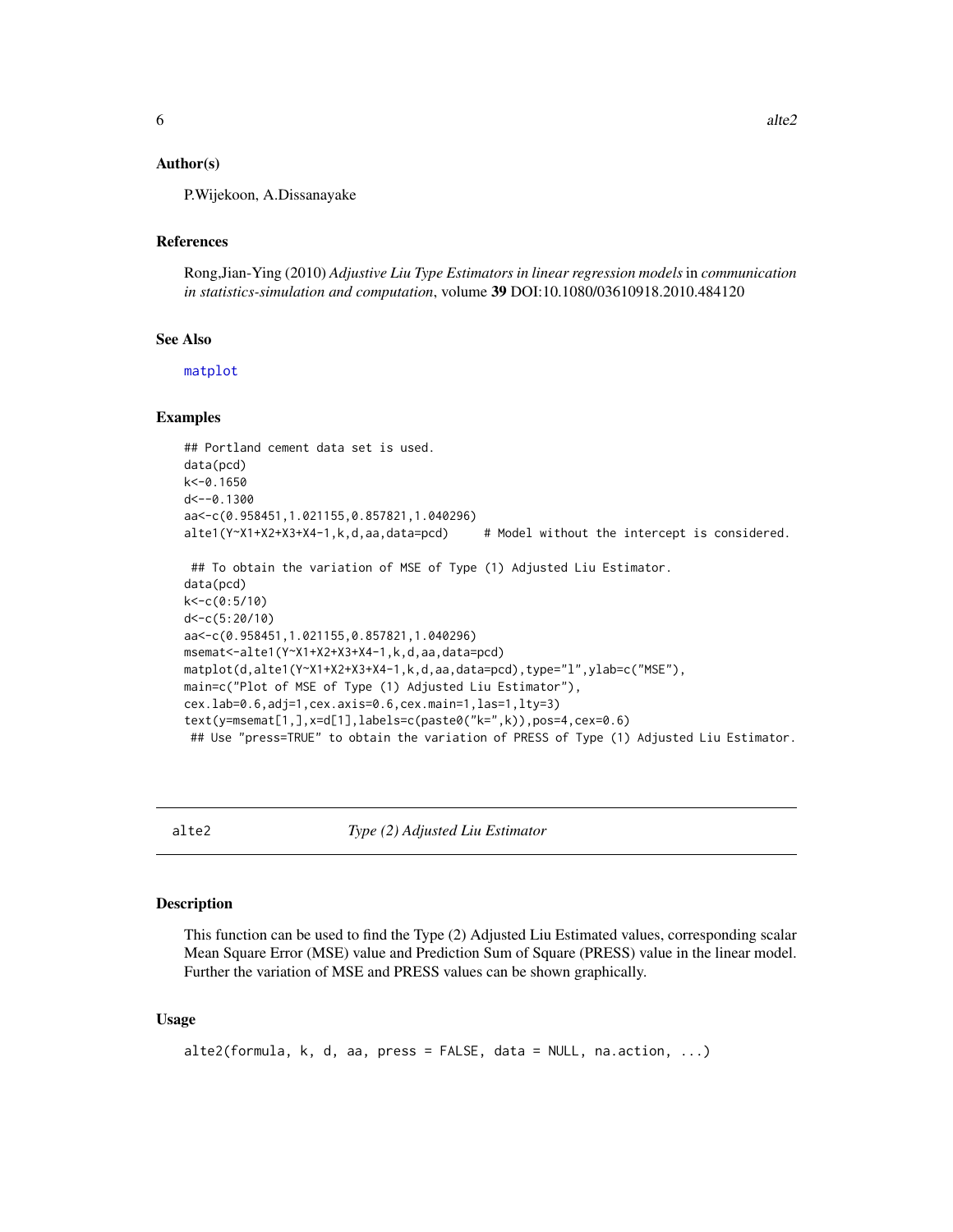#### <span id="page-6-0"></span>alte2  $\sim$  7

#### Arguments

| formula   | in this section interested model should be given. This should be given as a<br>formula.                                                                                                                                           |
|-----------|-----------------------------------------------------------------------------------------------------------------------------------------------------------------------------------------------------------------------------------|
| k         | a single numeric value or a vector of set of numeric values. See 'Examples'.                                                                                                                                                      |
| d         | a single numeric value or a vector of set of numeric values. See 'Examples'.                                                                                                                                                      |
| aa        | this is a set of scalars belongs to real number system. Values for "aa" should be<br>given as a vector, format. See 'Details'.                                                                                                    |
| press     | if "press=TRUE" then all the PRESS values and its corresponding parameter<br>values are returned. Otherwise all the scalar MSE values and its corresponding<br>parameter values are returned.                                     |
| data      | an optional data frame, list or environment containing the variables in the model.<br>If not found in data, the variables are taken from environment (formula), typ-<br>ically the environment from which the function is called. |
| na.action | if the dataset contain NA values, then na, action indicate what should happen to<br>those NA values.                                                                                                                              |
| .         | currently disregarded.                                                                                                                                                                                                            |

#### Details

Since formula has an implied intercept term, use either y  $\sim x - 1$  or y  $\sim \theta + x$  to remove the intercept.

In order to get the best results, optimal values for k,d and aa should be selected.

The way of finding aa can be determined from Rong,Jian-Ying (2010) *Adjustive Liu Type Estimators in linear regression models* in *communication in statistics-simulation and computation*, volume 39

Use [matplot](#page-0-0) so as to obtain the variation of scalar MSE values and PRESS values graphically. See 'Examples'.

#### Value

If k and d are single numeric values then alte2 returns the Type (2) Adjusted Liu Estimated values, standard error values, t statistic values, p value, corresponding scalar MSE value and PRESS value.

If k and d are vector of set of numeric values then alte2 returns the matrix of scalar MSE values and if "press=TRUE" then alte2 returns the matrix of PRESS values of Type (2) Adjusted Liu Estimator by representing k and d as column names and row names respectively.

#### Author(s)

P.Wijekoon, A.Dissanayake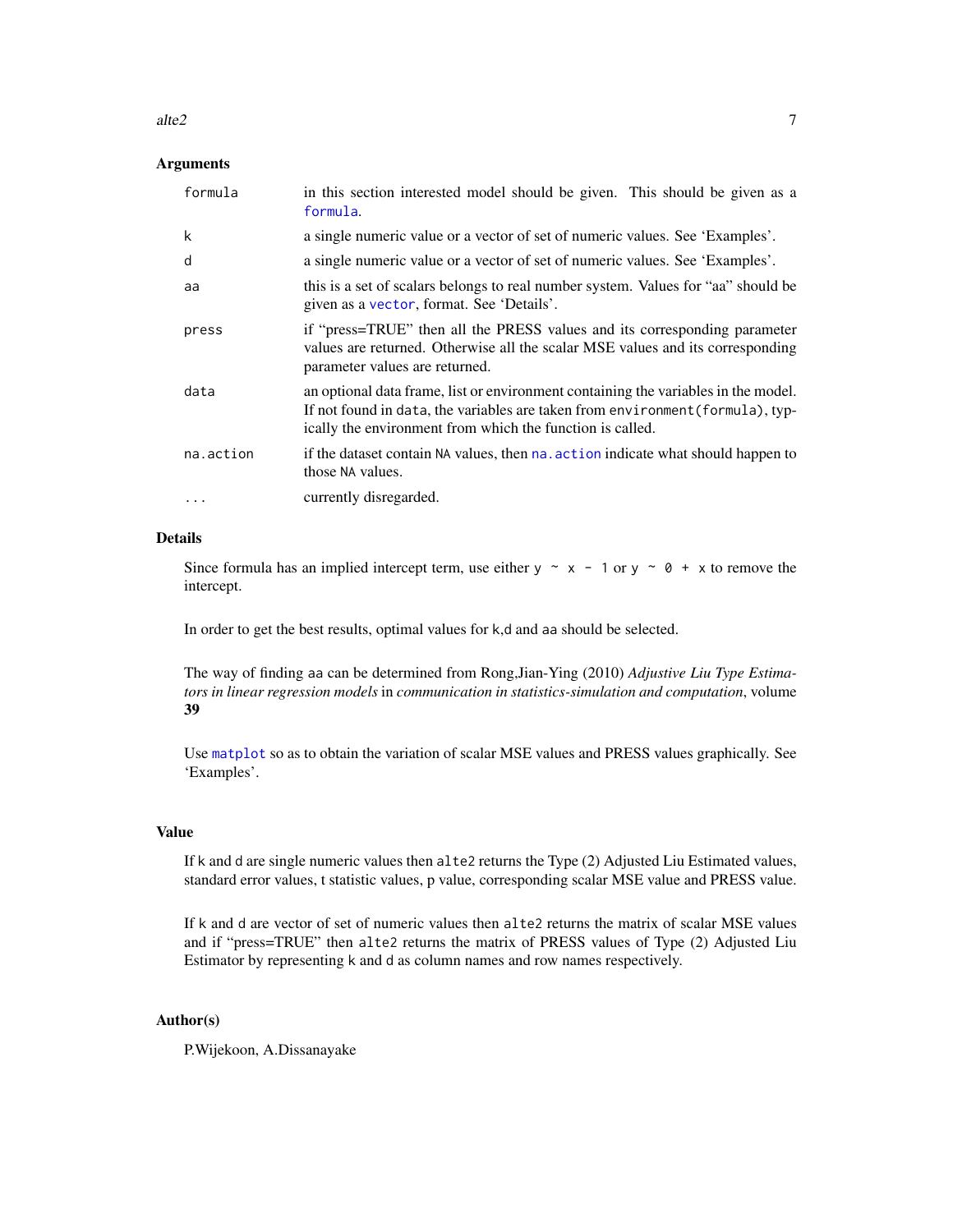#### <span id="page-7-0"></span>References

Rong,Jian-Ying (2010) *Adjustive Liu Type Estimators in linear regression models* in *communication in statistics-simulation and computation*, volume 39 DOI:10.1080/03610918.2010.484120

#### See Also

[matplot](#page-0-0)

#### Examples

```
## Portland cement data set is used.
data(pcd)
k<-0.1650
d<--0.1300
aa<-c(0.958451,1.021155,0.857821,1.040296)
alte2(Y~X1+X2+X3+X4-1,k,d,aa,data=pcd) # Model without the intercept is considered.
## To obtain the variation of MSE of Type (2) Adjusted Liu Estimator.
data(pcd)
k<-c(0:5/10)
d<-c(5:25/10)
aa<-c(0.958451,1.021155,0.857821,1.040296)
msemat<-alte2(Y~X1+X2+X3+X4-1,k,d,aa,data=pcd)
matplot(d,alte2(Y~X1+X2+X3+X4-1,k,d,aa,data=pcd),type="l",ylab=c("MSE"),
main=c("Plot of MSE of Type (2) Adjusted Liu Estimator"),
cex.lab=0.6,adj=1,cex.axis=0.6,cex.main=1,las=1,lty=3)
text(y=msemat[1,],x=d[1],labels=c(paste0("k=",k)),pos=4,cex=0.6)
## Use "press=TRUE" to obtain the variation of PRESS of Type (2) Adjusted Liu Estimator.
```
alte3 *Type (3) Adjusted Liu Estimator*

#### Description

This function can be used to find the Type (3) Adjusted Liu Estimatd values, corresponding scalar Mean Square Error (MSE) value and Prediction Sum of Square (PRESS) value in the linear model. Further the variation of MSE and PRESS values can be shown graphically.

#### Usage

```
alte3(formula, k, d, aa, press = FALSE, data = NULL, na.action, ...)
```
#### Arguments

| formula | in this section interested model should be given. This should be given as a<br>formula. |
|---------|-----------------------------------------------------------------------------------------|
| k       | a single numeric value or a vector of set of numeric values. See 'Examples'.            |
| d.      | a single numeric value or a vector of set of numeric values. See 'Examples'.            |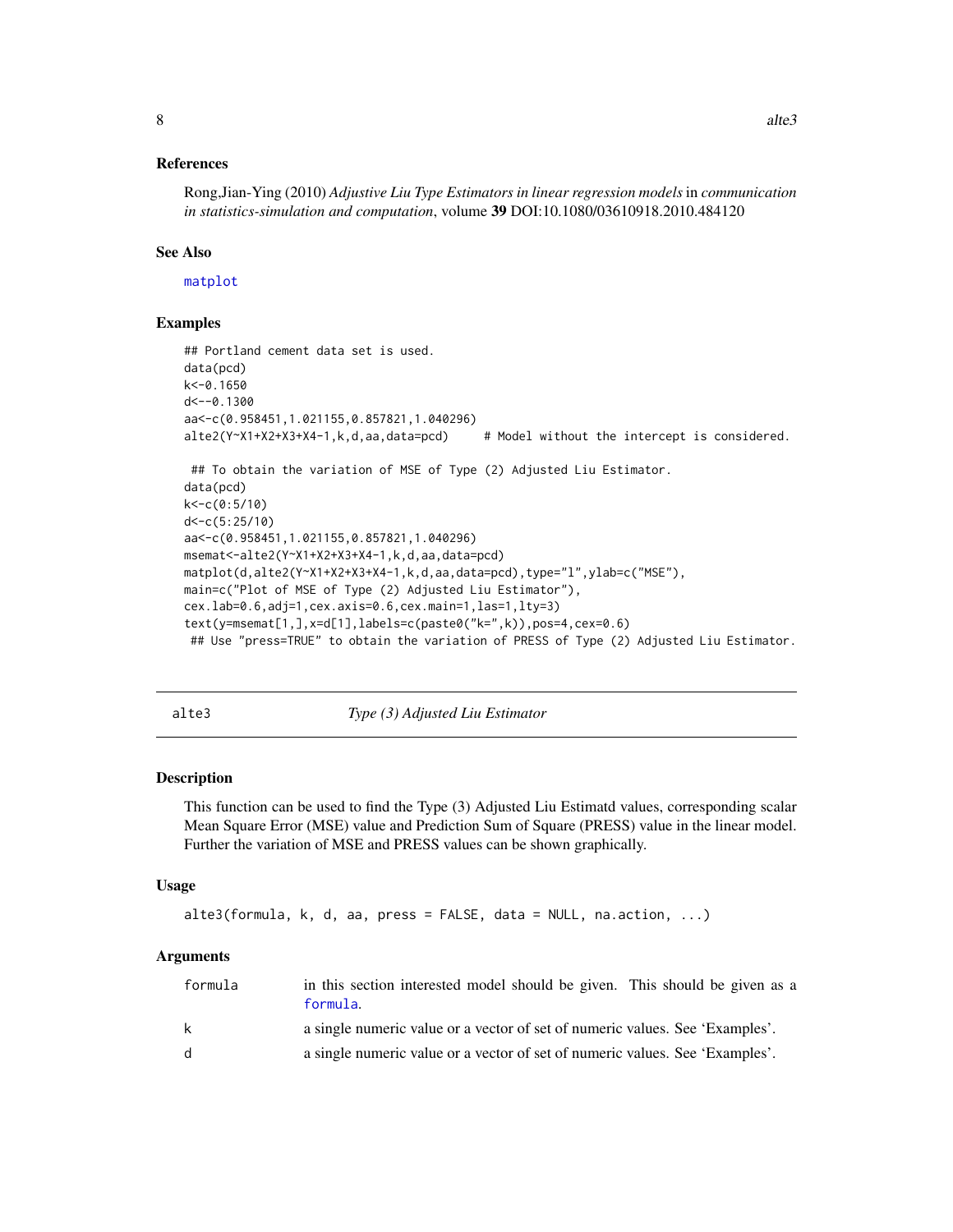<span id="page-8-0"></span>

| aa        | this is a set of scalars belongs to real number system. Values for "aa" should be<br>given as a vector, format. See 'Details'.                                                                                                    |
|-----------|-----------------------------------------------------------------------------------------------------------------------------------------------------------------------------------------------------------------------------------|
| press     | if "press=TRUE" then all the PRESS values and its corresponding parameter<br>values are returned. Otherwise all the scalar MSE values and its corresponding<br>parameter values are returned.                                     |
| data      | an optional data frame, list or environment containing the variables in the model.<br>If not found in data, the variables are taken from environment (formula), typ-<br>ically the environment from which the function is called. |
| na.action | if the dataset contain NA values, then na. action indicate what should happen to<br>those NA values.                                                                                                                              |
| $\cdots$  | currently disregarded.                                                                                                                                                                                                            |

#### Details

Since formula has an implied intercept term, use either y  $\sim x - 1$  or y  $\sim \theta + x$  to remove the intercept.

In order to get the best results, optimal values for k,d and aa should be selected.

The way of finding aa can be determined from Rong,Jian-Ying (2010) *Adjustive Liu Type Estimators in linear regression models* in *communication in statistics-simulation and computation*, volume 39

Use [matplot](#page-0-0) so as to obtain the variation of scalar MSE values and PRESS values graphically. See 'Examples'.

#### Value

If k and d are single numeric values then alte3 returns the Type (3) Adjusted Liu Estimated values, standard error values, t statistic values, p value, corresponding scalar MSE value and PRESS value.

If k and d are vector of set of numeric values then alte3 returns the matrix of scalar MSE values and if "press=TRUE" then alte3 returns the matrix of PRESS values of Type (3) Adjusted Liu Estimator by representing k and d as column names and row names respectively.

#### Author(s)

P.Wijekoon, A.Dissanayake

#### References

Rong,Jian-Ying (2010) *Adjustive Liu Type Estimators in linear regression models* in *communication in statistics-simulation and computation*, volume 39 DOI:10.1080/03610918.2010.484120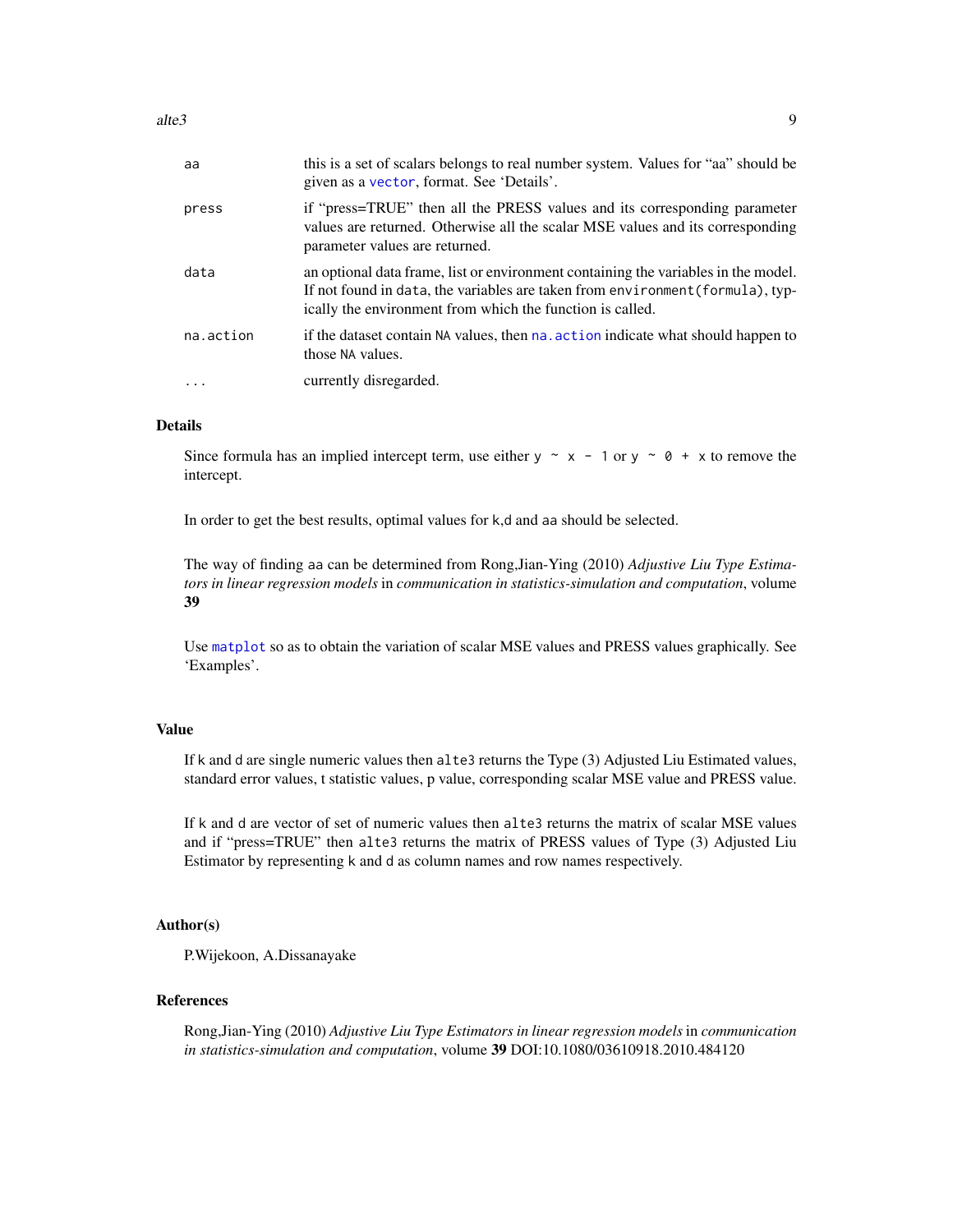#### See Also

[matplot](#page-0-0)

#### Examples

```
## Portland cement data set is used.
data(pcd)
k<-0.1650
d<--0.1300
aa<-c(0.958451,1.021155,0.857821,1.040296)
alte3(Y~X1+X2+X3+X4-1,k,d,aa,data=pcd) # Model without the intercept is considered.
 ## To obtain the variation of MSE of Type (3) Adjusted Liu Estimator.
data(pcd)
k<-c(50:51/5)
d<-c(300:305/10)
aa<-c(0.958451,1.021155,0.857821,1.040296)
msemat<-alte3(Y~X1+X2+X3+X4-1,k,d,aa,data=pcd)
matplot(d,alte3(Y~X1+X2+X3+X4-1,k,d,aa,data=pcd),type="l",ylab=c("MSE"),
main=c("Plot of MSE of Type (3) Adjusted Liu Estimator"),
cex.lab=0.6,adj=1,cex.axis=0.6,cex.main=1,las=1,lty=3)
text(y=msemat[1,],x=d[1],labels=c(paste0("k=",k)),pos=4,cex=0.6)
 ## Use "press=TRUE" to obtain the variation of PRESS of Type (3) Adjusted Liu Estimator.
```
aul *Almost Unbiased Liu Estimator*

#### Description

aul can be used to find the Almost Unbiased Liu Estimated values and corresponding scalar Mean Square Error (MSE) value in the linear model. Further the variation of MSE can be shown graphically.

#### Usage

aul(formula, d, data = NULL, na.action, ...)

#### Arguments

| formula   | in this section interested model should be given. This should be given as a<br>formula.                                                                                                                                           |
|-----------|-----------------------------------------------------------------------------------------------------------------------------------------------------------------------------------------------------------------------------------|
| d         | a single numeric value or a vector of set of numeric values. See 'Examples'.                                                                                                                                                      |
| data      | an optional data frame, list or environment containing the variables in the model.<br>If not found in data, the variables are taken from environment (formula), typ-<br>ically the environment from which the function is called. |
| na.action | if the dataset contain NA values, then na, action indicate what should happen to<br>those NA values.                                                                                                                              |
|           | currently disregarded.                                                                                                                                                                                                            |

<span id="page-9-0"></span>10 aul 2003 au 2004 au 2006 au 2006 au 2006 au 2007 au 2008 au 2008 au 2008 au 2008 au 2008 au 2008 au 2008 au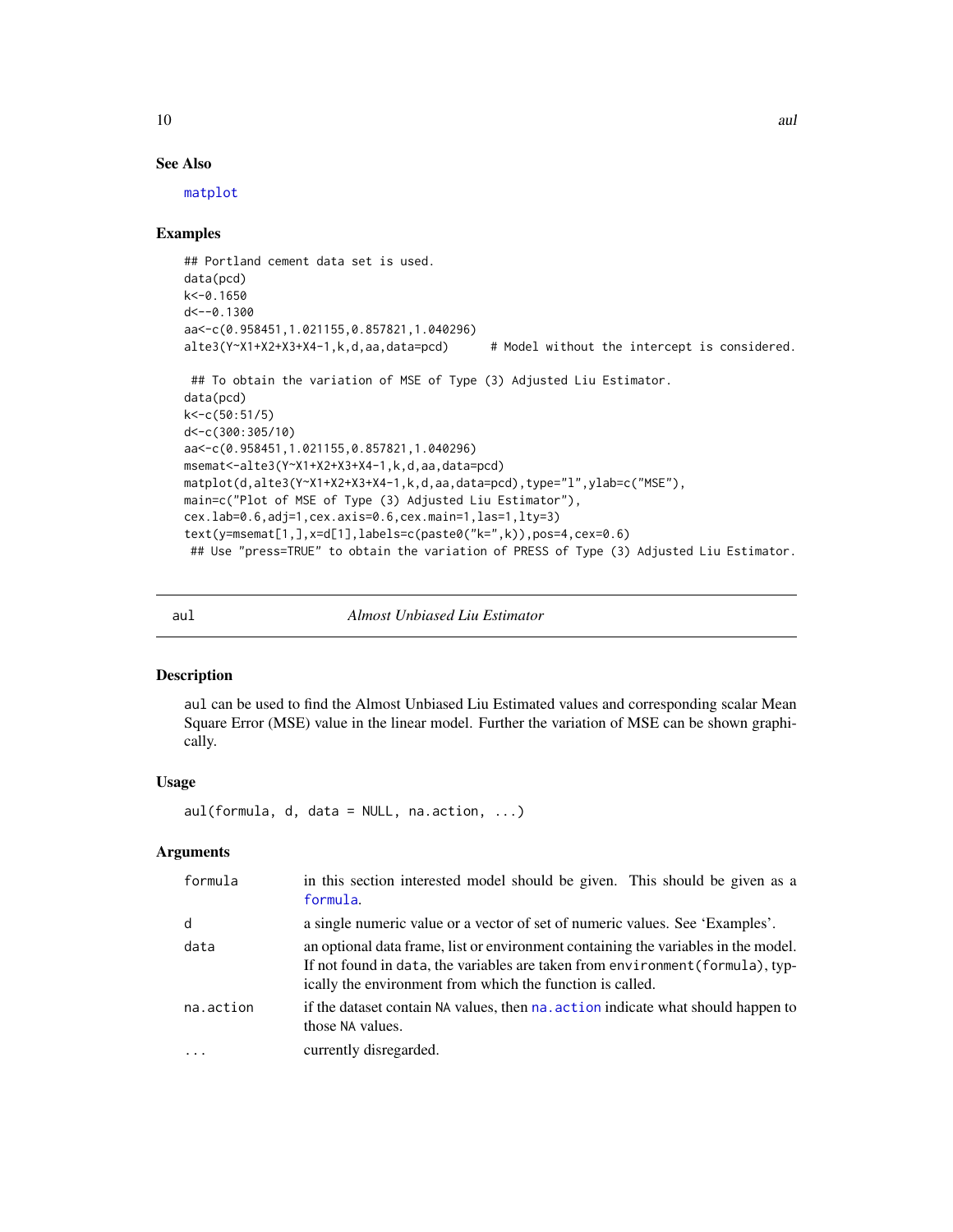#### <span id="page-10-0"></span>Details

Since formula has an implied intercept term, use either  $y \sim x - 1$  or  $y \sim \emptyset + x$  to remove the intercept.

Use [plot](#page-0-0) so as to obtained the variation of scalar MSE values graphically. See 'Examples'.

#### Value

If d is a single numeric value then aul returns the Almost Unbiased Liu Estimated values, standard error values, t statistic values, p value and corresponding scalar MSE value.

If d is a vector of set of numeric values then aul returns all the scalar MSE values and corresponding parameter values of Almost Unbiased Liu Estimator.

#### Author(s)

P.Wijekoon, A.Dissanayake

#### References

Akdeniz, F. and Erol, H. (2003) *Mean Squared Error Matrix Comparisons of Some Biased Estimators in Linear Regression* in *Communications in Statistics - Theory and Methods*, volume 32 DOI:10.1081/STA-120025385

#### See Also

#### [plot](#page-0-0)

```
## Portland cement data set is used.
data(pcd)
d < -0.05aul(Y~X1+X2+X3+X4-1,d,data=pcd) # Model without the intercept is considered.
## To obtain the variation of MSE of Almost Unbiased Liu Estimator.
data(pcd)
d<-c(1:10/10)
plot(aul(Y~X1+X2+X3+X4-1,d,data=pcd),
main=c("Plot of MSE of Almost Unbiased Liu Estimator"), type="b",
cex.lab=0.6,adj=1,cex.axis=0.6,cex.main=1,
las=1,lty=3,cex=0.6)
mseval<-data.frame(aul(Y~X1+X2+X3+X4-1,d,data=pcd))
smse<-mseval[order(mseval[,2]),]
points(smse[1,],pch=16,cex=0.6)
```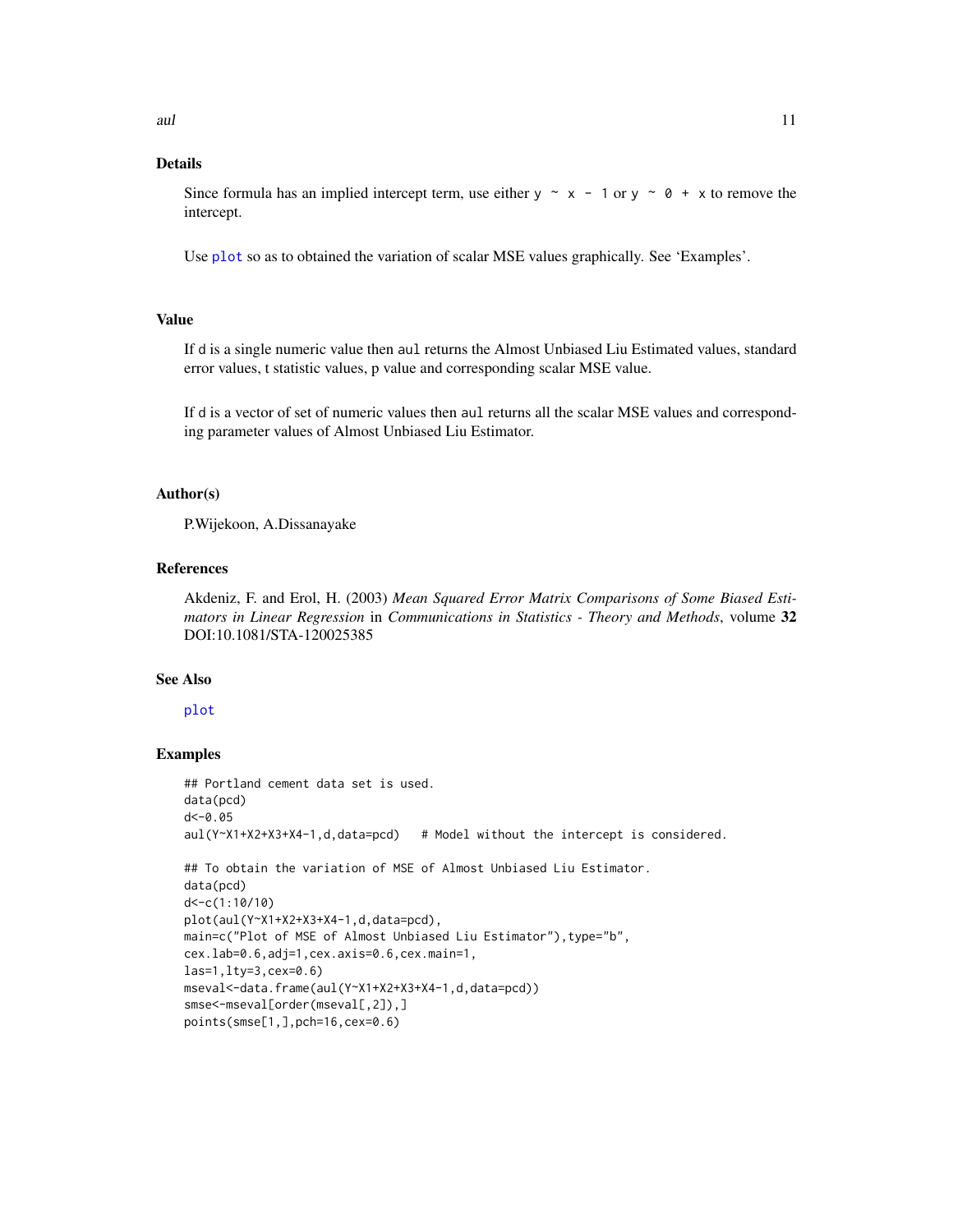#### <span id="page-11-0"></span>Description

aur can be used to find the Almost Unbiased Ridge Estimated values and corresponding scalar Mean Square Error (MSE) value in the linear model. Further the variation of MSE can be shown graphically.

#### Usage

 $aur(formula, k, data = NULL, na. action, ...)$ 

#### Arguments

| formula   | in this section interested model should be given. This should be given as a<br>formula.                                                                                                                                           |
|-----------|-----------------------------------------------------------------------------------------------------------------------------------------------------------------------------------------------------------------------------------|
| k         | a single numeric value or a vector of set of numeric values. See 'Examples'.                                                                                                                                                      |
| data      | an optional data frame, list or environment containing the variables in the model.<br>If not found in data, the variables are taken from environment (formula), typ-<br>ically the environment from which the function is called. |
| na.action | if the dataset contain NA values, then na. action indicate what should happen to<br>those NA values.                                                                                                                              |
| $\ddots$  | currently disregarded.                                                                                                                                                                                                            |

#### Details

Since formula has an implied intercept term, use either y  $\sim x - 1$  or y  $\sim \theta + x$  to remove the intercept.

Use [plot](#page-0-0) so as to obtained the variation of scalar MSE values graphically. See 'Examples'.

#### Value

If k is a single numeric values then aur returns the Almost Unbiased Ridge Estimated values, standard error values, t statistic values, p value and corresponding scalar MSE value.

If k is a vector of set of numeric values then aur returns all the scalar MSE values and corresponding parameter values of Almost Unbiased Ridge Estimator.

#### Author(s)

P.Wijekoon, A.Dissanayake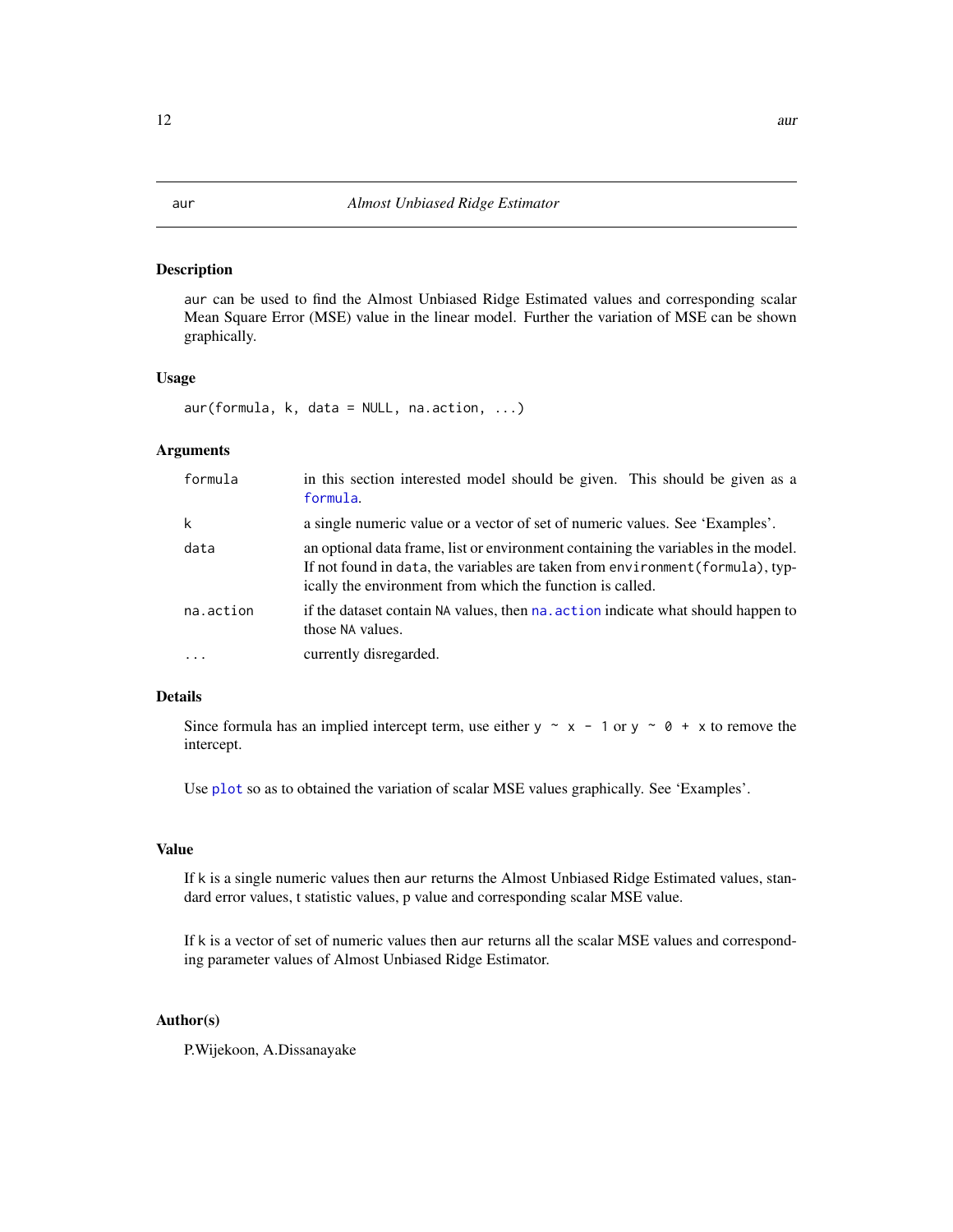#### <span id="page-12-0"></span>checkm and the check of the check of the check of the check of the check of the check of the check of the check of the check of the check of the check of the check of the check of the check of the check of the check of the

#### References

Akdeniz, F. and Erol, H. (2003) *Mean Squared Error Matrix Comparisons of Some Biased Estimators in Linear Regression* in *Communications in Statistics - Theory and Methods*, volume 32 DOI:10.1081/STA-120025385

#### See Also

[plot](#page-0-0)

#### Examples

```
## Portland cement data set is used.
data(pcd)
k<-0.05
aur(Y~X1+X2+X3+X4-1,k,data=pcd) # Model without the intercept is considered.
## To obtain the variation of MSE of Almost Unbiased Ridge Estimator.
data(pcd)
k<-c(0:10/10)
plot(aur(Y~X1+X2+X3+X4-1,k,data=pcd),
main=c("Plot of MSE of Almost Unbiased Ridge Estimator"), type="b",
cex.lab=0.6,adj=1,cex.axis=0.6,cex.main=1,las=1,lty=3,cex=0.6)
mseval<-data.frame(aur(Y~X1+X2+X3+X4-1,k,data=pcd))
smse<-mseval[order(mseval[,2]),]
points(smse[1,],pch=16,cex=0.6)
```
checkm *Check the degree of multicollinearity present in the dataset*

#### Description

Degree of multicollinearity present in the dataset can be determined by using two type of indicators, called VIF and Condition Number.

#### Usage

```
checkm(formula, data, na.action, ...)
```
#### Arguments

| formula   | in this section interested model should be given. This should be given as a<br>formula.                                                                                                                                           |
|-----------|-----------------------------------------------------------------------------------------------------------------------------------------------------------------------------------------------------------------------------------|
| data      | an optional data frame, list or environment containing the variables in the model.<br>If not found in data, the variables are taken from environment (formula), typ-<br>ically the environment from which the function is called. |
| na.action | if the dataset contain NA values, then na, action indicate what should happen to<br>those NA values.                                                                                                                              |
| $\cdots$  | currently disregarded.                                                                                                                                                                                                            |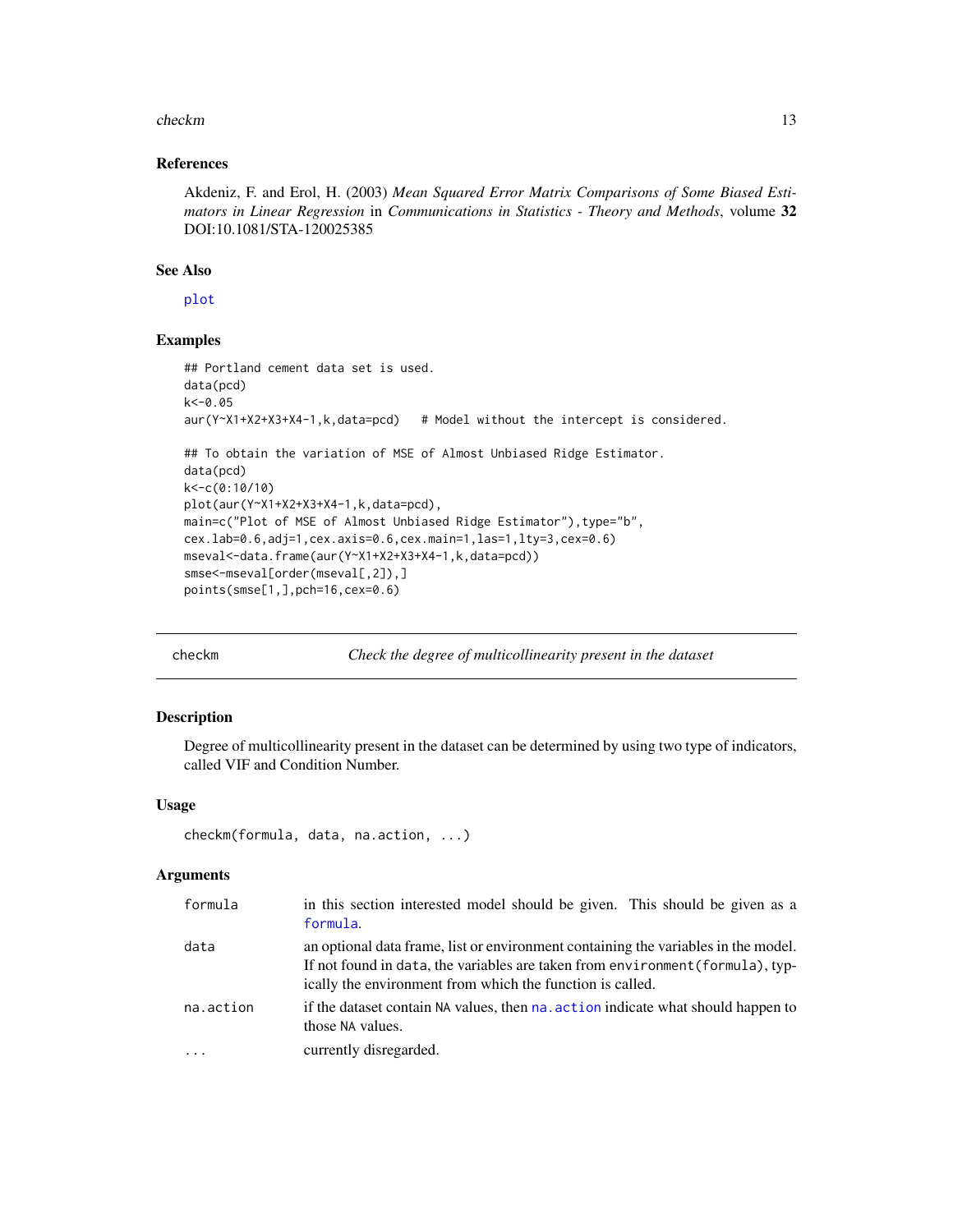### <span id="page-13-0"></span>Details

If all the values of  $VIF > 10$  implies that multicollinearity present. If condition number < 10 ; There is not multicollinearity. 30 < condition number < 100 ; There is a multicollinearity. condition number >100 ; Severe multicollinearity.

#### Value

checkm returns the values of two multicllinearity indicators VIF and Condition Number.

#### Author(s)

P.Wijekoon, A.Dissanayake

#### Examples

```
## Portland cement data set is used.
data(pcd)
checkm(Y~X1+X2+X3+X4,data=pcd)
```
liu *Liu Estimator*

#### Description

liu can be used to find the Liu Estimated values and corresponding scalar Mean Square Error (MSE) value in the linear model. Further the variation of MSE can be shown graphically.

#### Usage

liu(formula, d, data = NULL, na.action, ...)

#### Arguments

| formula                 | in this section interested model should be given. This should be given as a<br>formula.                                                                                                                                           |
|-------------------------|-----------------------------------------------------------------------------------------------------------------------------------------------------------------------------------------------------------------------------------|
| d                       | a single numeric value or a vector of set of numeric values. See 'Examples'.                                                                                                                                                      |
| data                    | an optional data frame, list or environment containing the variables in the model.<br>If not found in data, the variables are taken from environment (formula), typ-<br>ically the environment from which the function is called. |
| na.action               | if the dataset contain NA values, then na. action indicate what should happen to<br>those NA values.                                                                                                                              |
| $\cdot$ $\cdot$ $\cdot$ | currently disregarded.                                                                                                                                                                                                            |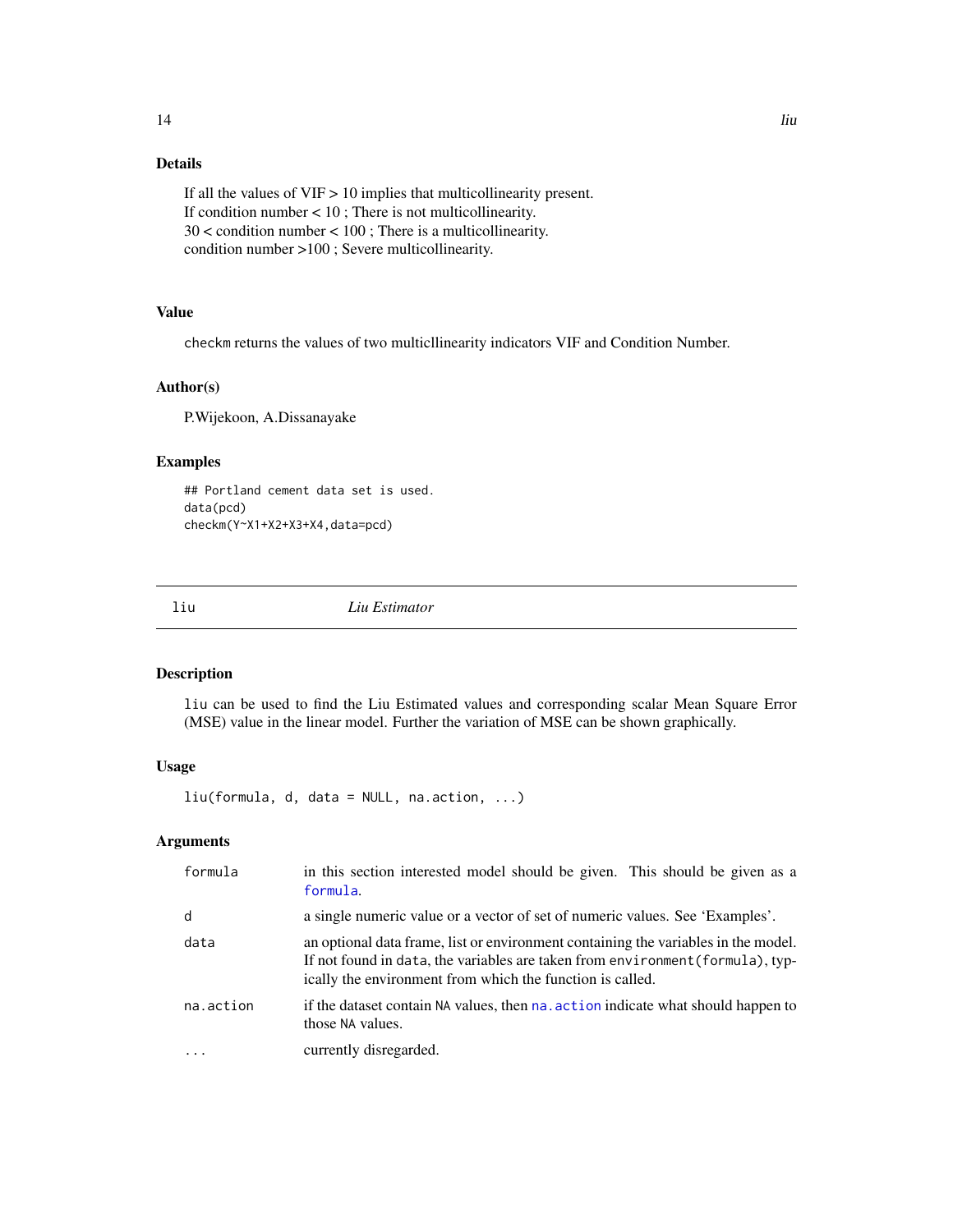#### <span id="page-14-0"></span>Details

Since formula has an implied intercept term, use either  $y \sim x - 1$  or  $y \sim \emptyset + x$  to remove the intercept.

Use [plot](#page-0-0) so as to obtain the variation of scalar MSE values graphically. See 'Examples'.

#### Value

If d is a single numeric values then liu returns the Liu Estimated values, standard error values, t statistic values, p value and corresponding scalar MSE value.

If d is a vector of set of numeric values then liu returns all the scalar MSE values and corresponding parameter values of Liu Estimator.

#### Author(s)

P.Wijekoon, A.Dissanayake

#### References

Liu, K. (1993) *A new class of biased estimate in linear regression* in *Communications in Statistics-Theory and Methods* 22, pp. 393–402.

#### See Also

#### [plot](#page-0-0)

```
## Portland cement data set is used.
data(pcd)
d < -0.05liu(Y~X1+X2+X3+X4-1,d,data=pcd) # Model without the intercept is considered.
## To obtain the variation of MSE of Liu Estimator.
data(pcd)
d<-c(0:10/10)
plot(liu(Y~X1+X2+X3+X4-1,d,data=pcd),main=c("Plot of MSE of Liu Estimator"),
type="b",cex.lab=0.6,adj=1,cex.axis=0.6,cex.main=1,las=1,lty=3,cex=0.6)
mseval<-data.frame(liu(Y~X1+X2+X3+X4-1,d,data=pcd))
smse<-mseval[order(mseval[,2]),]
points(smse[1,],pch=16,cex=0.6)
```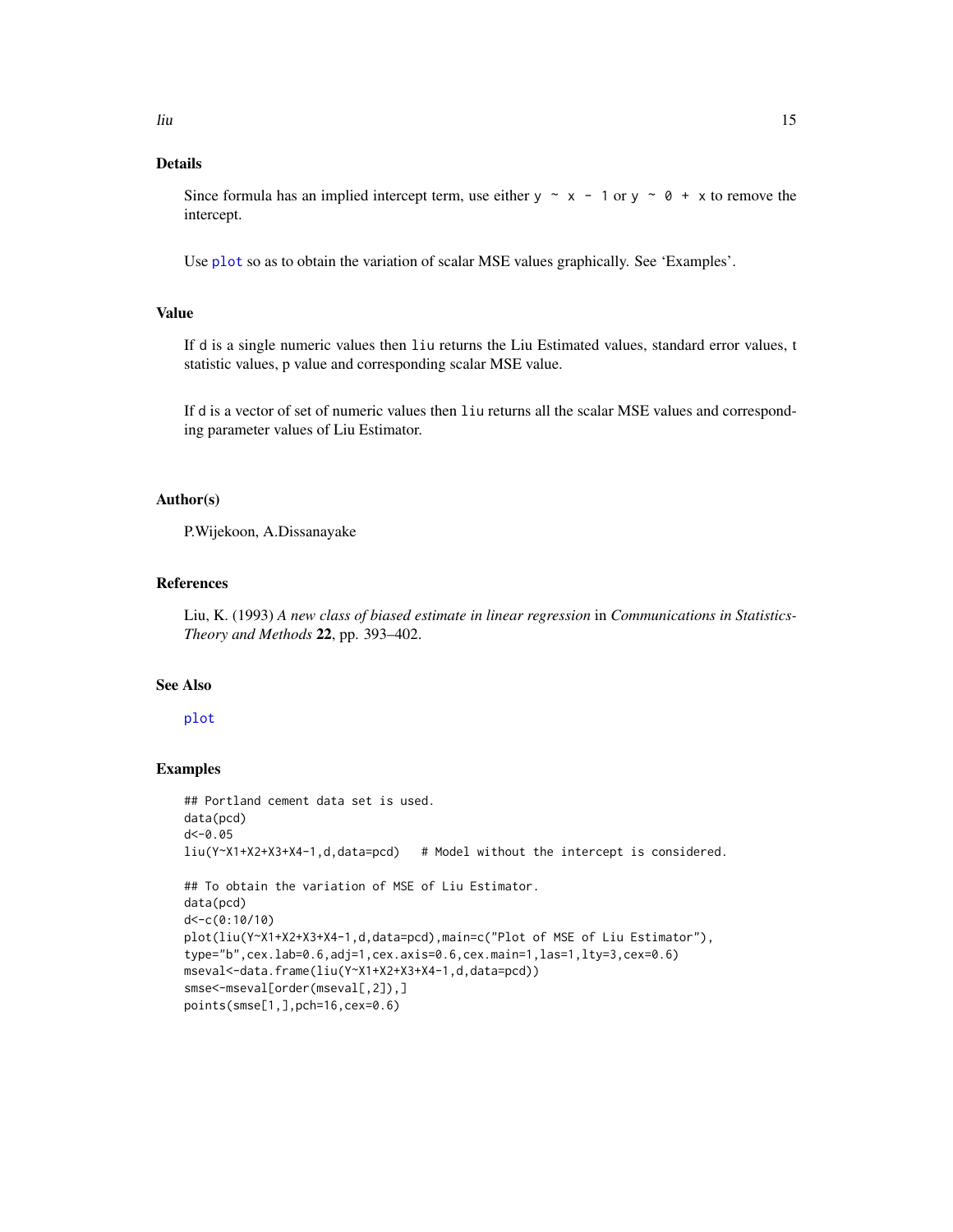#### <span id="page-15-0"></span>**Description**

This function can be used to find the Type (1) Liu Estimated values, corresponding scalar Mean Square Error (MSE) value and Prediction Sum of Square (PRESS) value in the linear model. Further the variation of MSE and PRESS values can be shown graphically.

#### Usage

```
lte1(formula, k, d, press = FALSE, data = NULL, na.action, ...)
```
#### Arguments

| formula   | in this section interested model should be given. This should be given as a<br>formula.                                                                                                                                           |
|-----------|-----------------------------------------------------------------------------------------------------------------------------------------------------------------------------------------------------------------------------------|
| k         | a single numeric value or a vector of set of numeric values. See 'Examples'.                                                                                                                                                      |
| d         | a single numeric value or a vector of set of numeric values. See 'Examples'.                                                                                                                                                      |
| press     | if "press=TRUE" then all the PRESS values and its corresponding parameter<br>values are returned. Otherwise all the scalar MSE values and its corresponding<br>parameter values are returned.                                     |
| data      | an optional data frame, list or environment containing the variables in the model.<br>If not found in data, the variables are taken from environment (formula), typ-<br>ically the environment from which the function is called. |
| na.action | if the dataset contain NA values, then na action indicate what should happen to<br>those NA values.                                                                                                                               |
|           | currently disregarded.                                                                                                                                                                                                            |

#### Details

Since formula has an implied intercept term, use either y  $\sim x - 1$  or y  $\sim \theta + x$  to remove the intercept.

Use [matplot](#page-0-0) so as to obtain the variation of scalar MSE values and PRESS values graphically. See 'Examples'.

#### Value

If k and d are single numeric values then lte1 returns the Type (1) Liu Estimated values, standard error values, t statistic values, p value, corresponding scalar MSE value and PRESS value.

If k and d are vector of set of numeric values then lte1 returns the matrix of scalar MSE values and if "press=TRUE" then lte1 returns the matrix of PRESS values of Type (1) Liu Estimator by representing k and d as column names and row names respectively.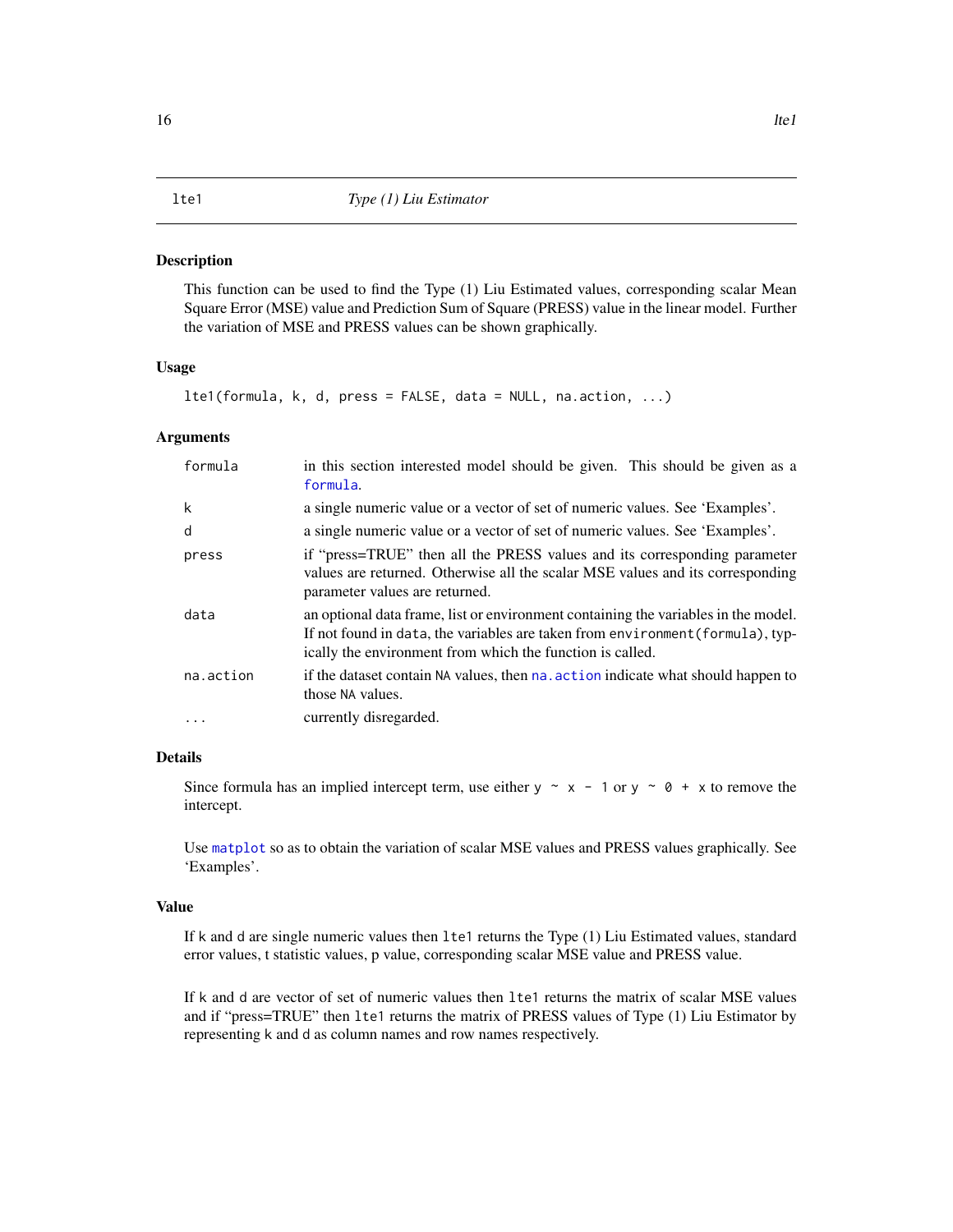<span id="page-16-0"></span> $lte2$  and  $l7$ 

#### Author(s)

P.Wijekoon, A.Dissanayake

#### References

Rong,Jian-Ying (2010) *Adjustive Liu Type Estimators in linear regression models* in *communication in statistics-simulation and computation*, volume 39 DOI:10.1080/03610918.2010.484120

#### See Also

[matplot](#page-0-0)

#### Examples

```
## Portland cement data set is used.
data(pcd)
k<-0.1650
d<--0.1300
lte1(Y~X1+X2+X3+X4-1,k,d,data=pcd) # Model without the intercept is considered.
## To obtain the variation of MSE of Type (1) Liu Estimator.
data(pcd)
k<-c(0:4/5)
d<-c(0:25/10)
msemat<-lte1(Y~X1+X2+X3+X4-1,k,d,data=pcd)
matplot(d,lte1(Y~X1+X2+X3+X4-1,k,d,data=pcd),type="l",ylab=c("MSE"),
main=c("Plot of MSE of Type (1) Liu Estimator"),
cex.lab=0.6,adj=1,cex.axis=0.6,cex.main=1,las=1,lty=3)
text(y=msemat[1,],x=d[1],labels=c(paste0("k=",k)),pos=4,cex=0.6)
## Use "press=TRUE" to obtain the variation of PRESS of Type (1) Liu Estimator.
```
lte2 *Type (2) Liu Estimator*

#### Description

This function can be used to find the Type (2) Liu Estimated values, corresponding scalar Mean Square Error (MSE) value and Prediction Sum of Square (PRESS) value in the linear model. Further the variation of MSE and PRESS values can be shown graphically.

#### Usage

```
lte2(formula, k, d, press = FALSE, data = NULL, na.action, ...)
```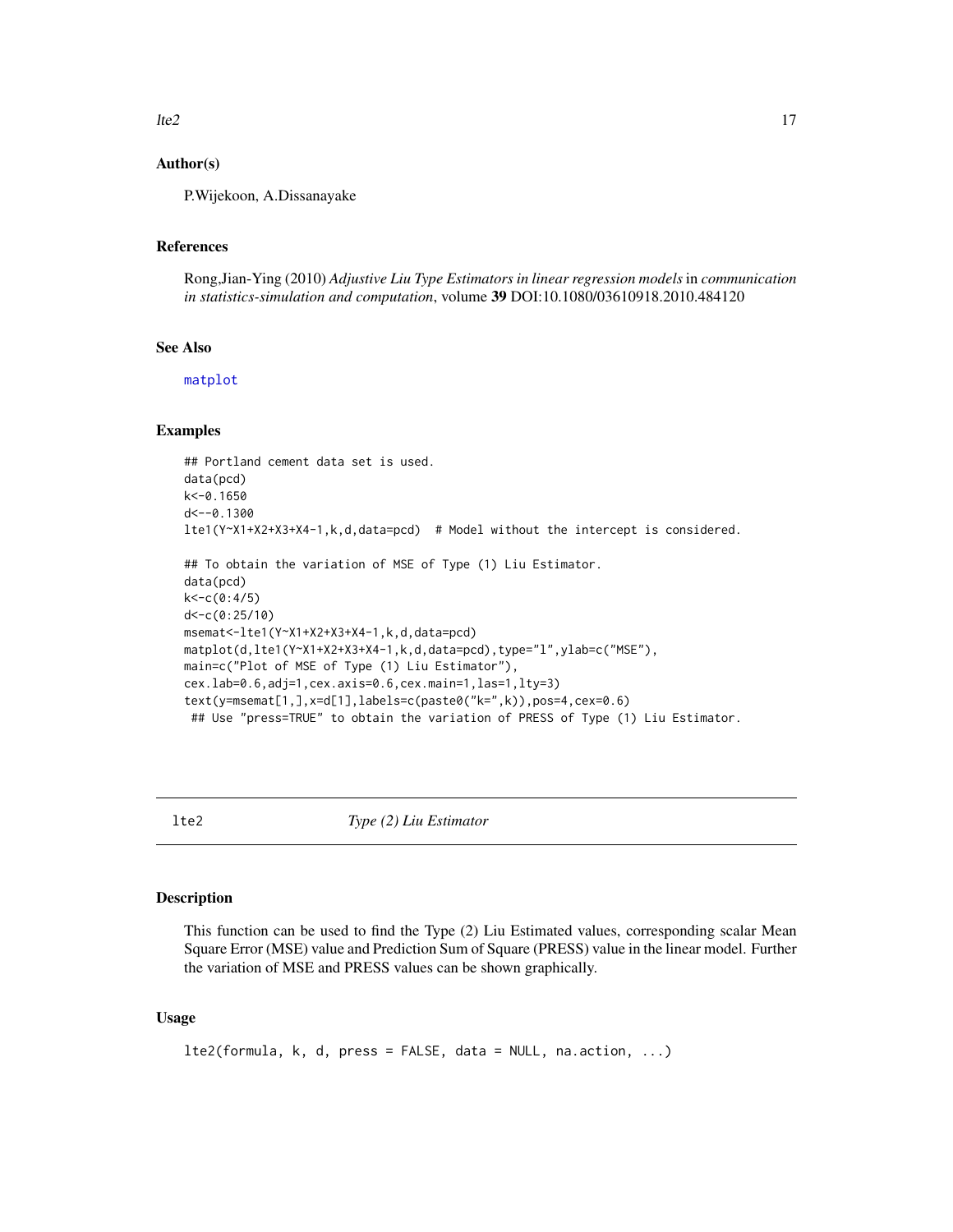#### <span id="page-17-0"></span>Arguments

| formula   | in this section interested model should be given. This should be given as a<br>formula.                                                                                                                                           |
|-----------|-----------------------------------------------------------------------------------------------------------------------------------------------------------------------------------------------------------------------------------|
| k         | a single numeric value or a vector of set of numeric values. See 'Examples'.                                                                                                                                                      |
| d         | a single numeric value or a vector of set of numeric values. See 'Examples'.                                                                                                                                                      |
| press     | if "press=TRUE" then all the PRESS values and its corresponding parameter<br>values are returned. Otherwise all the scalar MSE values and its corresponding<br>parameter values are returned.                                     |
| data      | an optional data frame, list or environment containing the variables in the model.<br>If not found in data, the variables are taken from environment (formula), typ-<br>ically the environment from which the function is called. |
| na.action | if the dataset contain NA values, then na, action indicate what should happen to<br>those NA values.                                                                                                                              |
| $\ddotsc$ | currently disregarded.                                                                                                                                                                                                            |

#### Details

Since formula has an implied intercept term, use either  $y \sim x - 1$  or  $y \sim \emptyset + x$  to remove the intercept.

Use [matplot](#page-0-0) so as to obtain the variation of scalar MSE values and PRESS values graphically. See 'Examples'.

#### Value

If k and d are single numeric values then lte2 returns the Type (2) Liu Estimated values, standard error values, t statistic values, p value, corresponding scalar MSE value and PRESS value.

If k and d are vector of set of numeric values then lte2 returns the matrix of scalar MSE values and if "press=TRUE" then lte2 returns the matrix of PRESS values of Type (2) Liu Estimator by representing k and d as column names and row names respectively.

#### Author(s)

P.Wijekoon, A.Dissanayake

#### References

Rong,Jian-Ying (2010) *Adjustive Liu Type Estimators in linear regression models* in *communication in statistics-simulation and computation*, volume 39 DOI:10.1080/03610918.2010.484120

#### See Also

[matplot](#page-0-0)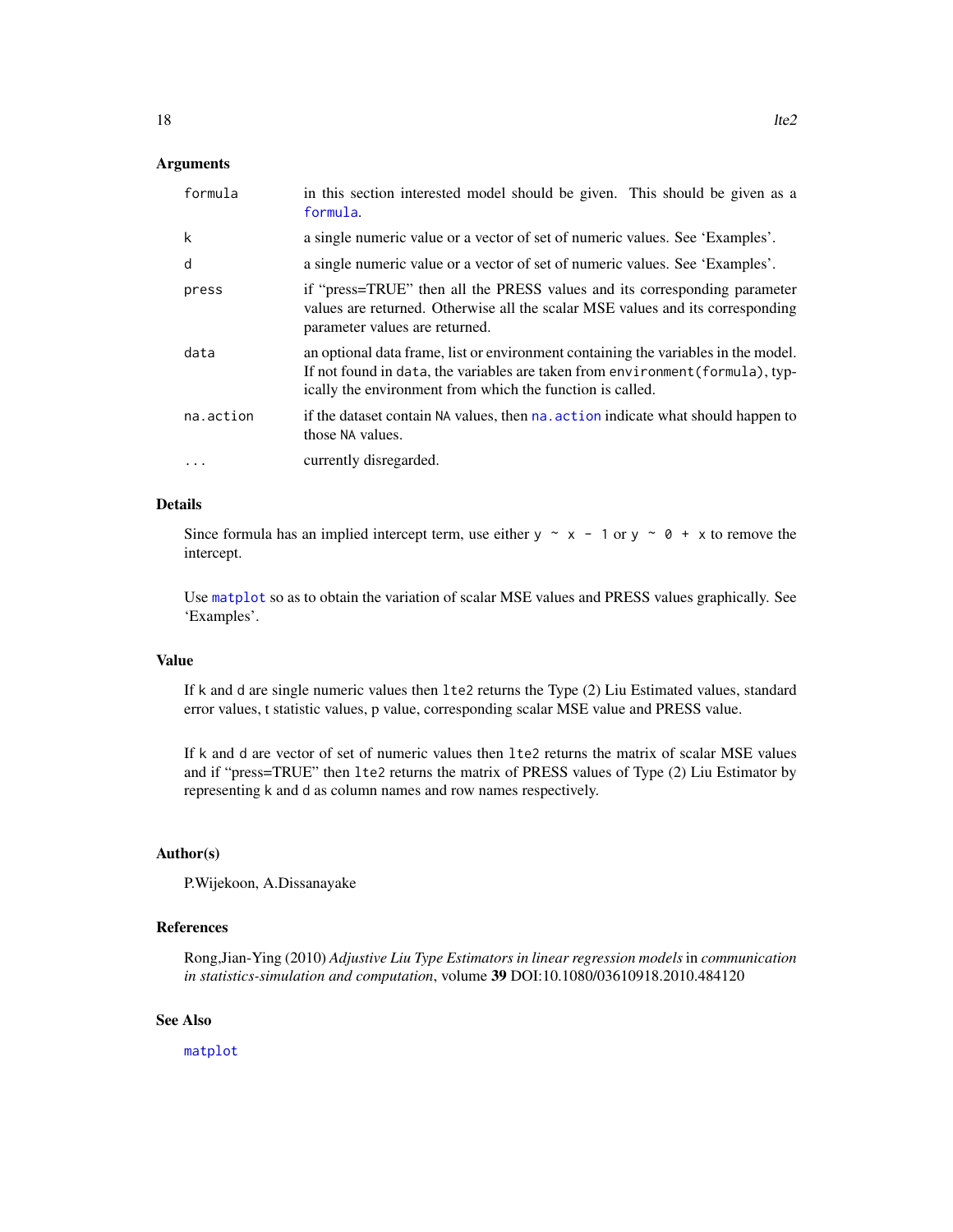### <span id="page-18-0"></span> $lte3$  19

#### Examples

```
## Portland cement data set is used.
data(pcd)
k<-0.1650
d <-- 0.1300
lte2(Y~X1+X2+X3+X4-1,k,d,data=pcd) # Model without the intercept is considered.
## To obtain the variation of MSE of Type (2) Liu Estimator.
data(pcd)
k<-c(0:4/10)
d<-c(5:25/10)
msemat<-lte2(Y~X1+X2+X3+X4-1,k,d,data=pcd)
matplot(d,lte2(Y~X1+X2+X3+X4-1,k,d,data=pcd),type="l",ylab=c("MSE"),
main=c("Plot of MSE of Type (2) Liu Estimator"),
cex.lab=0.6,adj=1,cex.axis=0.6,cex.main=1,las=1,lty=3)
text(y=msemat[1,],x=d[1],labels=c(paste0("k=",k)),pos=4,cex=0.6)
 ## Use "press=TRUE" to obtain the variation of PRESS of Type (2) Liu Estimator.
```
lte3 *Type (3) Liu Estimator*

#### Description

This function can be used to find the Type (3) Liu Estimated values, corresponding scalar Mean Square Error (MSE) value and Prediction Sum of Square (PRESS) value in the linear model. Further the variation of MSE and PRESS values can be shown graphically.

#### Usage

```
lte3(formula, k, d, press = FALSE, data = NULL, na.action, ...)
```
#### Arguments

| formula   | in this section interested model should be given. This should be given as a<br>formula.                                                                                                                                           |
|-----------|-----------------------------------------------------------------------------------------------------------------------------------------------------------------------------------------------------------------------------------|
| k         | a single numeric value or a vector of set of numeric values. See 'Examples'.                                                                                                                                                      |
| d         | a single numeric value or a vector of set of numeric values. See 'Examples'.                                                                                                                                                      |
| press     | if "press=TRUE" then all the PRESS values and its corresponding parameter<br>values are returned. Otherwise all the scalar MSE values and its corresponding<br>parameter values are returned.                                     |
| data      | an optional data frame, list or environment containing the variables in the model.<br>If not found in data, the variables are taken from environment (formula), typ-<br>ically the environment from which the function is called. |
| na.action | if the dataset contain NA values, then na, action indicate what should happen to<br>those NA values.                                                                                                                              |
| $\cdots$  | currently disregarded.                                                                                                                                                                                                            |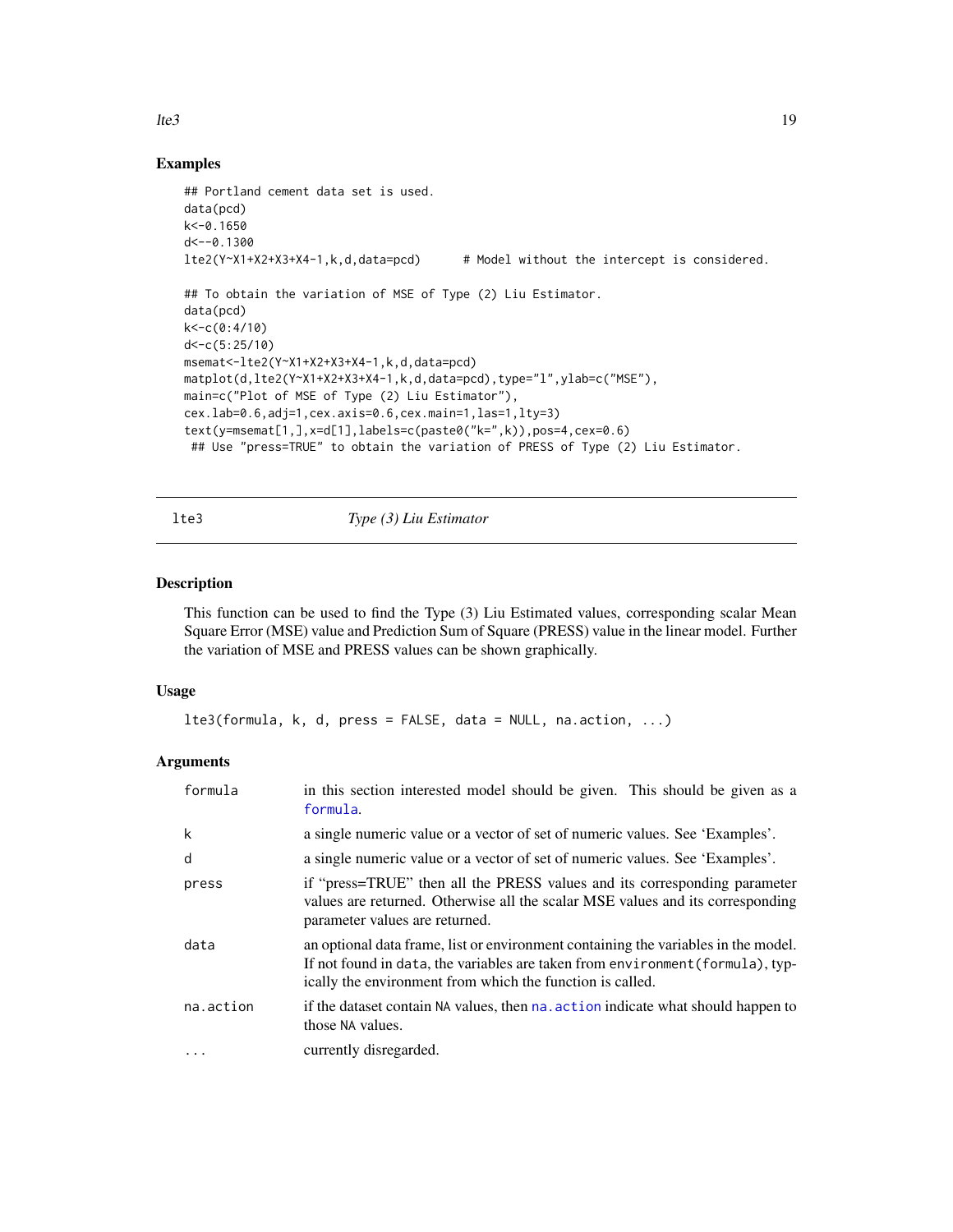#### <span id="page-19-0"></span>Details

Since formula has an implied intercept term, use either  $y \sim x - 1$  or  $y \sim 0 + x$  to remove the intercept.

Use [matplot](#page-0-0) so as to obtain the variation of scalar MSE values and PRESS values graphically. See 'Examples'.

#### Value

If k and d are single numeric values then lte3 returns the Type (3) Liu Estimated values, standard error values, t statistic values, p value, corresponding scalar MSE value and PRESS value.

If k and d are vector of set of numeric values then lte3 returns the matrix of scalar MSE values and if "press=TRUE" then lte3 returns the matrix of PRESS values of Type (3) Liu Estimator by representing k and d as column names and row names respectively.

#### Author(s)

P.Wijekoon, A.Dissanayake

#### References

Rong,Jian-Ying (2010) *Adjustive Liu Type Estimators in linear regression models* in *communication in statistics-simulation and computation*, volume 39 DOI:10.1080/03610918.2010.484120

#### See Also

#### [matplot](#page-0-0)

```
## Portland cement data set is used.
data(pcd)
k<-0.1650
d<--0.1300
lte3(Y~X1+X2+X3+X4-1,k,d,data=pcd) # Model without the intercept is considered.
## To obtain the variation of MSE of Type (3) Liu Estimator.
data(pcd)
k<-c(50:51/10)
d<-c(300:305/10)
msemat<-lte3(Y~X1+X2+X3+X4-1,k,d,data=pcd)
matplot(d,lte3(Y~X1+X2+X3+X4-1,k,d,data=pcd),type="l",ylab=c("MSE"),
main=c("Plot of MSE of Type (3) Liu Estimator"),
cex.lab=0.6,adj=1,cex.axis=0.6,cex.main=1,las=1,lty=3)
text(y=msemat[1,],x=d[1],labels=c(paste0("k=",k)),pos=4,cex=0.6)
 ## Use "press=TRUE" to obtain the variation of PRESS of Type (3) Liu Estimator.
```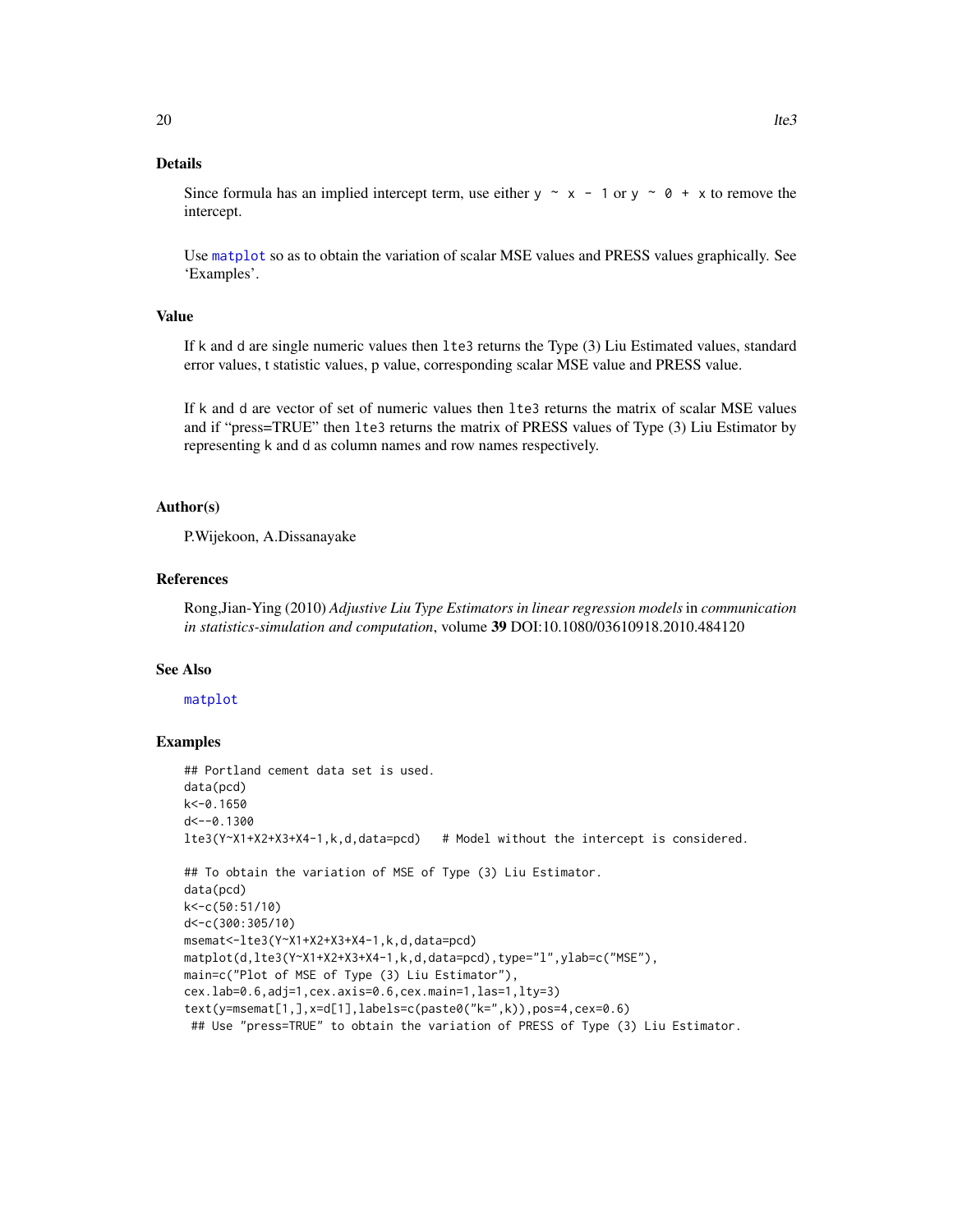#### Description

mixe can be used to obtain the Mixed Regression Estimated values and corresponding scalar Mean Square Error (MSE) value.

#### Usage

mixe(formula, r, R, dpn, delt, data, na.action, ...)

#### Arguments

| formula   | in this section interested model should be given. This should be given as a<br>formula.                                                                                                                                           |
|-----------|-----------------------------------------------------------------------------------------------------------------------------------------------------------------------------------------------------------------------------------|
| r         | is a j by 1 matrix of linear restriction, $r = R\beta + \delta + \nu$ . Values for r should be<br>given as either a vector or a matrix. See 'Examples'.                                                                           |
| R         | is a j by p of full row rank $j \leq p$ matrix of linear restriction, $r = R\beta + \delta + \nu$ .<br>Values for R should be given as either a vector or a matrix. See 'Examples'.                                               |
| dpn       | dispersion matrix of vector of disturbances of linear restricted model, $r = R\beta +$<br>$\delta + \nu$ . Values for dpn should be given as either a vector (only the diagonal<br>elements) or a matrix. See 'Examples'.         |
| delt      | values of $E(r) - R\beta$ and that should be given as either a vector or a matrix.<br>See 'Examples'.                                                                                                                             |
| data      | an optional data frame, list or environment containing the variables in the model.<br>If not found in data, the variables are taken from environment (formula), typ-<br>ically the environment from which the function is called. |
| na.action | if the dataset contain NA values, then na, action indicate what should happen to<br>those NA values.                                                                                                                              |
| $\cdots$  | currently disregarded.                                                                                                                                                                                                            |

#### Details

Since formula has an implied intercept term, use either y  $\sim x - 1$  or y  $\sim \theta + x$  to remove the intercept.

In order to calculate the Mixed Regression Estimator the prior information are required. Therefore those prior information should be mentioned within the function.

#### Value

mixe returns the Mixed Regression Estimated values, standard error values, t statistic values,p value and corresponding scalar MSE value.

<span id="page-20-0"></span>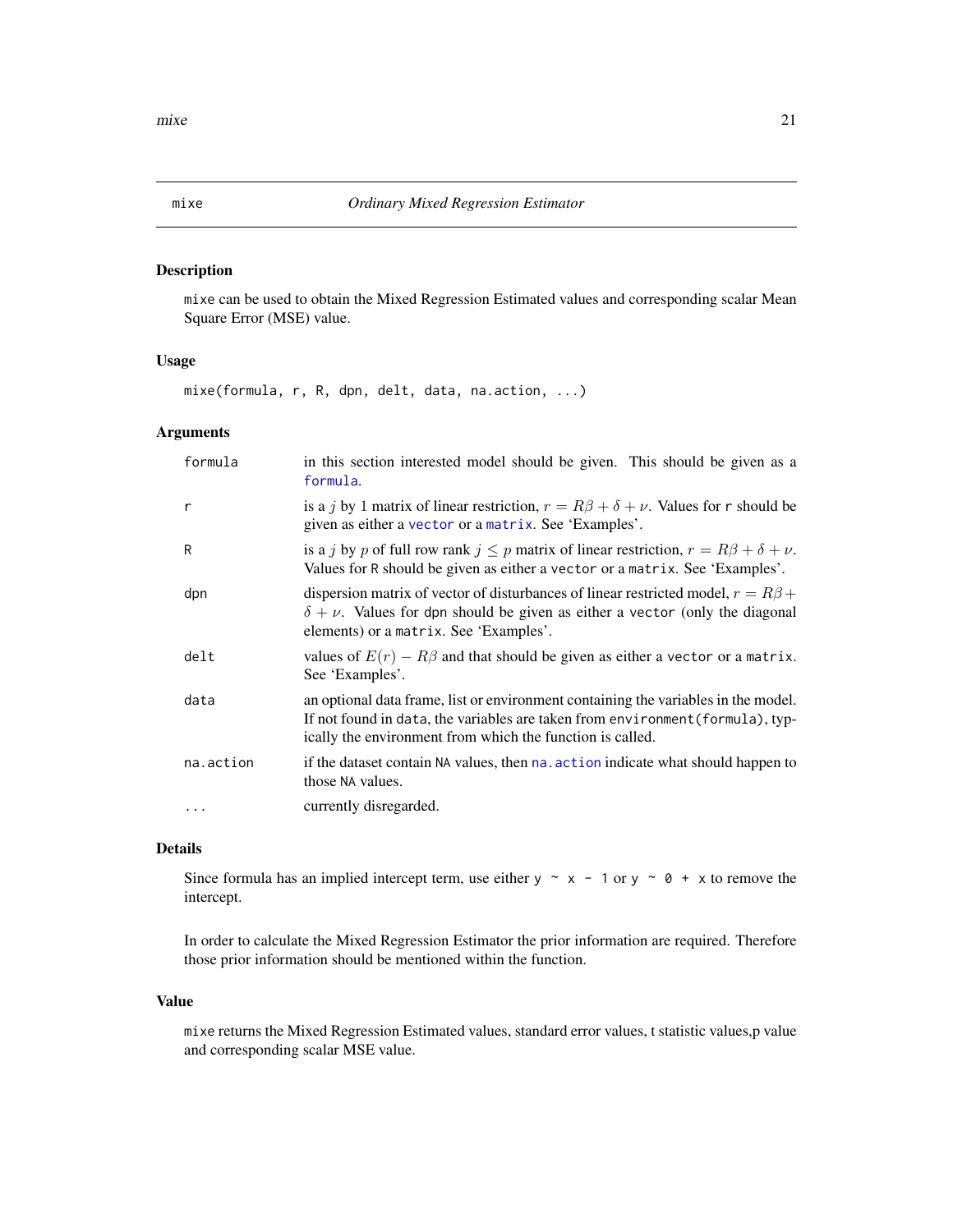#### <span id="page-21-0"></span>Author(s)

P.Wijekoon, A.Dissanayake

#### References

Theil, H. and Goldberger, A.S. (1961) *On pure and mixed statistical estimation in economics* in *International Economic review*, volume 2, pp. 65–78

#### Examples

```
## Portland cement data set is used.
data(pcd)
r<-c(2.1930,1.1533,0.75850)
R<-c(1,0,0,0,0,1,0,0,0,0,1,0)
dpn<-c(0.0439,0.0029,0.0325)
delt<-c(0,0,0)
mixe(Y~X1+X2+X3+X4-1,r,R,dpn,delt,data=pcd) # Model without the intercept is considered.
```
ogalt1 *Ordinary Generalized Type (1) Adjusted Liu Estimator*

#### Description

This function can be used to find the Ordinary Generalized Type (1) Adjusted Liu Estimated values, corresponding scalar Mean Square Error (MSE) value in the linear model. Further the variation of MSE values can be shown graphically.

#### Usage

ogalt1(formula, k, d, aa, data = NULL, na.action, ...)

#### Arguments

| formula   | in this section interested model should be given. This should be given as a<br>formula.                                                                                                                                           |
|-----------|-----------------------------------------------------------------------------------------------------------------------------------------------------------------------------------------------------------------------------------|
| k         | a single numeric value or a vector of set of numeric values. See 'Example'.                                                                                                                                                       |
| d         | a single numeric value or a vector of set of numeric values. See 'Example'.                                                                                                                                                       |
| aa        | this is a set of scalars belongs to real number system. Values for "aa" should be<br>given as a vector, format. See 'Details'.                                                                                                    |
| data      | an optional data frame, list or environment containing the variables in the model.<br>If not found in data, the variables are taken from environment (formula), typ-<br>ically the environment from which the function is called. |
| na.action | if the dataset contain NA values, then na, action indicate what should happen to<br>those NA values.                                                                                                                              |
| $\cdots$  | currently disregarded.                                                                                                                                                                                                            |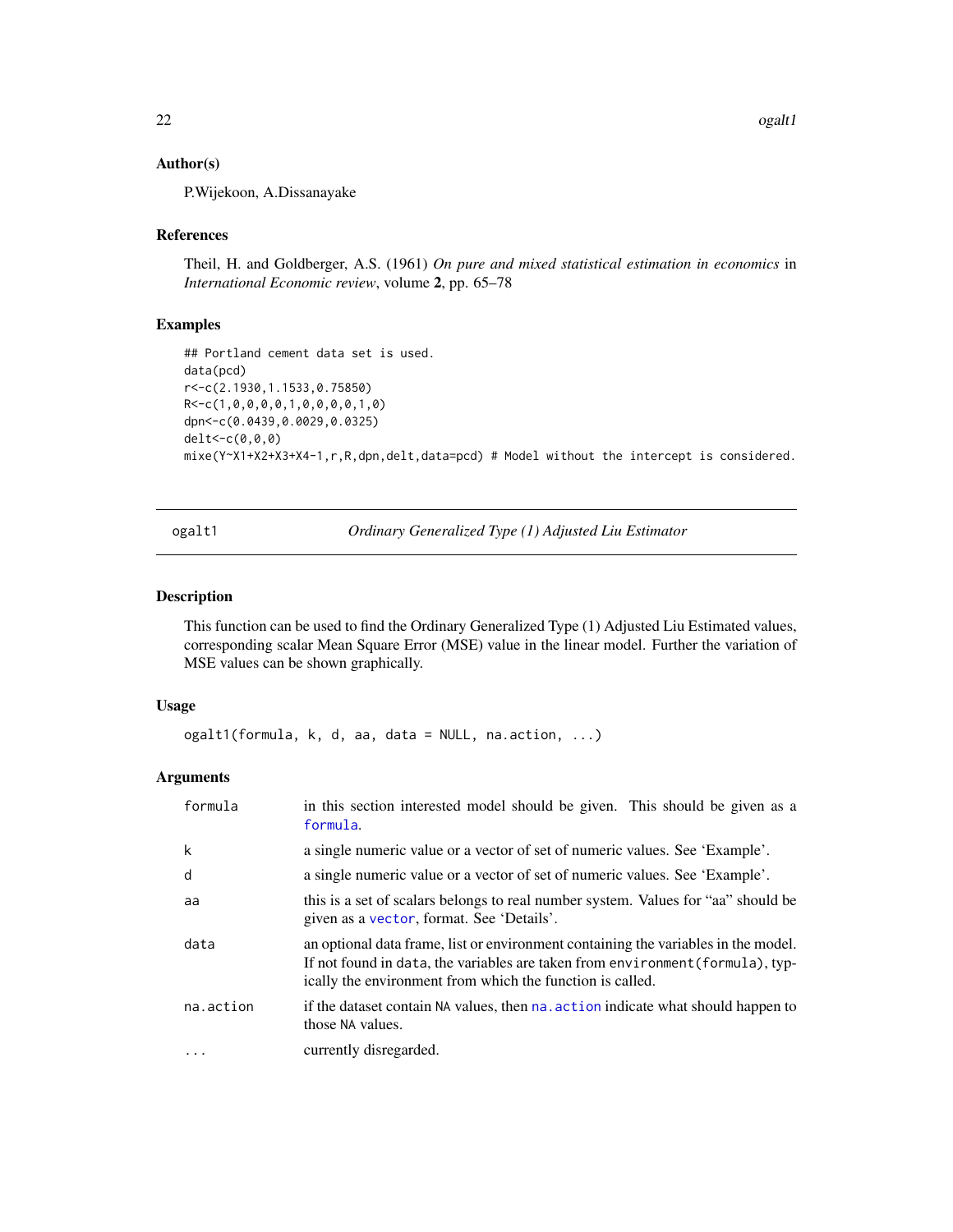<span id="page-22-0"></span>ogalt 1 and 23

#### Details

Since formula has an implied intercept term, use either  $y \sim x - 1$  or  $y \sim 0 + x$  to remove the intercept.

In order to get the best results, optimal values for k,d and aa should be selected.

The way of finding aa can be determined from Rong,Jian-Ying (2010) *Adjustive Liu Type Estimators in linear regression models* in *communication in statistics-simulation and computation*, volume 39

Use [matplot](#page-0-0) so as to obtain the variation of scalar MSE values graphically. See 'Examples'.

#### Value

If k and d are single numeric values then ogalt1 returns the Ordinary Generalized Type (1) Adjusted Liu Estimated values, standard error values, t statistic values, p value, corresponding scalar MSE value.

If k and d are vector of set of numeric values then ogalt1 returns the matrix of scalar MSE values of Ordinary Generalized Type (1) Adjusted Liu Estimator by representing k and d as column names and row names respectively.

#### Author(s)

P.Wijekoon, A.Dissanayake

#### References

Arumairajan, S. and Wijekoon, P. (2015) ] *Optimal Generalized Biased Estimator in Linear Regression Model* in *Open Journal of Statistics*, pp. 403–411

Rong,Jian-Ying (2010) *Adjustive Liu Type Estimators in linear regression models* in *communication in statistics-simulation and computation*, volume 39 DOI:10.1080/03610918.2010.484120

#### See Also

[matplot](#page-0-0)

```
## Portland cement data set is used.
data(pcd)
k<-0.1650
d < -0.1300aa<-c(0.958451,1.021155,0.857821,1.040296)
ogalt1(Y~X1+X2+X3+X4-1,k,d,aa,data=pcd)
```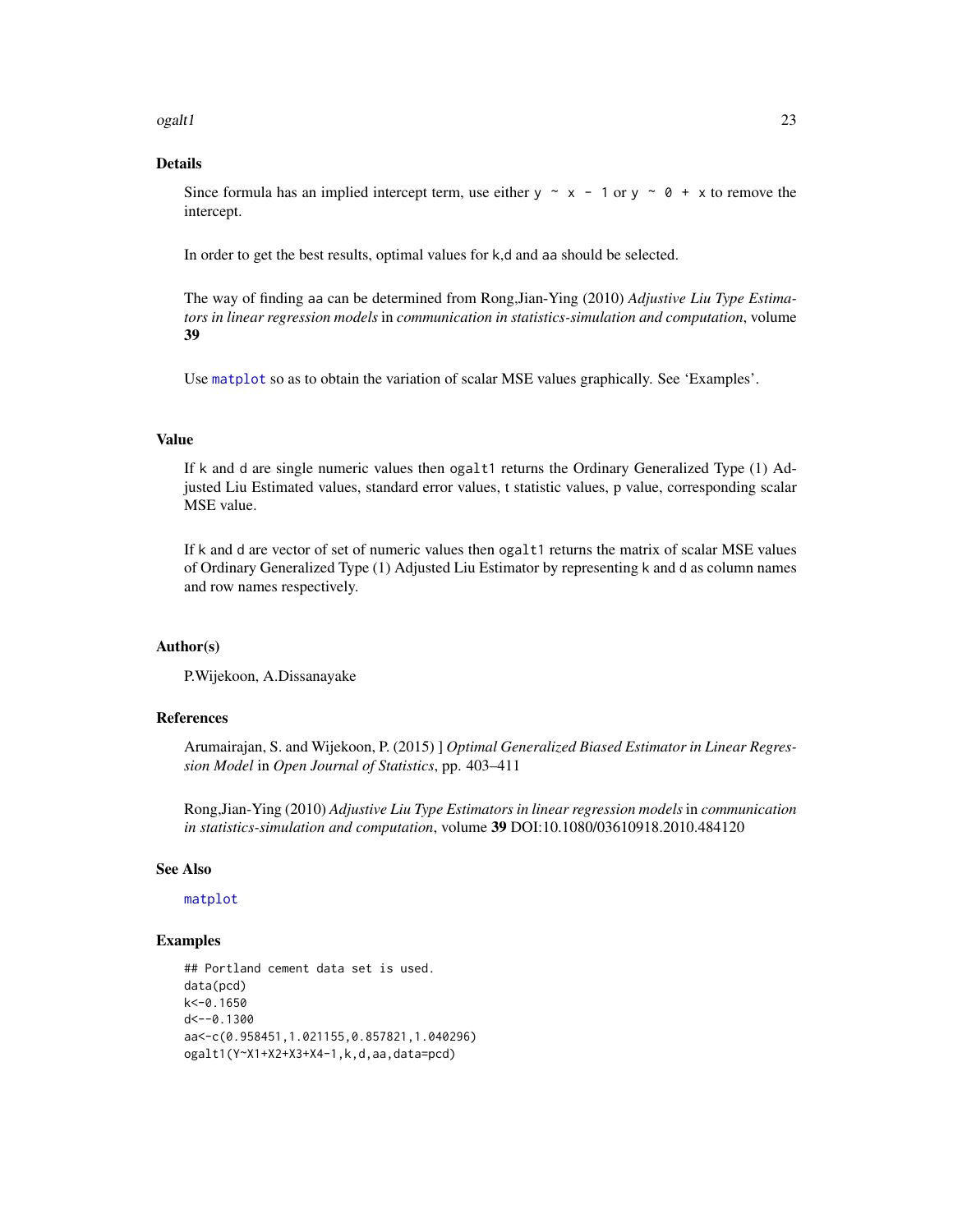```
# Model without the intercept is considered.
```

```
## To obtain the variation of MSE of Ordinary Generalized
## Type (1) Adjusted Liu Estimator.
data(pcd)
k<-c(0:5/10)
d<-c(390:420/10)
aa<-c(0.958451,1.021155,0.857821,1.040296)
msemat<-ogalt1(Y~X1+X2+X3+X4-1,k,d,aa,data=pcd)
matplot(d,ogalt1(Y~X1+X2+X3+X4-1,k,d,aa,data=pcd),type="l",ylab=c("MSE"),
main=c("Plot of MSE of Ordinary Generalized Type (1) Adjusted Liu
Estimator"),cex.lab=0.6,adj=1,cex.axis=0.6,cex.main=1,las=1,lty=3)
text(y=msemat[1,],x=d[1],labels=c(paste0("k=",k)),pos=4,cex=0.6)
```
ogalt2 *Ordinary Generalized Type (2) Adjusted Liu Estimator*

#### Description

This function can be used to find the Ordinary Generalized Type (2) Adjusted Liu Estimated values, corresponding scalar Mean Square Error (MSE) in the linear model. Further the variation of MSE values can be shown graphically.

#### Usage

ogalt2(formula, k, d, aa, data = NULL, na.action, ...)

#### Arguments

| formula   | in this section interested model should be given. This should be given as a<br>formula.                                                                                                                                           |
|-----------|-----------------------------------------------------------------------------------------------------------------------------------------------------------------------------------------------------------------------------------|
| k         | a single numeric value or a vector of set of numeric values. See 'Example'.                                                                                                                                                       |
| d         | a single numeric value or a vector of set of numeric values. See 'Example'.                                                                                                                                                       |
| aa        | this is a set of scalars belongs to real number system. Values for "aa" should be<br>given as a vector, format. See 'Details'.                                                                                                    |
| data      | an optional data frame, list or environment containing the variables in the model.<br>If not found in data, the variables are taken from environment (formula), typ-<br>ically the environment from which the function is called. |
| na.action | if the dataset contain NA values, then na. action indicate what should happen to<br>those NA values.                                                                                                                              |
| $\cdots$  | currently disregarded.                                                                                                                                                                                                            |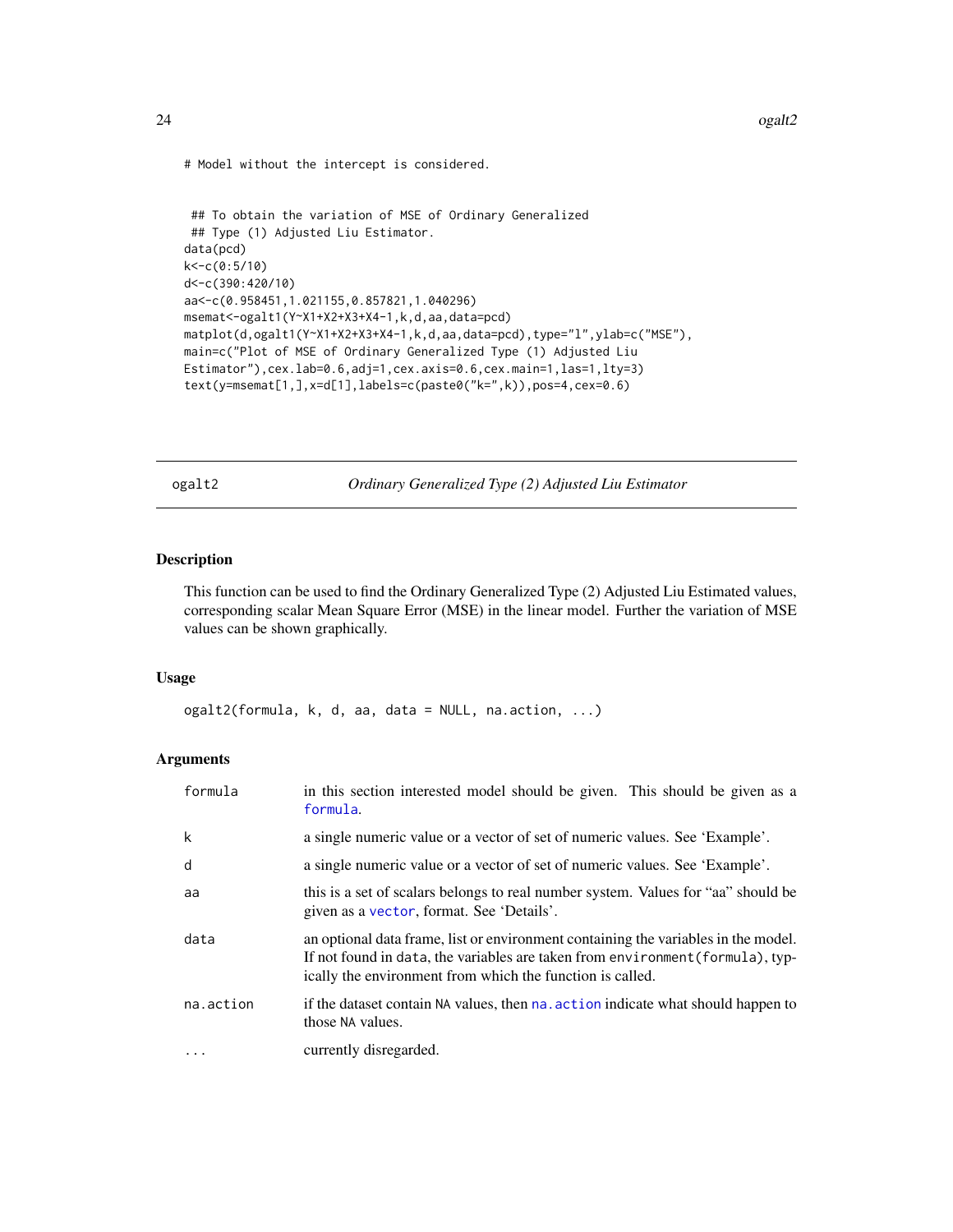#### <span id="page-24-0"></span>ogalt2 25

#### Details

Since formula has an implied intercept term, use either  $y \sim x - 1$  or  $y \sim 0 + x$  to remove the intercept.

In order to get the best results, optimal values for k,d and aa should be selected.

The way of finding aa can be determined from Rong,Jian-Ying (2010) *Adjustive Liu Type Estimators in linear regression models* in *communication in statistics-simulation and computation*, volume 39

Use [matplot](#page-0-0) so as to obtain the variation of scalar MSE values graphically. See 'Examples'.

#### Value

If k and d are single numeric values then ogalt2 returns the Ordinary Generalized Type (2) Adjusted Liu Estimated values, standard error values, t statistic values, p value, corresponding scalar MSE value.

If k and d are vector of set of numeric values then ogalt2 returns the matrix of scalar MSE values of Ordinary Generalized Type (2) Adjusted Liu Estimator by representing k and d as column names and row names respectively.

#### Author(s)

P.Wijekoon, A.Dissanayake

#### References

Arumairajan, S. and Wijekoon, P. (2015) ] *Optimal Generalized Biased Estimator in Linear Regression Model* in *Open Journal of Statistics*, pp. 403–411

Rong,Jian-Ying (2010) *Adjustive Liu Type Estimators in linear regression models* in *communication in statistics-simulation and computation*, volume 39 DOI:10.1080/03610918.2010.484120

#### See Also

#### [matplot](#page-0-0)

```
## Portland cement data set is used.
data(pcd)
k<-0.1650
d < -0.1300aa<-c(0.958451,1.021155,0.857821,1.040296)
ogalt2(Y~X1+X2+X3+X4-1,k,d,aa,data=pcd)
```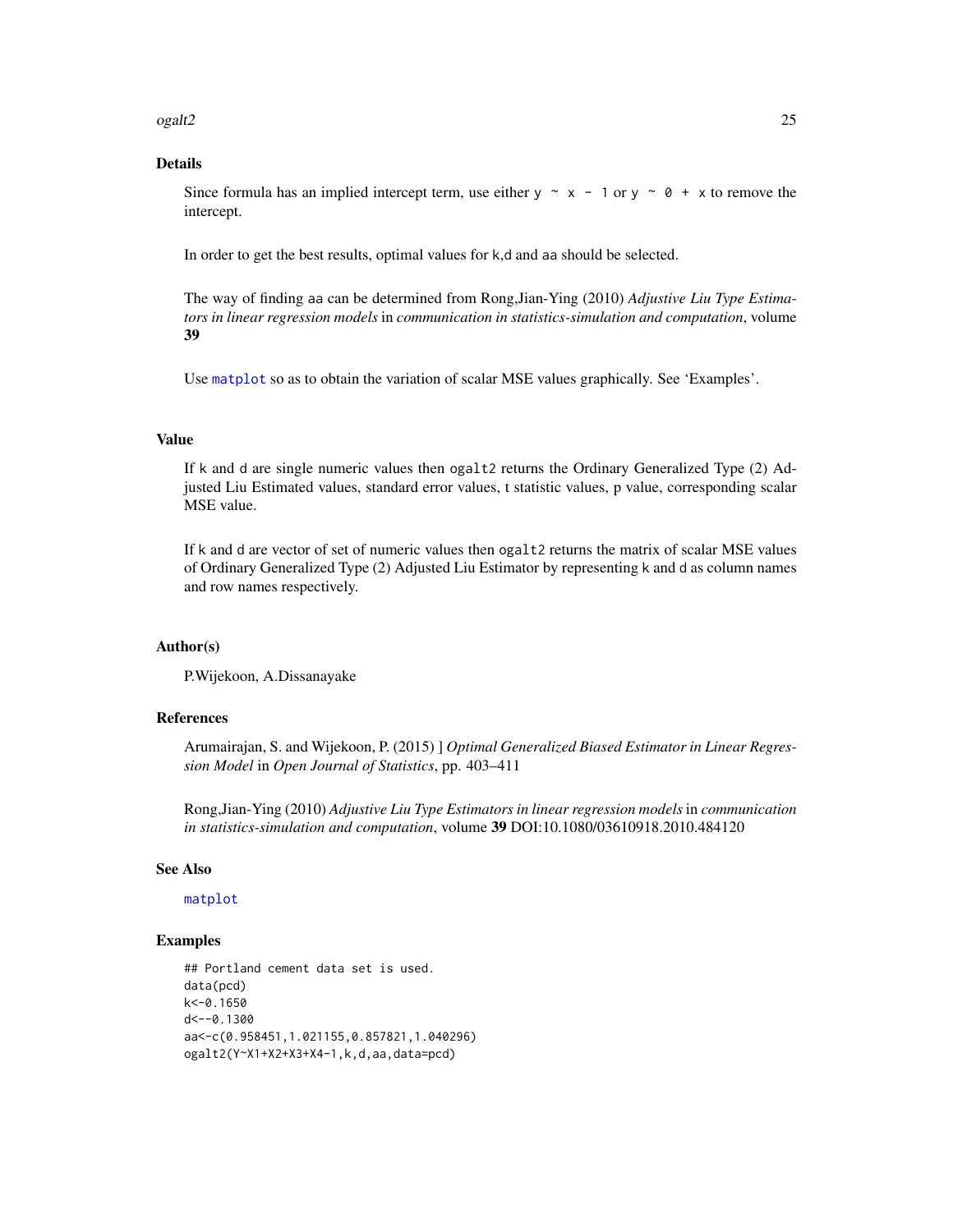<span id="page-25-0"></span>26 ogalt3

```
# Model without the intercept is considered.
```

```
## To obtain the variation of MSE of Ordinary Generalized
# Type (2) Adjusted Liu Estimator.
data(pcd)
k<-c(0:5/10)
d<-c(390:430/10)
aa<-c(0.958451,1.021155,0.857821,1.040296)
msemat<-ogalt2(Y~X1+X2+X3+X4-1,k,d,aa,data=pcd)
matplot(d,ogalt2(Y~X1+X2+X3+X4-1,k,d,aa,data=pcd),type="l",ylab=c("MSE"),
main=c("Plot of MSE of Ordinary Generalized Type (2) Adjusted
Liu Estimator"),cex.lab=0.6,adj=1,cex.axis=0.6,cex.main=1,las=1,lty=3)
text(y=msemat[1,],x=d[1],labels=c(paste0("k=",k)),pos=4,cex=0.6)
```
ogalt3 *Ordinary Generalized Type (3) Adjusted Liu Estimator*

#### Description

This function can be used to find the Ordinary Generalized Type (3) Adjusted Liu Estimatd values, corresponding scalar Mean Square Error (MSE) value in the linear model. Further the variation of MSE values can be shown graphically.

#### Usage

ogalt3(formula, k, d, aa, data = NULL, na.action, ...)

#### Arguments

| formula   | in this section interested model should be given. This should be given as a<br>formula.                                                                                                                                           |
|-----------|-----------------------------------------------------------------------------------------------------------------------------------------------------------------------------------------------------------------------------------|
| k         | a single numeric value or a vector of set of numeric values. See 'Example'.                                                                                                                                                       |
| d         | a single numeric value or a vector of set of numeric values. See 'Example'.                                                                                                                                                       |
| aa        | this is a set of scalars belongs to real number system. Values for "aa" should be<br>given as a vector, format. See 'Details'.                                                                                                    |
| data      | an optional data frame, list or environment containing the variables in the model.<br>If not found in data, the variables are taken from environment (formula), typ-<br>ically the environment from which the function is called. |
| na.action | if the dataset contain NA values, then na action indicate what should happen to<br>those NA values.                                                                                                                               |
| $\cdot$   | currently disregarded.                                                                                                                                                                                                            |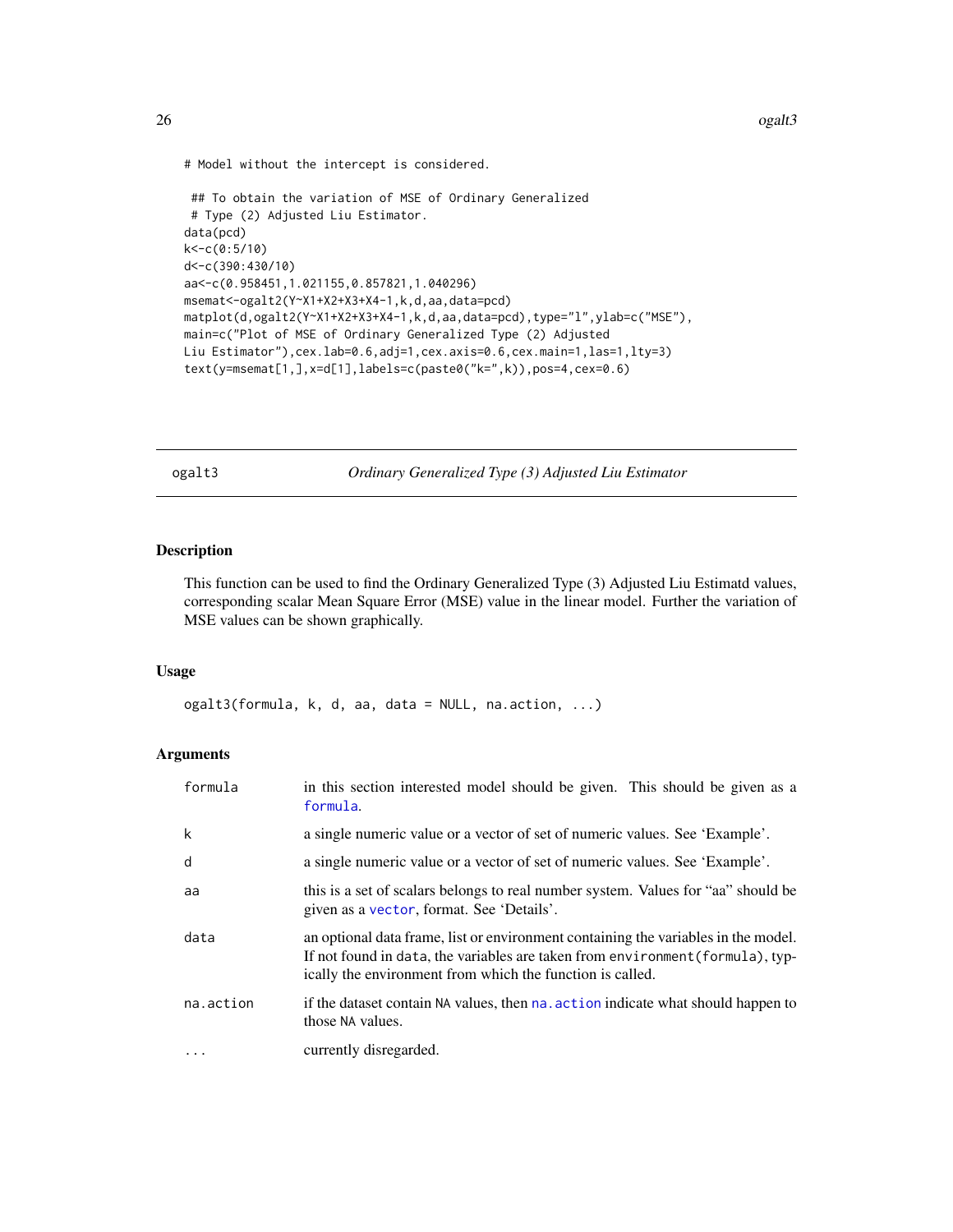<span id="page-26-0"></span>ogalt3 27

#### Details

Since formula has an implied intercept term, use either  $y \sim x - 1$  or  $y \sim 0 + x$  to remove the intercept.

In order to get the best results, optimal values for k,d and aa should be selected.

The way of finding aa can be determined from Rong,Jian-Ying (2010) *Adjustive Liu Type Estimators in linear regression models* in *communication in statistics-simulation and computation*, volume 39

Use [matplot](#page-0-0) so as to obtain the variation of scalar MSE values graphically. See 'Examples'.

#### Value

If k and d are single numeric values then ogalt3 returns the Ordinary Generalized Type (3) Adjusted Liu Estimated values, standard error values, t statistic values, p value, corresponding scalar MSE value.

If k and d are vector of set of numeric values then ogalt3 returns the matrix of scalar MSE values of Ordinary Generalized Type (3) Adjusted Liu Estimator by representing k and d as column names and row names respectively.

#### Author(s)

P.Wijekoon, A.Dissanayake

#### References

Arumairajan, S. and Wijekoon, P. (2015) ] *Optimal Generalized Biased Estimator in Linear Regression Model* in *Open Journal of Statistics*, pp. 403–411

Rong,Jian-Ying (2010) *Adjustive Liu Type Estimators in linear regression models* in *communication in statistics-simulation and computation*, volume 39 DOI:10.1080/03610918.2010.484120

#### See Also

[matplot](#page-0-0)

```
## Portland cement data set is used.
data(pcd)
k<-0.1650
d < -0.1300aa<-c(0.958451,1.021155,0.857821,1.040296)
ogalt3(Y~X1+X2+X3+X4-1,k,d,aa,data=pcd)
```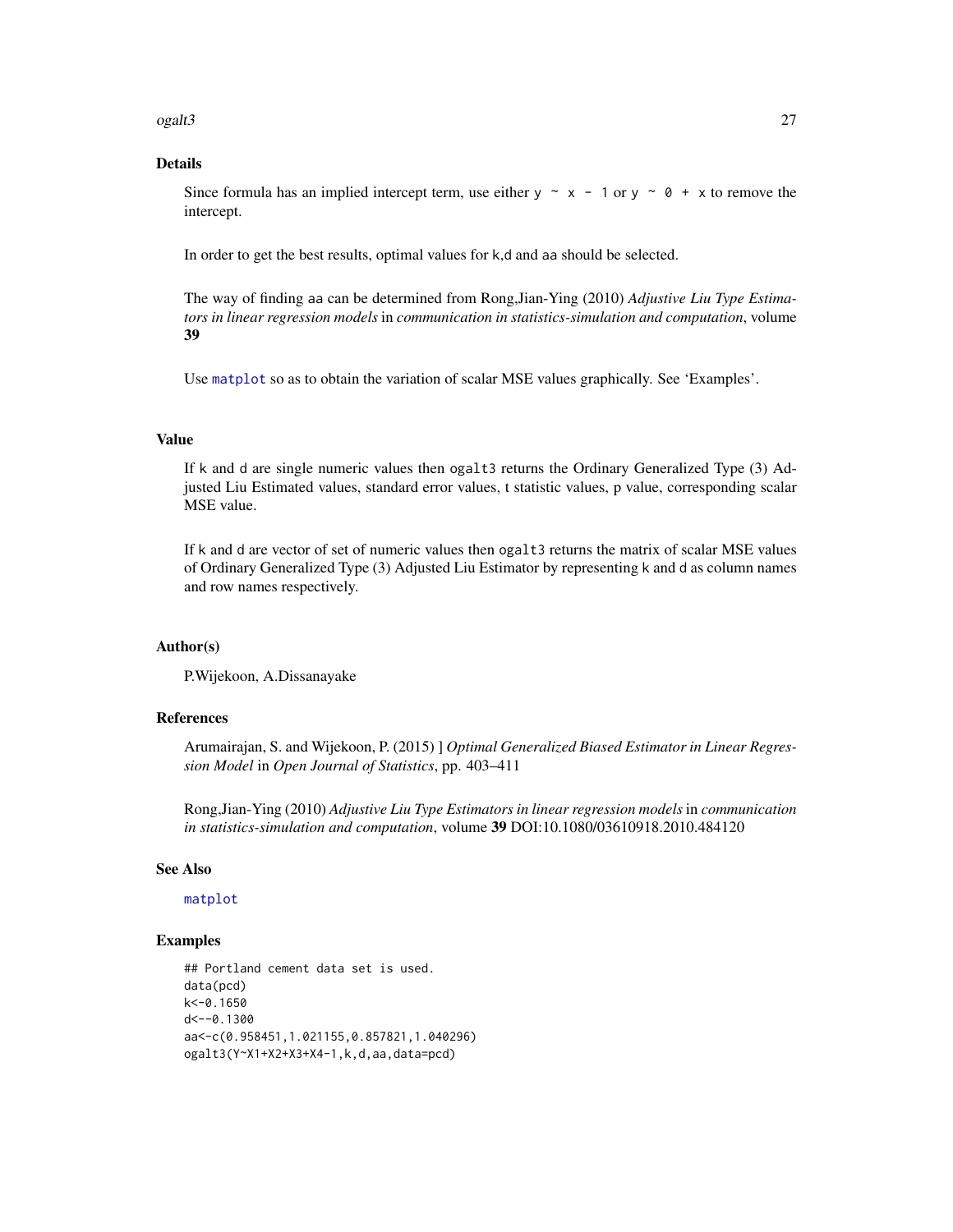<span id="page-27-0"></span>28 ogaul

```
# Model without the intercept is considered.
```

```
## To obtain the variation of MSE of Ordinary Generalized
# Type (3) Adjusted Liu Estimator.
data(pcd)
k<-c(0:5/10)
d<-c(-420:-380/10)
aa<-c(0.958451,1.021155,0.857821,1.040296)
msemat<-ogalt3(Y~X1+X2+X3+X4-1,k,d,aa,data=pcd)
matplot(d,ogalt3(Y~X1+X2+X3+X4-1,k,d,aa,data=pcd),type="l",ylab=c("MSE"),
main=c("Plot of MSE of Ordinary Generalized Type (3) Adjusted Liu
Estimator"),cex.lab=0.6,adj=1,cex.axis=0.6,cex.main=1,las=1,lty=3)
text(y=msemat[1,],x=d[1],labels=c(paste0("k=",k)),pos=4,cex=0.6)
```
ogaul *Ordinary Generalized Almost Unbiased Liu Estimator*

#### Description

ogaul can be used to find the Ordinary Generalized Almost Unbiased Liu Estimated values and corresponding scalar Mean Square Error (MSE) value in the linear model. Further the variation of MSE can be shown graphically.

#### Usage

ogaul(formula, d, data = NULL, na.action, ...)

### Arguments

| formula   | in this section interested model should be given. This should be given as a<br>formula.                                                                                                                                           |
|-----------|-----------------------------------------------------------------------------------------------------------------------------------------------------------------------------------------------------------------------------------|
| d         | a single numeric value or a vector of set of numeric values. See 'Example'.                                                                                                                                                       |
| data      | an optional data frame, list or environment containing the variables in the model.<br>If not found in data, the variables are taken from environment (formula), typ-<br>ically the environment from which the function is called. |
| na.action | if the dataset contain NA values, then na, action indicate what should happen to<br>those NA values.                                                                                                                              |
| $\cdots$  | currently disregarded.                                                                                                                                                                                                            |

#### Details

Since formula has an implied intercept term, use either  $y \sim x - 1$  or  $y \sim 0 + x$  to remove the intercept.

Use [plot](#page-0-0) so as to obtained the variation of scalar MSE values graphically. See 'Examples'.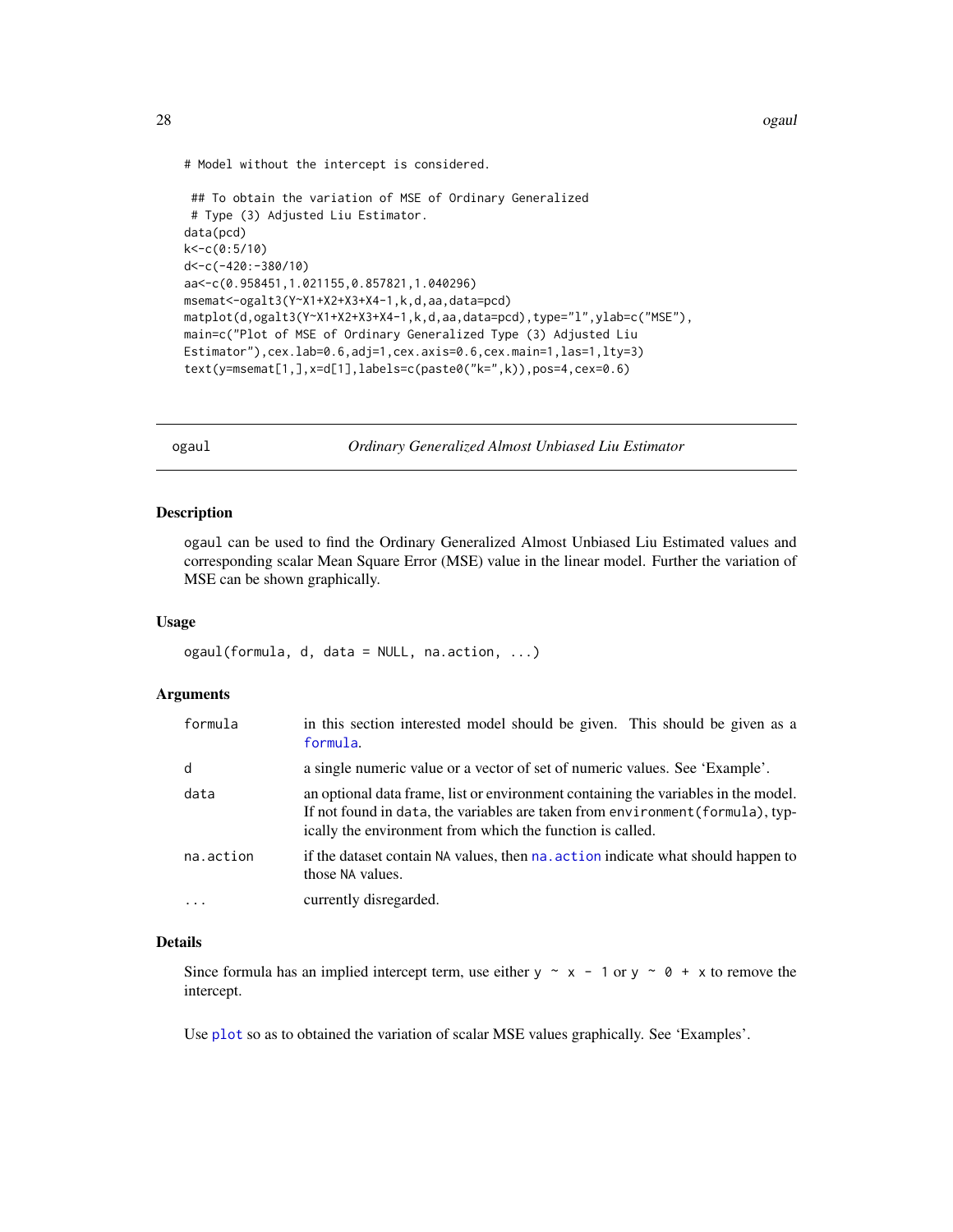#### ogaul 29

#### Value

If d is a single numeric value then ogaul returns the Ordinary Generalized Almost Unbiased Liu Estimated values, standard error values, t statistic values, p value and corresponding scalar MSE value.

If d is a vector of set of numeric values then ogaul returns all the scalar MSE values and corresponding parameter values of Ordinary Generalized Almost Unbiased Liu Estimator.

#### Author(s)

P.Wijekoon, A.Dissanayake

#### References

Arumairajan, S. and Wijekoon, P. (2015) ] *Optimal Generalized Biased Estimator in Linear Regression Model* in *Open Journal of Statistics*, pp. 403–411

Akdeniz, F. and Erol, H. (2003) *Mean Squared Error Matrix Comparisons of Some Biased Estimators in Linear Regression* in *Communications in Statistics - Theory and Methods*, volume 32 DOI:10.1081/STA-120025385

#### See Also

[plot](#page-0-0)

```
## Portland cement data set is used.
data(pcd)
d<-0.05
ogaul(Y~X1+X2+X3+X4-1,d,data=pcd)
# Model without the intercept is considered.
## To obtain the variation of MSE of
# Ordinary Generalized Almost Unbiased Liu Estimator.
data(pcd)
d<-c(1:10/10)
plot(ogaul(Y~X1+X2+X3+X4-1,d,data=pcd),
main=c("Plot of MSE of Ordinary Generalized Almost Unbiased Liu Estimator"),
type="b",cex.lab=0.6,adj=1,cex.axis=0.6,cex.main=1,las=1,lty=3,cex=0.6)
mseval<-data.frame(ogaul(Y~X1+X2+X3+X4-1,d,data=pcd))
smse<-mseval[order(mseval[,2]),]
points(smse[1,],pch=16,cex=0.6)
```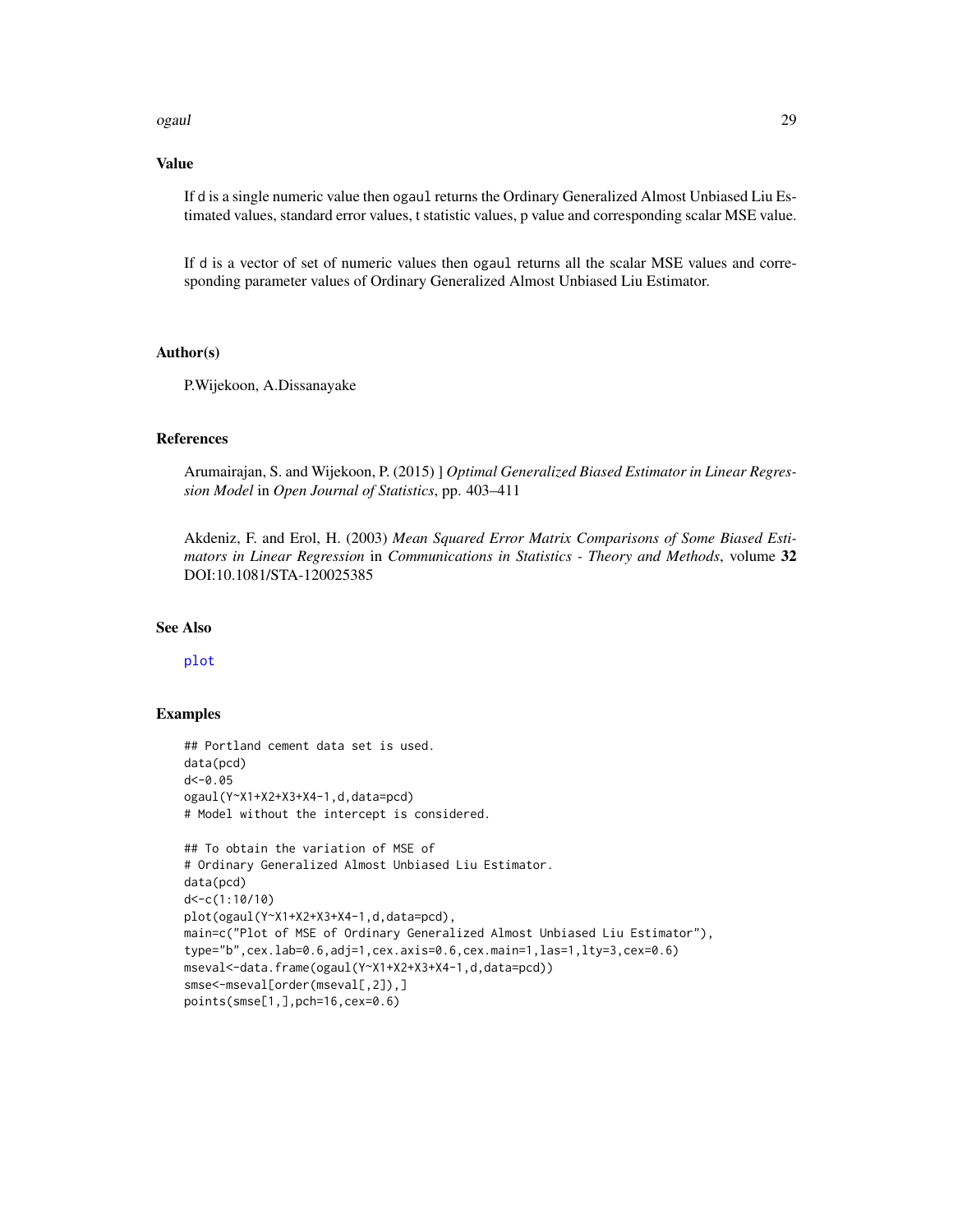#### <span id="page-29-0"></span>Description

ogaur can be used to find the Ordinary Generalized Almost Unbiased Ridge Estimated values and corresponding scalar Mean Square Error (MSE) value in the linear model. Further the variation of MSE can be shown graphically.

#### Usage

ogaur(formula, k, data = NULL, na.action, ...)

#### Arguments

| formula   | in this section interested model should be given. This should be given as a<br>formula.                                                                                                                                           |
|-----------|-----------------------------------------------------------------------------------------------------------------------------------------------------------------------------------------------------------------------------------|
| k         | a single numeric value or a vector of set of numeric values. See 'Example'.                                                                                                                                                       |
| data      | an optional data frame, list or environment containing the variables in the model.<br>If not found in data, the variables are taken from environment (formula), typ-<br>ically the environment from which the function is called. |
| na.action | if the dataset contain NA values, then na. action indicate what should happen to<br>those NA values.                                                                                                                              |
| $\cdot$   | currently disregarded.                                                                                                                                                                                                            |

#### Details

Since formula has an implied intercept term, use either y  $\sim x - 1$  or y  $\sim \theta + x$  to remove the intercept.

Use [plot](#page-0-0) so as to obtained the variation of scalar MSE values graphically. See 'Examples'.

#### Value

If k is a single numeric values then ogaur returns the Ordinary Generalized Almost Unbiased Ridge Estimated values, standard error values, t statistic values, p value and corresponding scalar MSE value.

If k is a vector of set of numeric values then ogaur returns all the scalar MSE values and corresponding parameter values of Ordinary Generalized Almost Unbiased Ridge Estimator.

#### Author(s)

P.Wijekoon, A.Dissanayake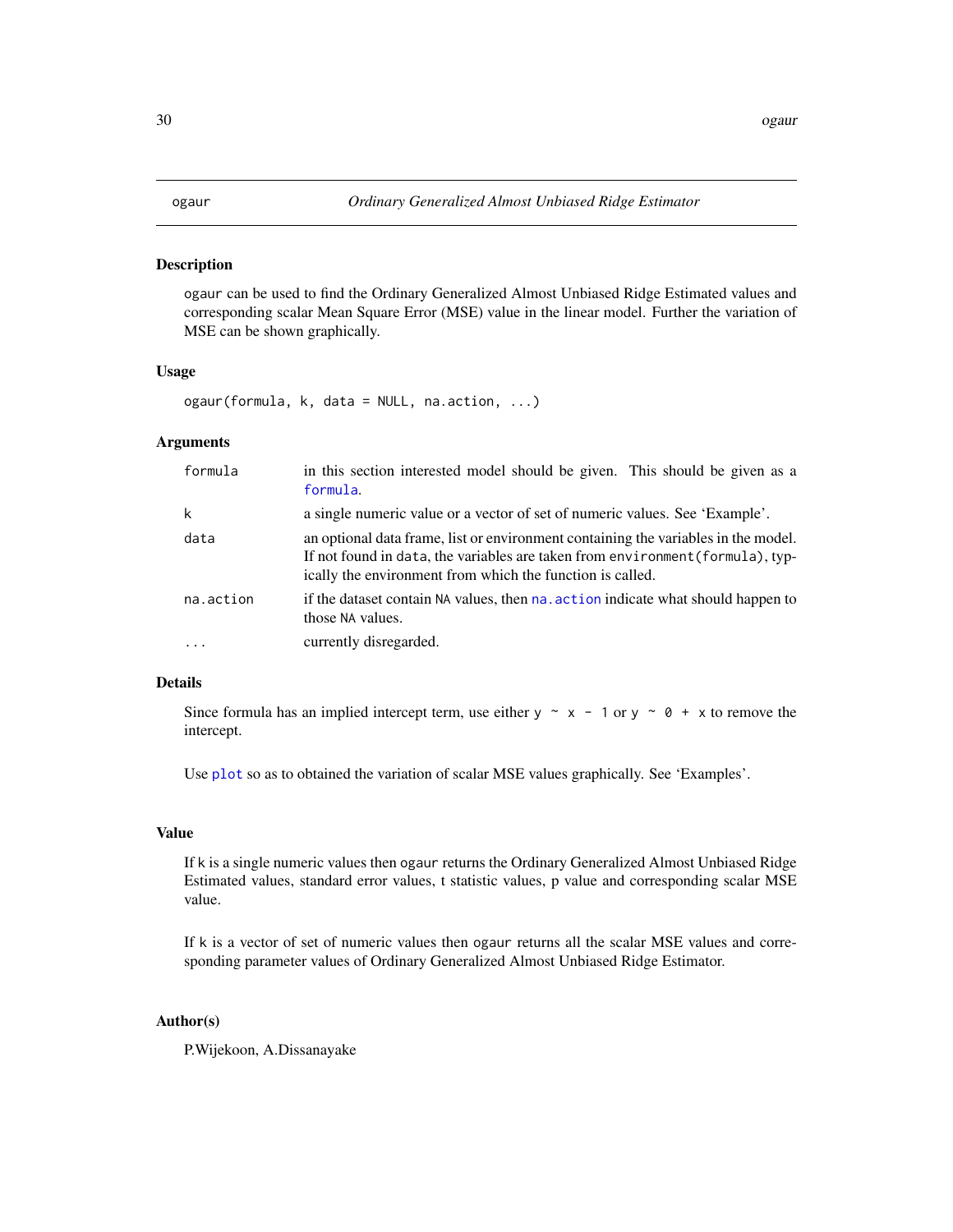#### <span id="page-30-0"></span>ogliu 31

#### References

Arumairajan, S. and Wijekoon, P. (2015) ] *Optimal Generalized Biased Estimator in Linear Regression Model* in *Open Journal of Statistics*, pp. 403–411

Akdeniz, F. and Erol, H. (2003) *Mean Squared Error Matrix Comparisons of Some Biased Estimators in Linear Regression* in *Communications in Statistics - Theory and Methods*, volume 32 DOI:10.1081/STA-120025385

#### See Also

[plot](#page-0-0)

#### Examples

```
## Portland cement data set is used.
data(pcd)
k<-0.05
ogaur(Y~X1+X2+X3+X4-1,k,data=pcd)
# Model without the intercept is considered.
```

```
## To obtain the variation of MSE of
# Ordinary Generalized Almost Unbiased Ridge Estimator.
data(pcd)
k<-c(0:10/10)
plot(ogaur(Y~X1+X2+X3+X4-1,k,data=pcd),
main=c("Plot of MSE of Ordinary Generalized
Almost Unbiased Ridge Estimator"), type="b",
cex.lab=0.6,adj=1,cex.axis=0.6,cex.main=1,las=1,lty=3,cex=0.6)
mseval<-data.frame(ogaur(Y~X1+X2+X3+X4-1,k,data=pcd))
smse<-mseval[order(mseval[,2]),]
points(smse[1,],pch=16,cex=0.6)
```
ogliu *Ordinary Generalized Liu Estimator*

#### **Description**

ogliu can be used to find the Ordinary Generalized Liu Estimated values and corresponding scalar Mean Square Error (MSE) value in the linear model. Further the variation of MSE can be shown graphically.

#### Usage

```
ogliu(formula, d, data = NULL, na.action, ...)
```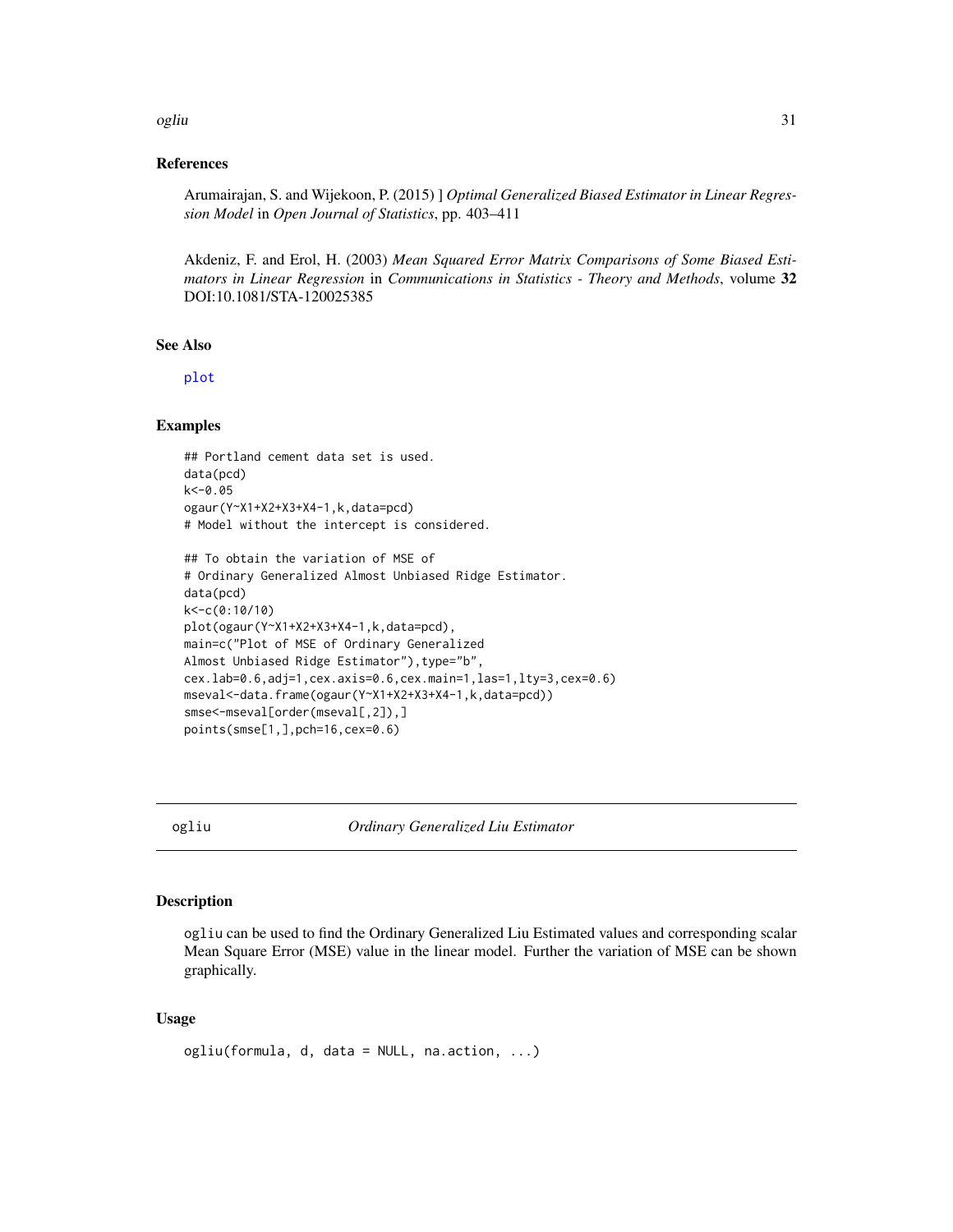#### <span id="page-31-0"></span>Arguments

| formula   | in this section interested model should be given. This should be given as a<br>formula.                                                                                                                                           |
|-----------|-----------------------------------------------------------------------------------------------------------------------------------------------------------------------------------------------------------------------------------|
| d         | a single numeric value or a vector of set of numeric values. See 'Example'.                                                                                                                                                       |
| data      | an optional data frame, list or environment containing the variables in the model.<br>If not found in data, the variables are taken from environment (formula), typ-<br>ically the environment from which the function is called. |
| na.action | if the dataset contain NA values, then na. action indicate what should happen to<br>those NA values.                                                                                                                              |
| .         | currently disregarded.                                                                                                                                                                                                            |

#### Details

Since formula has an implied intercept term, use either y  $\sim x - 1$  or y  $\sim \emptyset + x$  to remove the intercept.

Use [plot](#page-0-0) so as to obtain the variation of scalar MSE values graphically. See 'Examples'.

#### Value

If d is a single numeric values then ogliu returns the Ordinary Generalized Liu Estimated values, standard error values, t statistic values, p value and corresponding scalar MSE value.

If d is a vector of set of numeric values then ogliu returns all the scalar MSE values and corresponding parameter values of Ordinary Generalized Liu Estimator.

#### Author(s)

P.Wijekoon, A.Dissanayake

#### References

Arumairajan, S. and Wijekoon, P. (2015) ] *Optimal Generalized Biased Estimator in Linear Regression Model* in *Open Journal of Statistics*, pp. 403–411

Liu, K. (1993) *A new class of biased estimate in linear regression* in *Communications in Statistics-Theory and Methods* 22, pp. 393–402.

#### See Also

[plot](#page-0-0)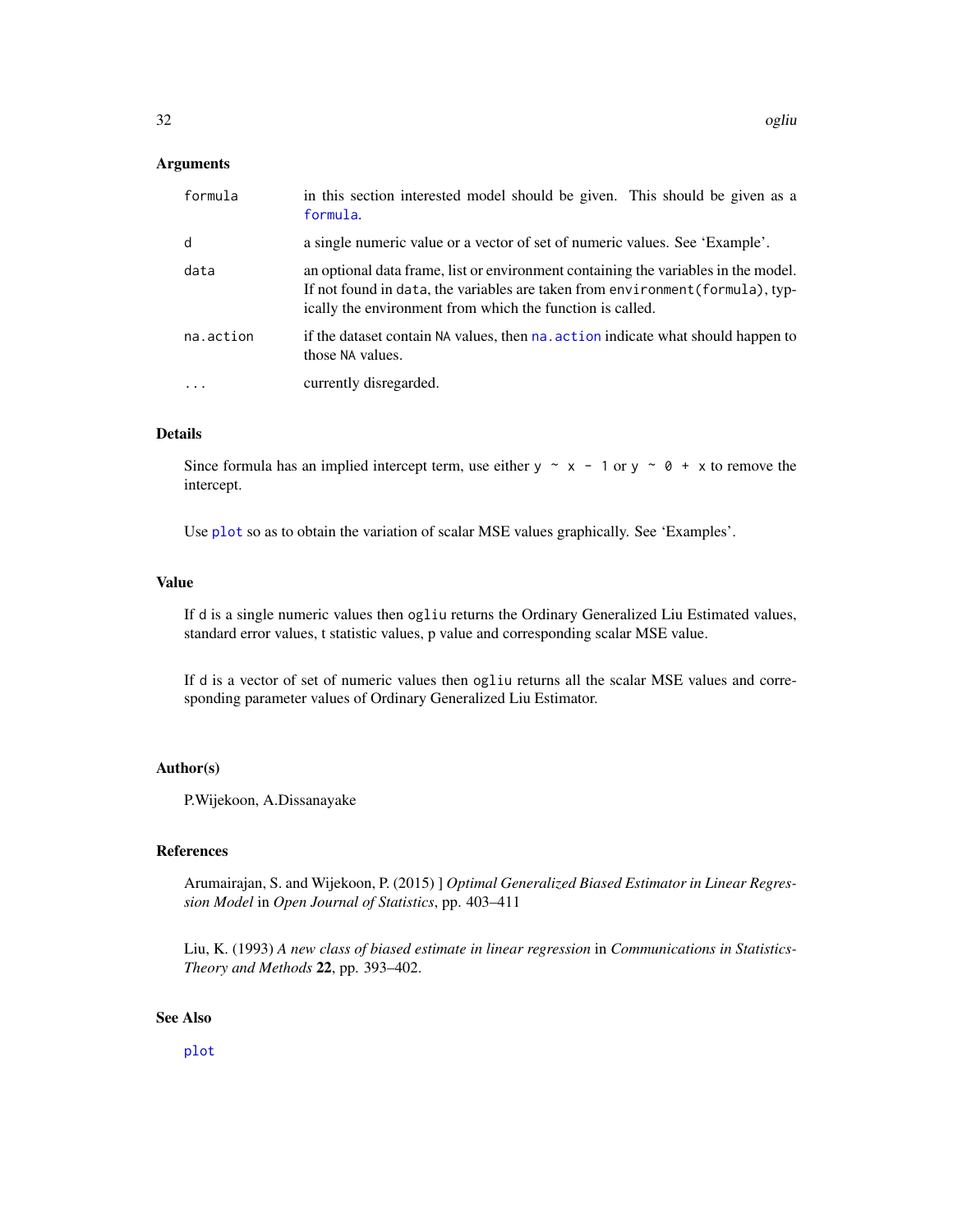#### <span id="page-32-0"></span>oglt1 33

#### Examples

```
## Portland cement data set is used.
data(pcd)
d<-0.05
ogliu(Y~X1+X2+X3+X4-1,d,data=pcd)
# Model without the intercept is considered.
## To obtain the variation of MSE of Ordinary Generalized Liu Estimator.
data(pcd)
d<-c(0:10/10)
plot(ogliu(Y~X1+X2+X3+X4-1,d,data=pcd),main=c("Plot of MSE of
Ordinary Generalized Liu Estimator"),type="b",cex.lab=0.6,adj=1,
cex.axis=0.6,cex.main=1,las=1,lty=3,cex=0.6)
mseval<-data.frame(ogliu(Y~X1+X2+X3+X4-1,d,data=pcd))
smse<-mseval[order(mseval[,2]),]
points(smse[1,],pch=16,cex=0.6)
```
oglt1 *Ordinary Generalized Type (1) Liu Estimator*

#### Description

This function can be used to find the Ordinary Generalized Type (1) Liu Estimated values, corresponding scalar Mean Square Error (MSE) value in the linear model. Further the variation of MSE values can be shown graphically.

#### Usage

oglt1(formula, k, d, data = NULL, na.action, ...)

#### Arguments

| formula   | in this section interested model should be given. This should be given as a<br>formula.                                                                                                                                           |
|-----------|-----------------------------------------------------------------------------------------------------------------------------------------------------------------------------------------------------------------------------------|
| k         | a single numeric value or a vector of set of numeric values. See 'Example'.                                                                                                                                                       |
| d         | a single numeric value or a vector of set of numeric values. See 'Example'.                                                                                                                                                       |
| data      | an optional data frame, list or environment containing the variables in the model.<br>If not found in data, the variables are taken from environment (formula), typ-<br>ically the environment from which the function is called. |
| na.action | if the dataset contain NA values, then na action indicate what should happen to<br>those NA values.                                                                                                                               |
| .         | currently disregarded.                                                                                                                                                                                                            |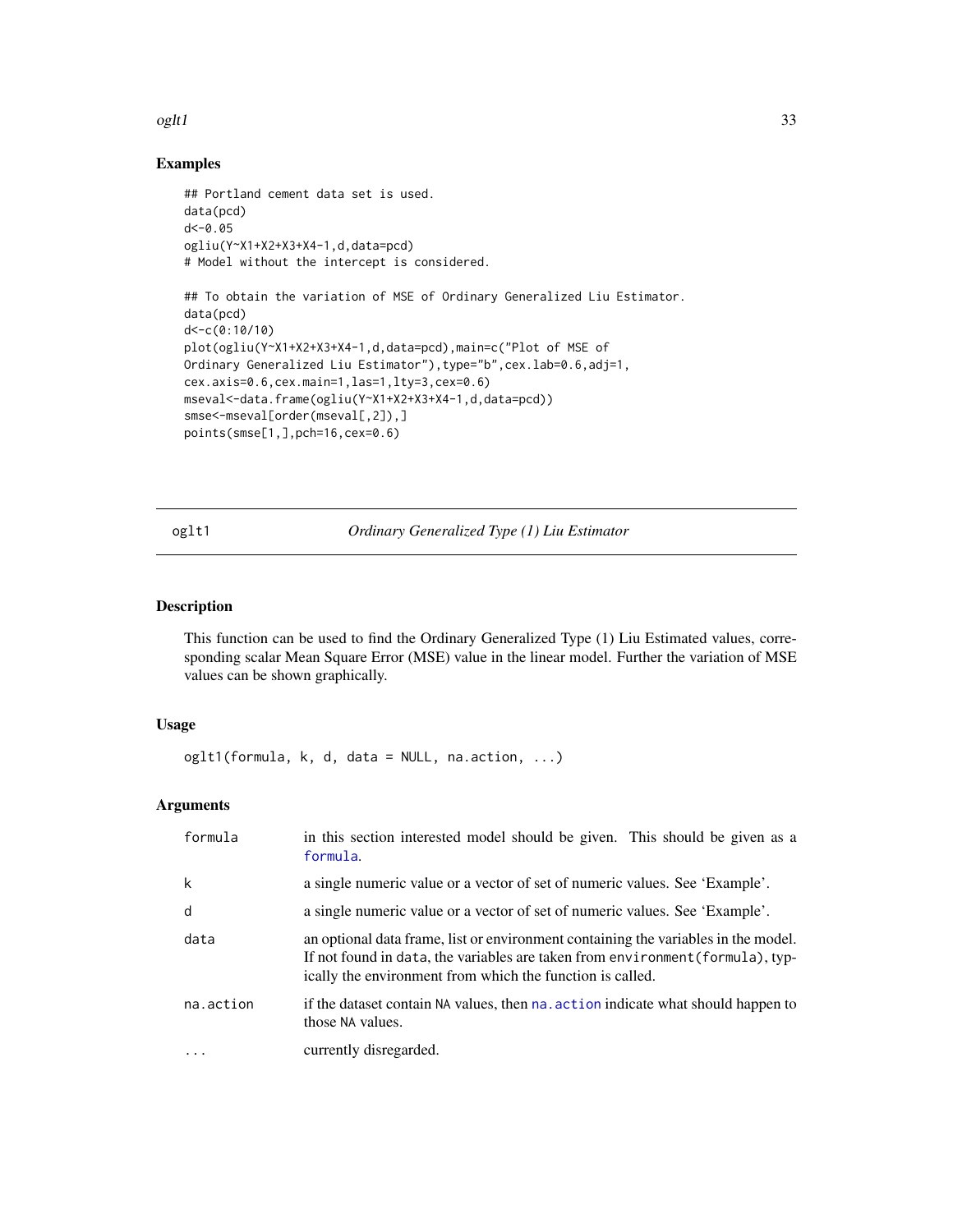#### <span id="page-33-0"></span>Details

Since formula has an implied intercept term, use either  $y \sim x - 1$  or  $y \sim \emptyset + x$  to remove the intercept.

Use [matplot](#page-0-0) so as to obtain the variation of scalar MSE values graphically. See 'Examples'.

#### Value

If k and d are single numeric values then oglt1 returns the Ordinary Generalized Type (1) Liu Estimated values, standard error values, t statistic values, p value, corresponding scalar MSE value.

If k and d are vector of set of numeric values then oglt1 returns the matrix of scalar MSE values of Ordinary Generalized Type (1) Liu Estimator by representing k and d as column names and row names respectively.

#### Author(s)

P.Wijekoon, A.Dissanayake

#### References

Arumairajan, S. and Wijekoon, P. (2015) ] *Optimal Generalized Biased Estimator in Linear Regression Model* in *Open Journal of Statistics*, pp. 403–411

Rong,Jian-Ying (2010) *Adjustive Liu Type Estimators in linear regression models* in *communication in statistics-simulation and computation*, volume 39 DOI:10.1080/03610918.2010.484120

#### See Also

[matplot](#page-0-0)

```
## Portland cement data set is used.
data(pcd)
k<-0.1650
d<--0.1300
oglt1(Y~X1+X2+X3+X4-1,k,d,data=pcd)
# Model without the intercept is considered.
```

```
## To obtain the variation of MSE of Ordinary Generalized Type (1) Liu
# Estimator.
data(pcd)
k<-c(0:5/10)
d<-c(420:450/10)
msemat<-oglt1(Y~X1+X2+X3+X4-1,k,d,data=pcd)
matplot(d,oglt1(Y~X1+X2+X3+X4-1,k,d,data=pcd),type="l",ylab=c("MSE"),
main=c("Plot of MSE of Ordinary Generalized Type (1) Liu Estimator"),
```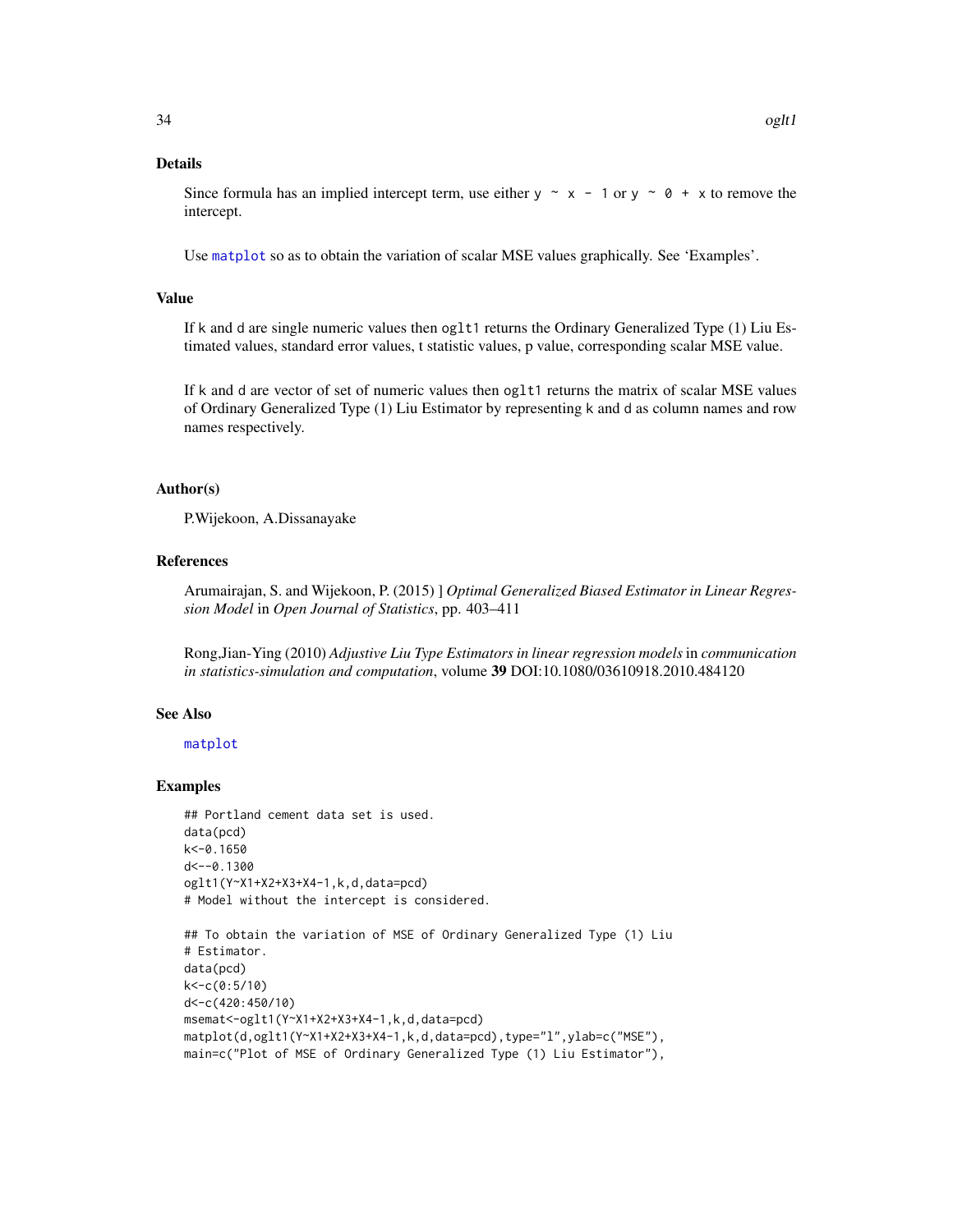```
cex.lab=0.6,adj=1,cex.axis=0.6,cex.main=1,las=1,lty=3)
text(y=msemat[1,],x=d[1],labels=c(paste0("k=",k)),pos=4,cex=0.6)
```
#### oglt2 *Ordinary Generalized Type (2) Liu Estimator*

#### Description

This function can be used to find the Type (2) Liu Estimated values, corresponding scalar Mean Square Error (MSE) value in the linear model. Further the variation of MSE values can be shown graphically.

#### Usage

 $oglt2(formula, k, d, data = NULL, na. action, ...)$ 

#### Arguments

| formula   | in this section interested model should be given. This should be given as a<br>formula.                                                                                                                                           |
|-----------|-----------------------------------------------------------------------------------------------------------------------------------------------------------------------------------------------------------------------------------|
| k         | a single numeric value or a vector of set of numeric values. See 'Example'.                                                                                                                                                       |
| d         | a single numeric value or a vector of set of numeric values. See 'Example'.                                                                                                                                                       |
| data      | an optional data frame, list or environment containing the variables in the model.<br>If not found in data, the variables are taken from environment (formula), typ-<br>ically the environment from which the function is called. |
| na.action | if the dataset contain NA values, then na. action indicate what should happen to<br>those NA values.                                                                                                                              |
| $\cdot$   | currently disregarded.                                                                                                                                                                                                            |

#### Details

Since formula has an implied intercept term, use either y  $\sim x - 1$  or y  $\sim \theta + x$  to remove the intercept.

Use [matplot](#page-0-0) so as to obtain the variation of scalar MSE values graphically. See 'Examples'.

#### Value

If k and d are single numeric values then oglt2 returns the Ordinary Generalized Type (2) Liu Estimated values, standard error values, t statistic values, p value, corresponding scalar MSE value.

If k and d are vector of set of numeric values then oglt2 returns the matrix of scalar MSE values of Ordinary Generalized Type (2) Liu Estimator by representing k and d as column names and row names respectively.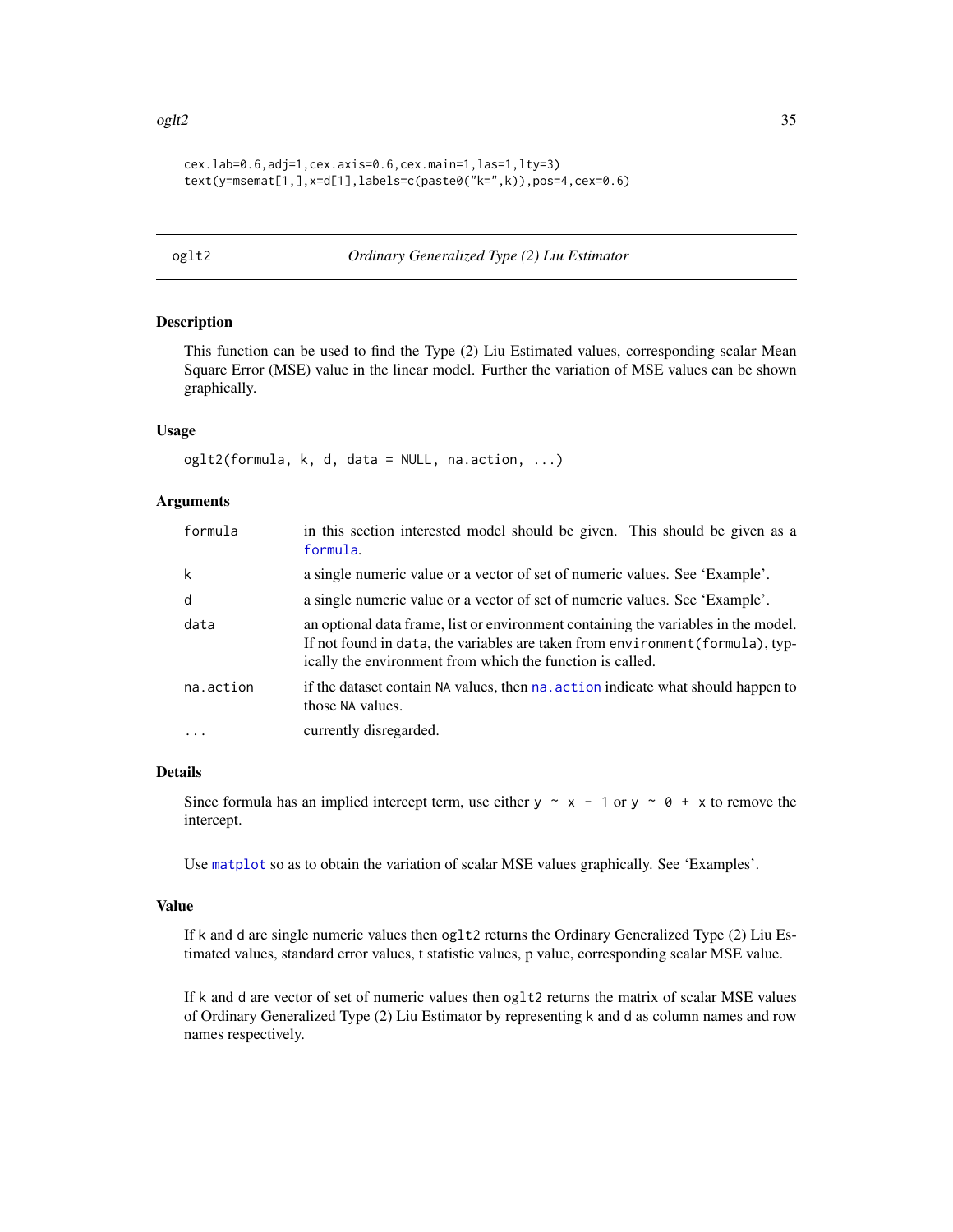#### <span id="page-35-0"></span>Author(s)

P.Wijekoon, A.Dissanayake

#### References

Arumairajan, S. and Wijekoon, P. (2015) ] *Optimal Generalized Biased Estimator in Linear Regression Model* in *Open Journal of Statistics*, pp. 403–411

Rong,Jian-Ying (2010) *Adjustive Liu Type Estimators in linear regression models* in *communication in statistics-simulation and computation*, volume 39 DOI:10.1080/03610918.2010.484120

#### See Also

[matplot](#page-0-0)

#### Examples

```
## Portland cement data set is used.
data(pcd)
k<-0.1650
d < -0.1300oglt2(Y~X1+X2+X3+X4-1,k,d,data=pcd)
# Model without the intercept is considered.
## To obtain the variation of MSE of Ordinary Generalized Type (2) Liu
# Estimator.
data(pcd)
k<-c(0:5/10)
d<-c(425:440/10)
msemat<-oglt2(Y~X1+X2+X3+X4-1,k,d,data=pcd)
matplot(d,oglt2(Y~X1+X2+X3+X4-1,k,d,data=pcd),type="l",ylab=c("MSE"),
main=c("Plot of MSE of Ordinary Generalized Type (2) Liu Estimator"),
cex.lab=0.6,adj=1,cex.axis=0.6,cex.main=1,las=1,lty=3)
text(y=msemat[1,],x=d[1],labels=c(paste0("k=",k)),pos=4,cex=0.6)
```
oglt3 *Ordinary Generalized Type (3) Liu Estimator*

#### Description

This function can be used to find the Ordinary Generalized Type (3) Liu Estimated values, corresponding scalar Mean Square Error (MSE) value in the linear model. Further the variation of MSE values can be shown graphically.

#### Usage

```
oglt3(formula, k, d, data = NULL, na.action, ...)
```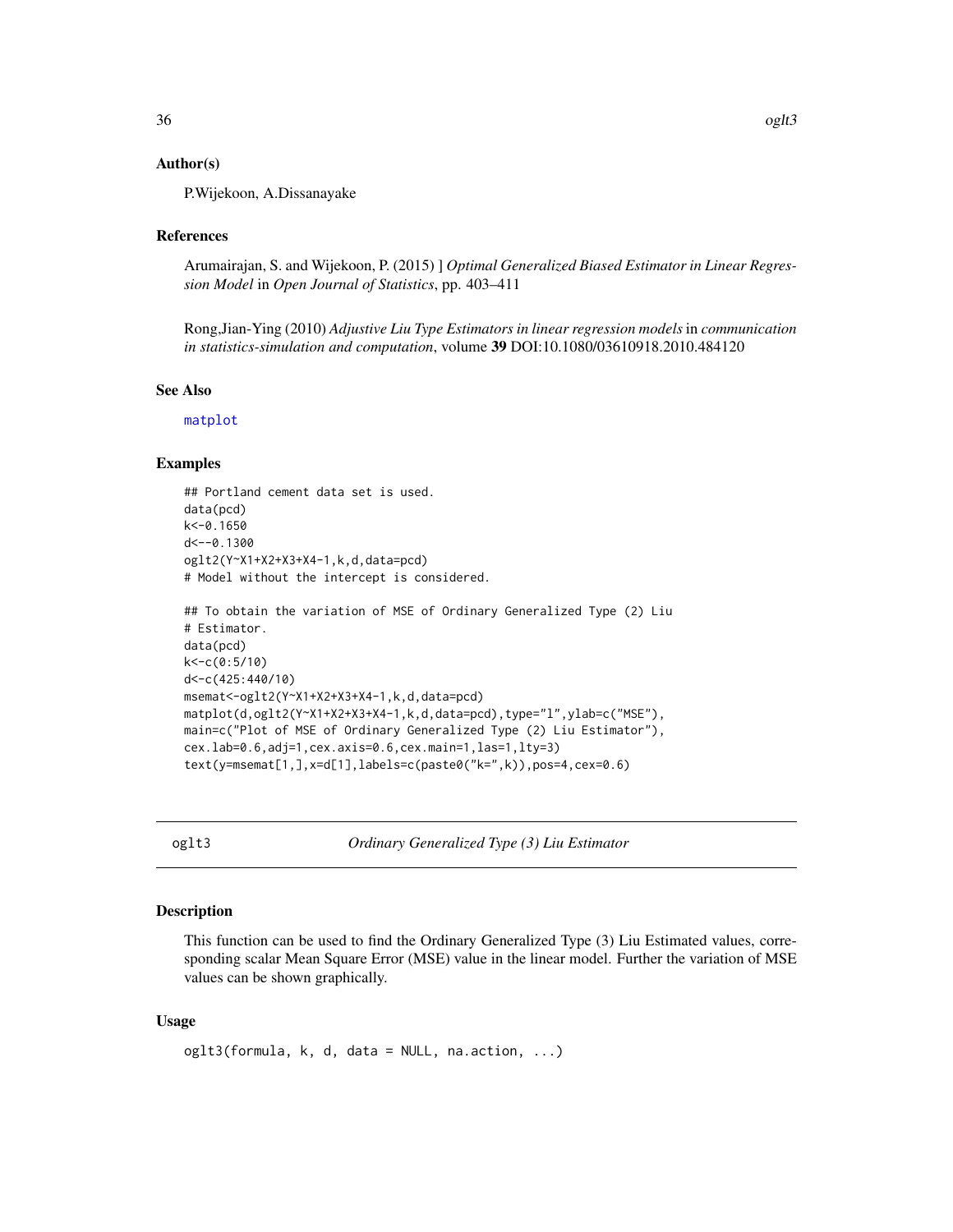#### <span id="page-36-0"></span>oglt3 37

#### Arguments

| formula   | in this section interested model should be given. This should be given as a<br>formula.                                                                                                                                           |
|-----------|-----------------------------------------------------------------------------------------------------------------------------------------------------------------------------------------------------------------------------------|
| k         | a single numeric value or a vector of set of numeric values. See 'Example'.                                                                                                                                                       |
| d         | a single numeric value or a vector of set of numeric values. See 'Example'.                                                                                                                                                       |
| data      | an optional data frame, list or environment containing the variables in the model.<br>If not found in data, the variables are taken from environment (formula), typ-<br>ically the environment from which the function is called. |
| na.action | if the dataset contain NA values, then na, action indicate what should happen to<br>those NA values.                                                                                                                              |
| .         | currently disregarded.                                                                                                                                                                                                            |

#### Details

Since formula has an implied intercept term, use either  $y \sim x - 1$  or  $y \sim 0 + x$  to remove the intercept.

Use [matplot](#page-0-0) so as to obtain the variation of scalar MSE values graphically. See 'Examples'

#### Value

If k and d are single numeric values then oglt3 returns the Ordinary Generalized Type (3) Liu Estimated values, standard error values, t statistic values, p value, corresponding scalar MSE value.

If k and d are vector of set of numeric values then oglt3 returns the matrix of scalar MSE values of Ordinary Generalized Type (3) Liu Estimator by representing k and d as column names and row names respectively.

#### Author(s)

P.Wijekoon, A.Dissanayake

#### References

Arumairajan, S. and Wijekoon, P. (2015) ] *Optimal Generalized Biased Estimator in Linear Regression Model* in *Open Journal of Statistics*, pp. 403–411

Rong,Jian-Ying (2010) *Adjustive Liu Type Estimators in linear regression models* in *communication in statistics-simulation and computation*, volume 39 DOI:10.1080/03610918.2010.484120

#### See Also

[matplot](#page-0-0)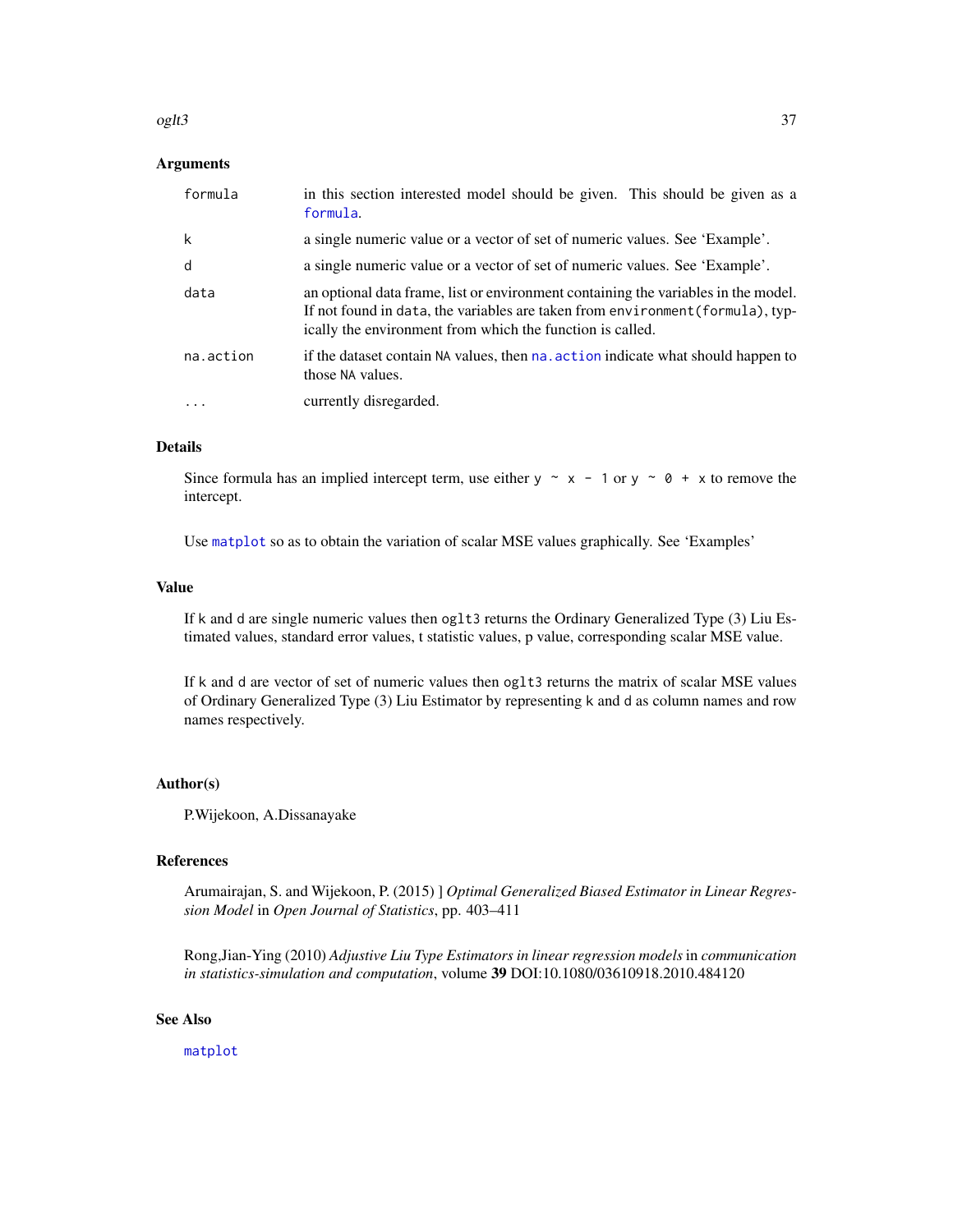38 ogmix

#### Examples

```
## Portland cement data set is used.
data(pcd)
k<-0.1650
d <-- 0.1300
oglt3(Y~X1+X2+X3+X4-1,k,d,data=pcd)
# Model without the intercept is considered.
## To obtain the variation of MSE of Ordinary Generalized Type (3)
# Liu Estimator.
data(pcd)
k<-c(0:5/10)
d<-c(-440:-420/10)
msemat<-oglt3(Y~X1+X2+X3+X4-1,k,d,data=pcd)
matplot(d,oglt3(Y~X1+X2+X3+X4-1,k,d,data=pcd),type="l",ylab=c("MSE"),
main=c("Plot of MSE of Ordinary Generalized Type (3) Liu Estimator"),
cex.lab=0.6,adj=1,cex.axis=0.6,cex.main=1,las=1,lty=3)
text(y=msemat[1,],x=d[1],labels=c(paste0("k=",k)),pos=4,cex=0.6)
```
ogmix *Ordinary Generalized Mixed Regression Estimator*

#### Description

ogmix can be used to obtain the Mixed Regression Estimated values and corresponding scalar Mean Square Error (MSE) value.

#### Usage

ogmix(formula, r, R, dpn, delt, data, na.action, ...)

#### Arguments

| formula | in this section interested model should be given. This should be given as a<br>formula.                                                                                                                                           |
|---------|-----------------------------------------------------------------------------------------------------------------------------------------------------------------------------------------------------------------------------------|
| r       | is a j by 1 matrix of linear restriction, $r = R\beta + \delta + \nu$ . Values for r should be<br>given as either a vector or a matrix. See 'Examples'.                                                                           |
| R       | is a j by p of full row rank $j \leq p$ matrix of linear restriction, $r = R\beta + \delta + \nu$ .<br>Values for R should be given as either a vector or a matrix. See 'Examples'.                                               |
| dpn     | dispersion matrix of vector of disturbances of linear restricted model, $r = R\beta +$<br>$\delta + \nu$ . Values for dpn should be given as either a vector (only the diagonal<br>elements) or a matrix. See 'Examples'.         |
| delt    | values of $E(r) - R\beta$ and that should be given as either a vector or a matrix.<br>See 'Examples'.                                                                                                                             |
| data    | an optional data frame, list or environment containing the variables in the model.<br>If not found in data, the variables are taken from environment (formula), typ-<br>ically the environment from which the function is called. |

<span id="page-37-0"></span>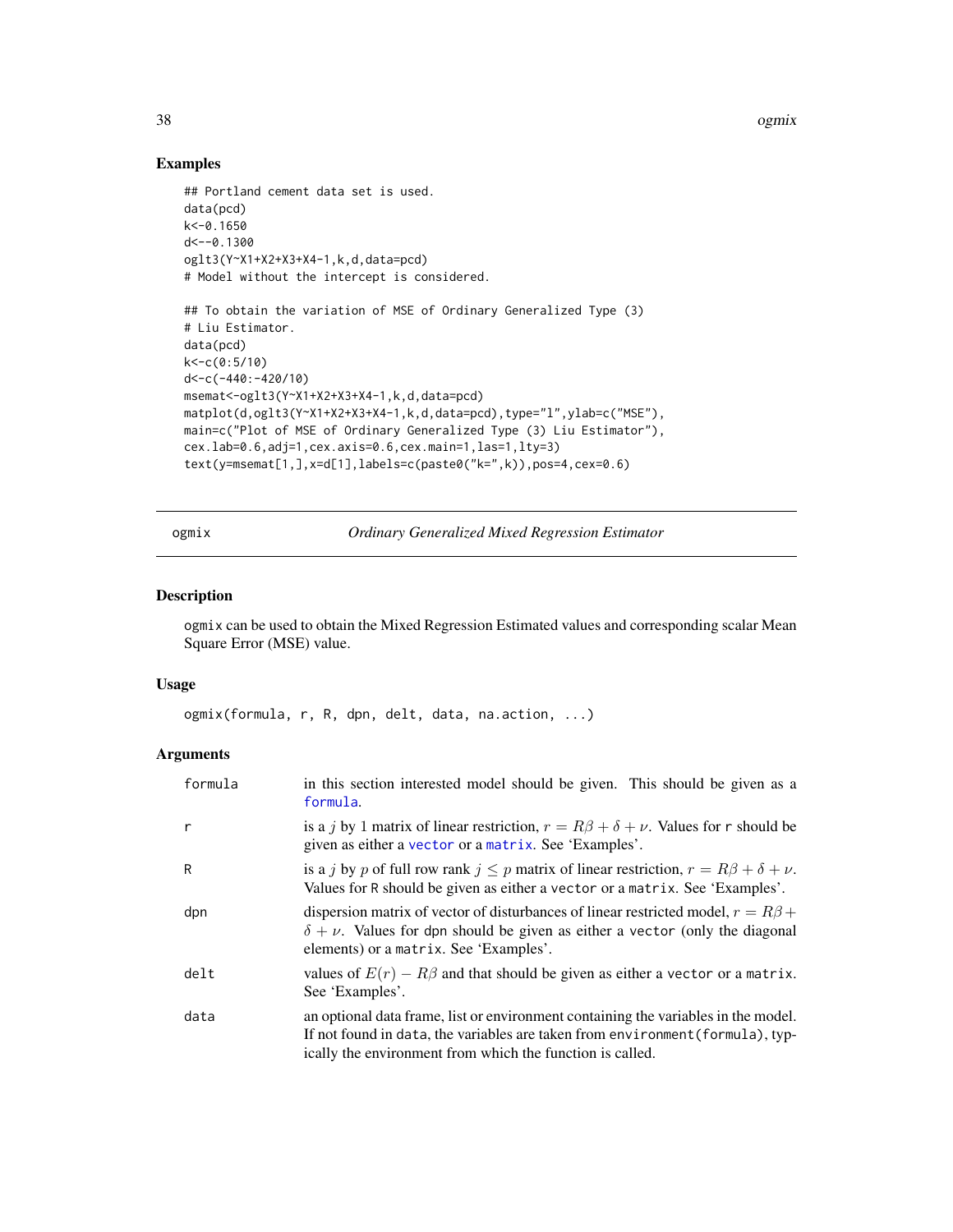#### <span id="page-38-0"></span>ogols 39

| na.action               | if the dataset contain NA values, then na, action indicate what should happen to<br>those NA values. |
|-------------------------|------------------------------------------------------------------------------------------------------|
| $\cdot$ $\cdot$ $\cdot$ | currently disregarded.                                                                               |

#### Details

Since formula has an implied intercept term, use either  $y \sim x - 1$  or  $y \sim 0 + x$  to remove the intercept.

In order to calculate the Ordinary Generalized Mixed Regression Estimator the prior information are required. Therefore those prior information should be mentioned within the function.

#### Value

ogmix returns the Ordinary Generalized Mixed Regression Estimated values, standard error values, t statistic values,p value and corresponding scalar MSE value.

#### Author(s)

P.Wijekoon, A.Dissanayake

#### References

Arumairajan, S. and Wijekoon, P. (2015) ] *Optimal Generalized Biased Estimator in Linear Regression Model* in *Open Journal of Statistics*, pp. 403–411

Theil, H. and Goldberger, A.S. (1961) *On pure and mixed statistical estimation in economics* in *International Economic review*, volume 2, pp. 65–78

#### Examples

```
## Portland cement data set is used.
data(pcd)
r<-c(2.1930,1.1533,0.75850)
R<-c(1,0,0,0,0,1,0,0,0,0,1,0)
dpn<-c(0.0439,0.0029,0.0325)
delt<-c(0,0,0)
ogmix(Y~X1+X2+X3+X4-1,r,R,dpn,delt,data=pcd)
# Model without the intercept is considered.
```
ogols *Ordinary Generalized Ordinary Least Square Estimators*

#### Description

ogols can be used to calculate the values of Ordinary Generalized Ordinary Least Square Estimated values and corresponding scaler Mean Square Error (MSE) value.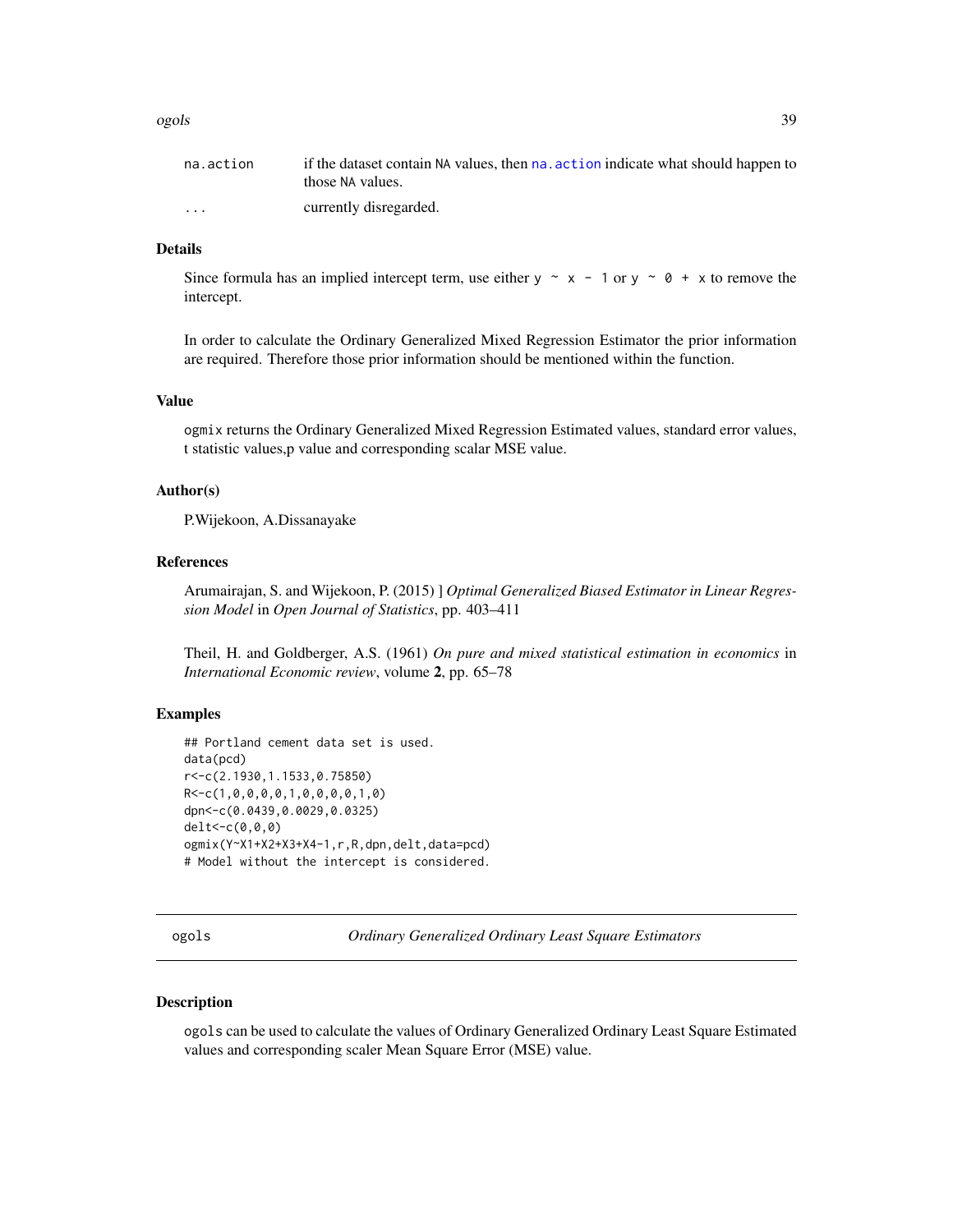#### <span id="page-39-0"></span>Usage

```
ogols(formula, data, na.action, ...)
```
#### Arguments

| formula   | in this section interested model should be given. This should be given as a<br>formula.                                                                                                                                           |  |
|-----------|-----------------------------------------------------------------------------------------------------------------------------------------------------------------------------------------------------------------------------------|--|
| data      | an optional data frame, list or environment containing the variables in the model.<br>If not found in data, the variables are taken from environment (formula), typ-<br>ically the environment from which the function is called. |  |
| na.action | if the dataset contain NA values, then na. action indicate what should happen to<br>those NA values.                                                                                                                              |  |
|           | currently disregarded.                                                                                                                                                                                                            |  |

#### Details

Since formula has an implied intercept term, use either y  $\sim x - 1$  or y  $\sim \theta + x$  to remove the intercept.

#### Value

ogols returns the Ordinary Generalized Ordinary Least Square Estimated values, standard error values, t statistic values,p value and corresponding scalar MSE value.

#### Author(s)

P.Wijekoon, A.Dissanayake

#### References

Arumairajan, S. and Wijekoon, P. (2015) ] *Optimal Generalized Biased Estimator in Linear Regression Model* in *Open Journal of Statistics*, pp. 403–411

Nagler, J. (Updated 2011) Notes on Ordinary Least Square Estimators.

```
## Portland cement data set is used.
data(pcd)
ogols(Y~X1+X2+X3+X4-1,data=pcd)
# Model without the intercept is considered.
```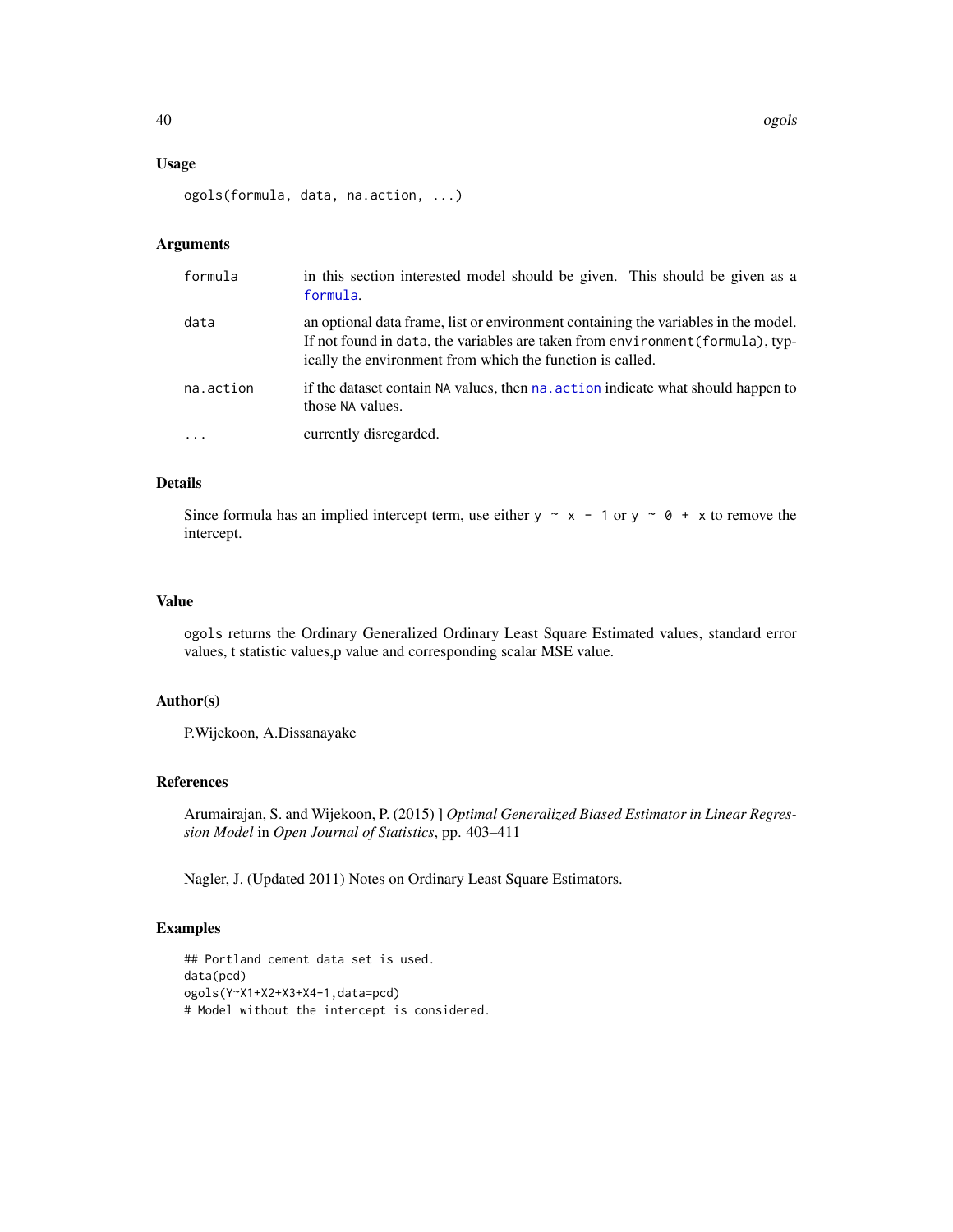#### Description

This function can be used to find the Ordinary Generalized Ridge Regression Estimated values and corresponding scalar Mean Square Error (MSE) value. Further the variation of MSE can be determined graphically.

#### Usage

ogre(formula, k, data = NULL, na.action, ...)

#### Arguments

| formula   | in this section interested model should be given. This should be given as a<br>formula.                                                                                                                                           |
|-----------|-----------------------------------------------------------------------------------------------------------------------------------------------------------------------------------------------------------------------------------|
| k         | a single numeric value or a vector of set of numeric values. See 'Example'.                                                                                                                                                       |
| data      | an optional data frame, list or environment containing the variables in the model.<br>If not found in data, the variables are taken from environment (formula), typ-<br>ically the environment from which the function is called. |
| na.action | if the dataset contain NA values, then na action indicate what should happen to<br>those NA values.                                                                                                                               |
| $\cdot$   | currently disregarded.                                                                                                                                                                                                            |

#### Details

Since formula has an implied intercept term, use either y  $\sim x - 1$  or y  $\sim \emptyset + x$  to remove the intercept.

Use [plot](#page-0-0) so as to obtain the variation of scalar MSE values graphically. See 'Examples'.

#### Value

If k is a single numeric values then ogre returns the Ordinary Generalized Ridge Regression Estimated values, standard error values, t statistic values, p value and corresponding scalar MSE value.

If k is a vector of set of numeric values then ogre returns all the scalar MSE values and corresponding parameter values of Ordinary Generalized Ridge Regression Estimator.

#### Author(s)

P.Wijekoon, A.Dissanayake

<span id="page-40-0"></span>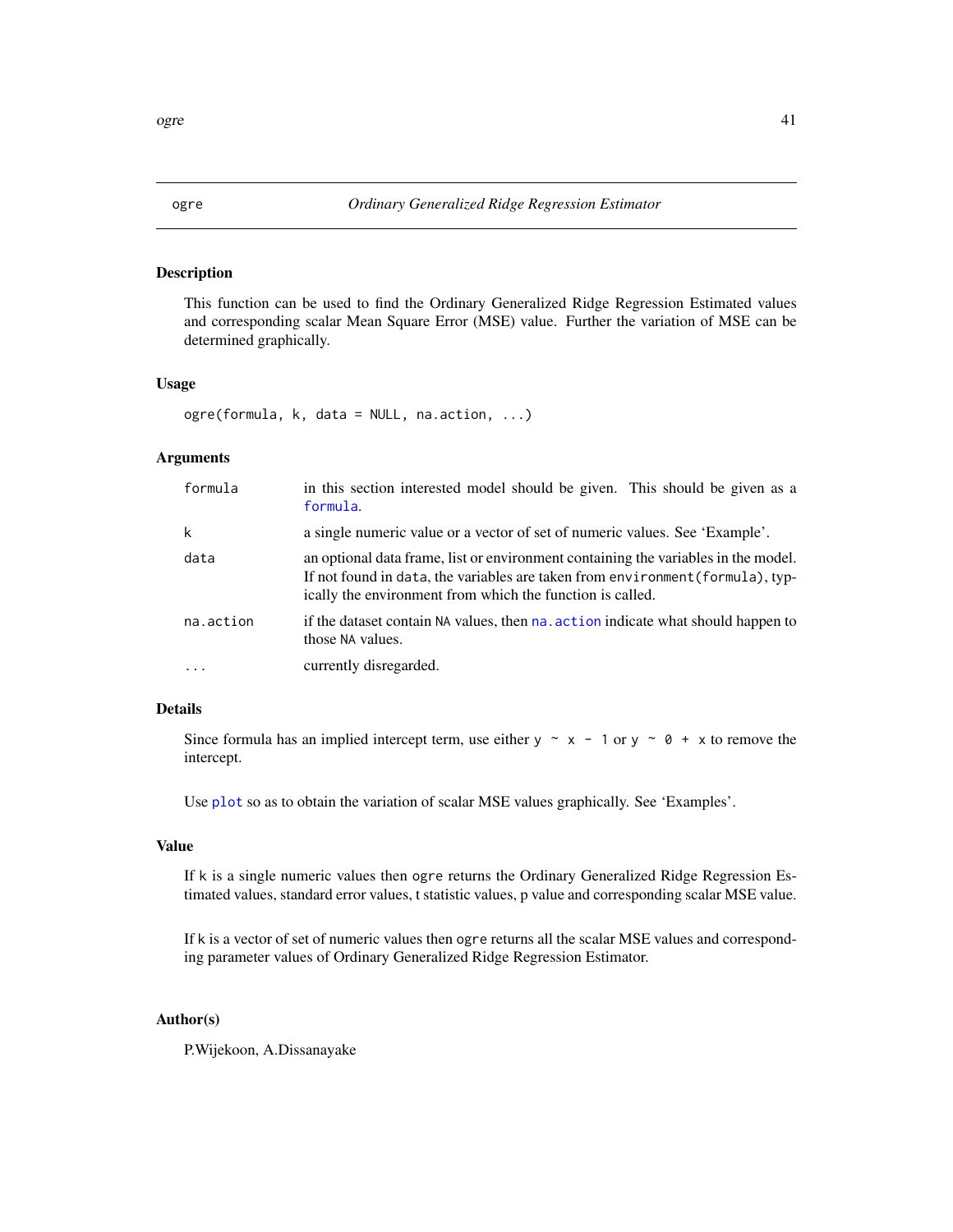#### <span id="page-41-0"></span>References

Arumairajan, S. and Wijekoon, P. (2015) ] *Optimal Generalized Biased Estimator in Linear Regression Model* in *Open Journal of Statistics*, pp. 403–411

Hoerl, A.E. and Kennard, R.W. (1970) *Ridge Regression Biased estimation for non orthogonal problem*, 12, pp.55–67.

#### See Also

[plot](#page-0-0)

#### Examples

```
## Portland cement data set is used.
data(pcd)
k<-0.01
ogre(Y~X1+X2+X3+X4-1,k,data=pcd)
# Model without the intercept is considered.
```

```
## To obtain the variation of MSE of
# Ordinary Generalized Ridge Regression Estimator.
data(pcd)
k<-c(0:10/10)
plot(ogre(Y~X1+X2+X3+X4-1,k,data=pcd),
main=c("Plot of MSE of Ordinary Generalized Ridge Regression
Estimator"),type="b",cex.lab=0.6,adj=1,cex.axis=0.6,cex.main=1,las=1,lty=3,cex=0.6)
mseval<-data.frame(ogre(Y~X1+X2+X3+X4-1,k,data=pcd))
smse<-mseval[order(mseval[,2]),]
points(smse[1,],pch=16,cex=0.6)
```
ogrliu *Ordinary Generalized Restricted Liu Estimator*

#### Description

This function can be used to find the Ordinary Generalized Restricted Liu Estimated values and corresponding scalar Mean Square Error (MSE) value. Further the variation of MSE can be shown graphically.

#### Usage

```
ogrliu(formula, r, R, delt, d, data = NULL, na.action, ...)
```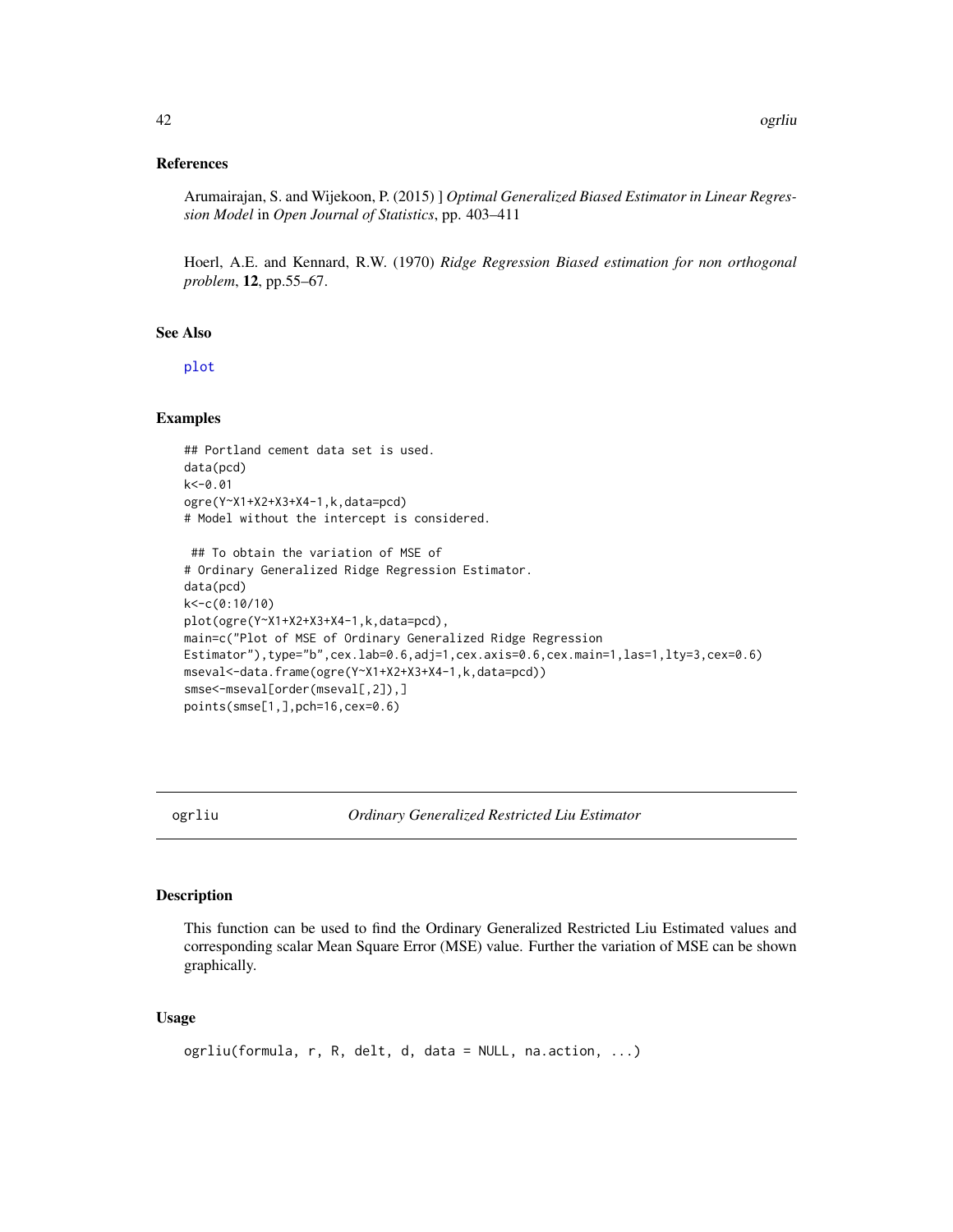#### <span id="page-42-0"></span>ogrliu 43

#### Arguments

| formula   | in this section interested model should be given. This should be given as a<br>formula.                                                                                                                                           |  |
|-----------|-----------------------------------------------------------------------------------------------------------------------------------------------------------------------------------------------------------------------------------|--|
| r         | is a j by 1 matrix of linear restriction, $r = R\beta + \delta + \nu$ . Values for r should be<br>given as either a vector or a matrix. See 'Examples'.                                                                           |  |
| R         | is a j by p of full row rank $j \leq p$ matrix of linear restriction, $r = R\beta + \delta + \nu$ .<br>Values for R should be given as either a vector or a matrix. See 'Examples'.                                               |  |
| delt      | values of $E(r) - R\beta$ and that should be given as either a vector or a matrix.<br>See 'Examples'.                                                                                                                             |  |
| d         | a single numeric value or a vector of set of numeric values. See 'Example'.                                                                                                                                                       |  |
| data      | an optional data frame, list or environment containing the variables in the model.<br>If not found in data, the variables are taken from environment (formula), typ-<br>ically the environment from which the function is called. |  |
| na.action | if the dataset contain NA values, then na. action indicate what should happen to<br>those NA values.                                                                                                                              |  |
| .         | currently disregarded.                                                                                                                                                                                                            |  |

#### Details

Since formula has an implied intercept term, use either  $y \sim x - 1$  or  $y \sim 0 + x$  to remove the intercept.

Use [plot](#page-0-0) so as to obtain the variation of scalar MSE values graphically. See 'Examples'.

#### Value

If d is a single numeric values then rliu returns the Restricted Liu Estimated values, standard error values, t statistic values, p value and corresponding scalar MSE value.

If d is a vector of set of numeric values then ogrliu returns all the scalar MSE values and corresponding parameter values of Ordinary Generalized Restricted Liu Estimator.

#### Author(s)

P.Wijekoon, A.Dissanayake

#### References

Arumairajan, S. and Wijekoon, P. (2015) ] *Optimal Generalized Biased Estimator in Linear Regression Model* in *Open Journal of Statistics*, pp. 403–411

Hubert, M.H. and Wijekoon, P. (2006) *Improvement of the Liu estimator in the linear regression medel*, Chapter (4-8)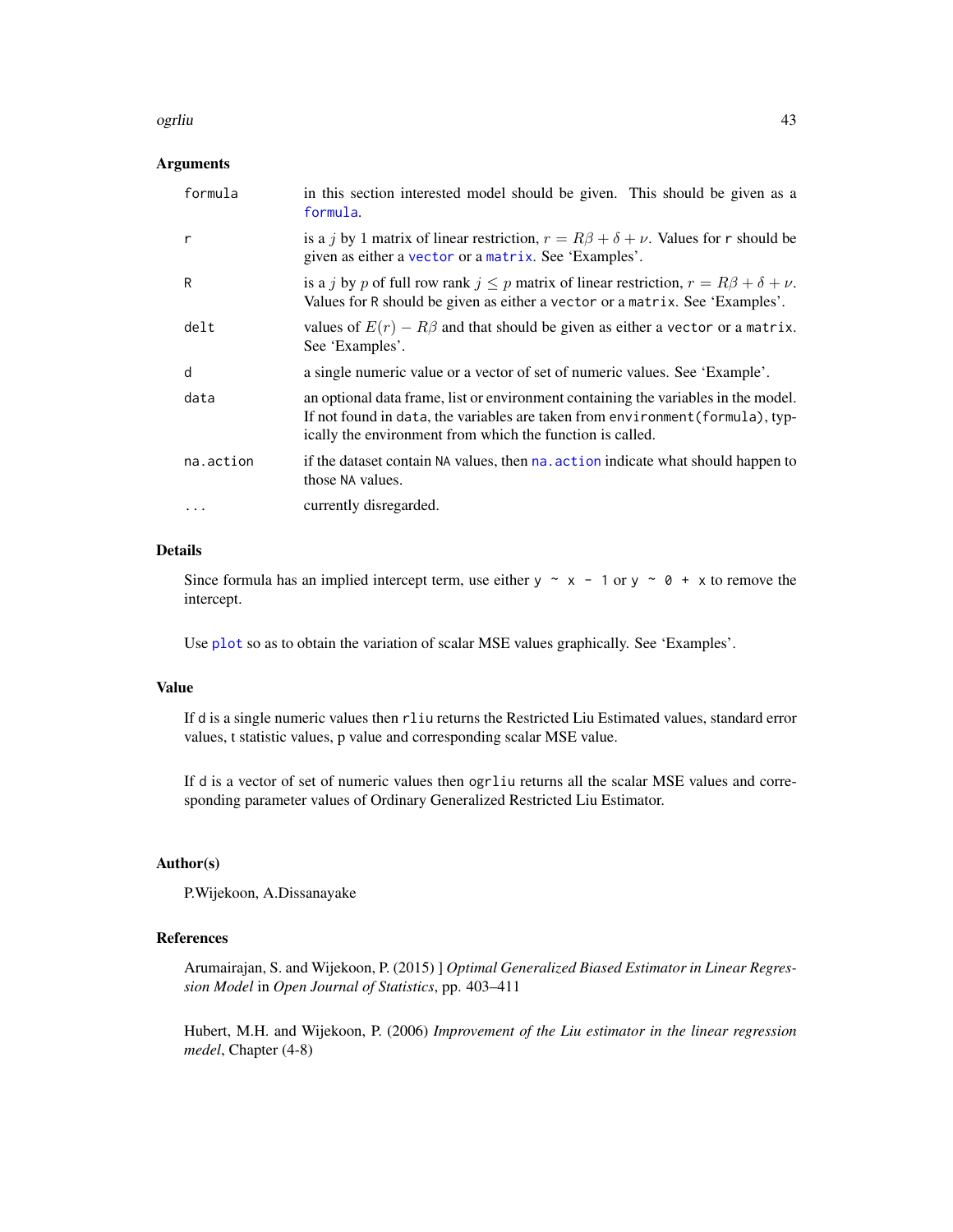#### See Also

[plot](#page-0-0)

#### Examples

```
data(pcd)
d<-0.05
r<-c(2.1930,1.1533,0.75850)
R<-c(1,0,0,0,0,1,0,0,0,0,1,0)
delt<-c(0,0,0)
ogrliu(Y~X1+X2+X3+X4-1,r,R,delt,d,data=pcd)
# Model without the intercept is considered.
```

```
## To obtain the variation of MSE of
# Ordinary Generalized Resticted Liu Estimator.
data(pcd)
d<-c(0:10/10)
r<-c(2.1930,1.1533,0.75850)
R<-c(1,0,0,0,0,1,0,0,0,0,1,0)
delt<-c(0,0,0)
plot(ogrliu(Y~X1+X2+X3+X4-1,r,R,delt,d,data=pcd),
main=c("Plot of MSE of Ordinary Generalized Restricted Liu
Estimator"),type="b",cex.lab=0.6,adj=1,cex.axis=0.6,cex.main=1,las=1,lty=3,cex=0.6)
mseval<-data.frame(ogrliu(Y~X1+X2+X3+X4-1,r,R,delt,d,data=pcd))
smse<-mseval[order(mseval[,2]),]
points(smse[1,],pch=16,cex=0.6)
```
ogrls *Ordinary Generalized Restricted Least Square Estimator*

#### Description

This function can be used to find the Ordinary Generalized Restricted Least Square Estimated values and corresponding scalar Mean Square Error (MSE) value.

#### Usage

```
ogrls(formula, r, R, delt, data, na.action, ...)
```
#### Arguments

| formula | in this section interested model should be given. This should be given as a<br>formula.                                                                                             |
|---------|-------------------------------------------------------------------------------------------------------------------------------------------------------------------------------------|
| r       | is a j by 1 matrix of linear restriction, $r = R\beta + \delta + \nu$ . Values for r should be<br>given as either a vector or a matrix. See 'Examples'.                             |
| R       | is a j by p of full row rank $j \leq p$ matrix of linear restriction, $r = R\beta + \delta + \nu$ .<br>Values for R should be given as either a vector or a matrix. See 'Examples'. |

<span id="page-43-0"></span>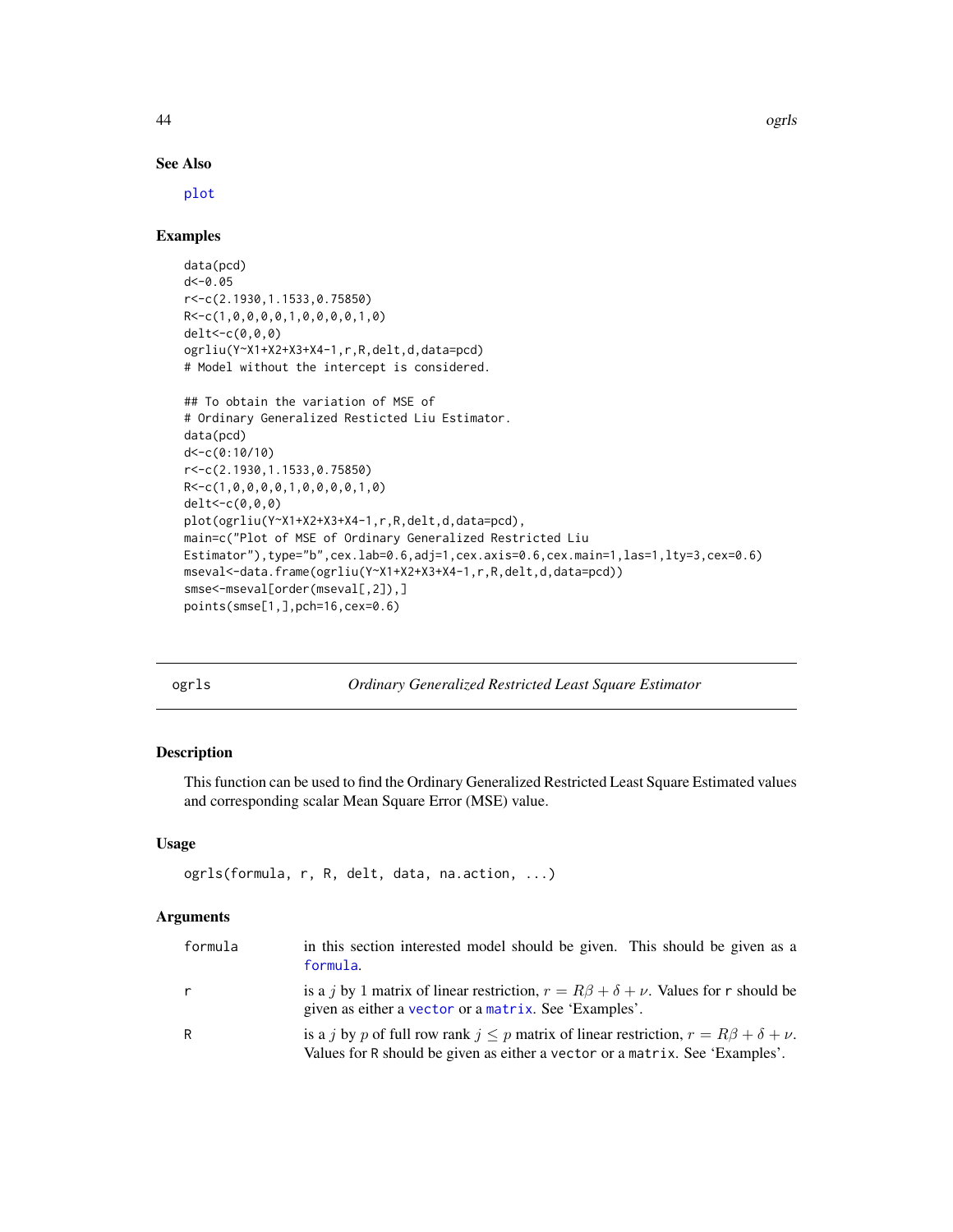<span id="page-44-0"></span>

| delt | values of $E(r) - R\beta$ and that should be given as either a vector or a matrix.<br>See 'Examples'. |
|------|-------------------------------------------------------------------------------------------------------|
| data | an optional data frame, list or environment containing the variables in the model.                    |

If not found in data, the variables are taken from environment(formula), typically the environment from which the function is called. na.action if the dataset contain NA values, then [na.action](#page-0-0) indicate what should happen to those NA values.

... currently disregarded.

#### Details

Since formula has an implied intercept term, use either  $y \sim x - 1$  or  $y \sim \emptyset + x$  to remove the intercept.

In order to find the results of Ordinary Generalized Restricted Least Square Estimator, prior information should be specified.

#### Value

ogrls returns the Ordinary Generalized Restricted Least Square Estimated values, standard error values, t statistic values,p value and corresponding scalar MSE value.

#### Author(s)

P.Wijekoon, A.Dissanayake

#### References

Arumairajan, S. and Wijekoon, P. (2015) ] *Optimal Generalized Biased Estimator in Linear Regression Model* in *Open Journal of Statistics*, pp. 403–411

Hubert, M.H. and Wijekoon, P. (2006) *Improvement of the Liu estimator in the linear regression medel*, Chapter (4-8)

```
## Portland cement data set is used.
data(pcd)
r<-c(2.1930,1.1533,0.75850)
R<-c(1,0,0,0,0,1,0,0,0,0,1,0)
delt<-c(0,0,0)
ogrls(Y~X1+X2+X3+X4-1,r,R,delt,data=pcd)
# Model without the intercept is considered.
```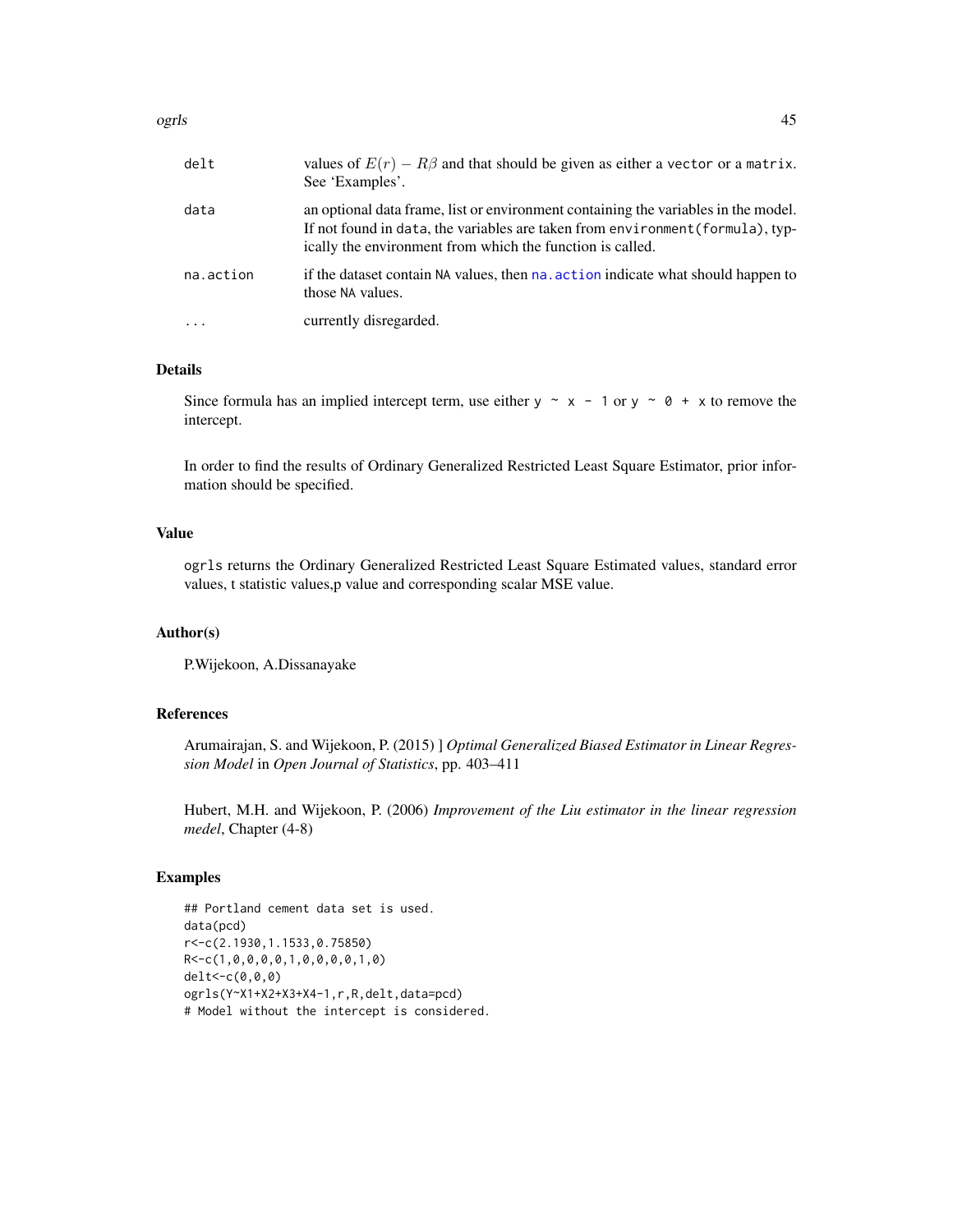<span id="page-45-0"></span>

#### Description

This function can be used to find the Ordinary Generalized Restricted Ridge Regression Estimated values and corresponding scalar Mean Square Error (MSE) value. Further the variation of MSE can be shown graphically.

#### Usage

```
ogrrre(formula, r, R, dpn, delt, k, data = NULL, na.action, ...)
```
#### Arguments

| formula   | in this section interested model should be given. This should be given as a<br>formula.                                                                                                                                           |
|-----------|-----------------------------------------------------------------------------------------------------------------------------------------------------------------------------------------------------------------------------------|
| r         | is a j by 1 matrix of linear restriction, $r = R\beta + \delta + \nu$ . Values for r should be<br>given as either a vector or a matrix. See 'Examples'.                                                                           |
| R         | is a j by p of full row rank $j \leq p$ matrix of linear restriction, $r = R\beta + \delta + \nu$ .<br>Values for R should be given as either a vector or a matrix. See 'Examples'.                                               |
| dpn       | dispersion matrix of vector of disturbances of linear restricted model, $r = R\beta +$<br>$\delta + \nu$ . Values for dpn should be given as either a vector (only the diagonal<br>elements) or a matrix. See 'Examples'.         |
| delt      | values of $E(r) - R\beta$ and that should be given as either a vector or a matrix.<br>See 'Examples'.                                                                                                                             |
| k         | a single numeric value or a vector of set of numeric values. See 'Example'.                                                                                                                                                       |
| data      | an optional data frame, list or environment containing the variables in the model.<br>If not found in data, the variables are taken from environment (formula), typ-<br>ically the environment from which the function is called. |
| na.action | if the dataset contain NA values, then na. action indicate what should happen to<br>those NA values.                                                                                                                              |
| $\cdots$  | currently disregarded.                                                                                                                                                                                                            |

#### Details

Since formula has an implied intercept term, use either y  $\sim x - 1$  or y  $\sim \theta + x$  to remove the intercept.

Use [plot](#page-0-0) so as to obtain the variation of scalar MSE values graphically. See 'Examples'.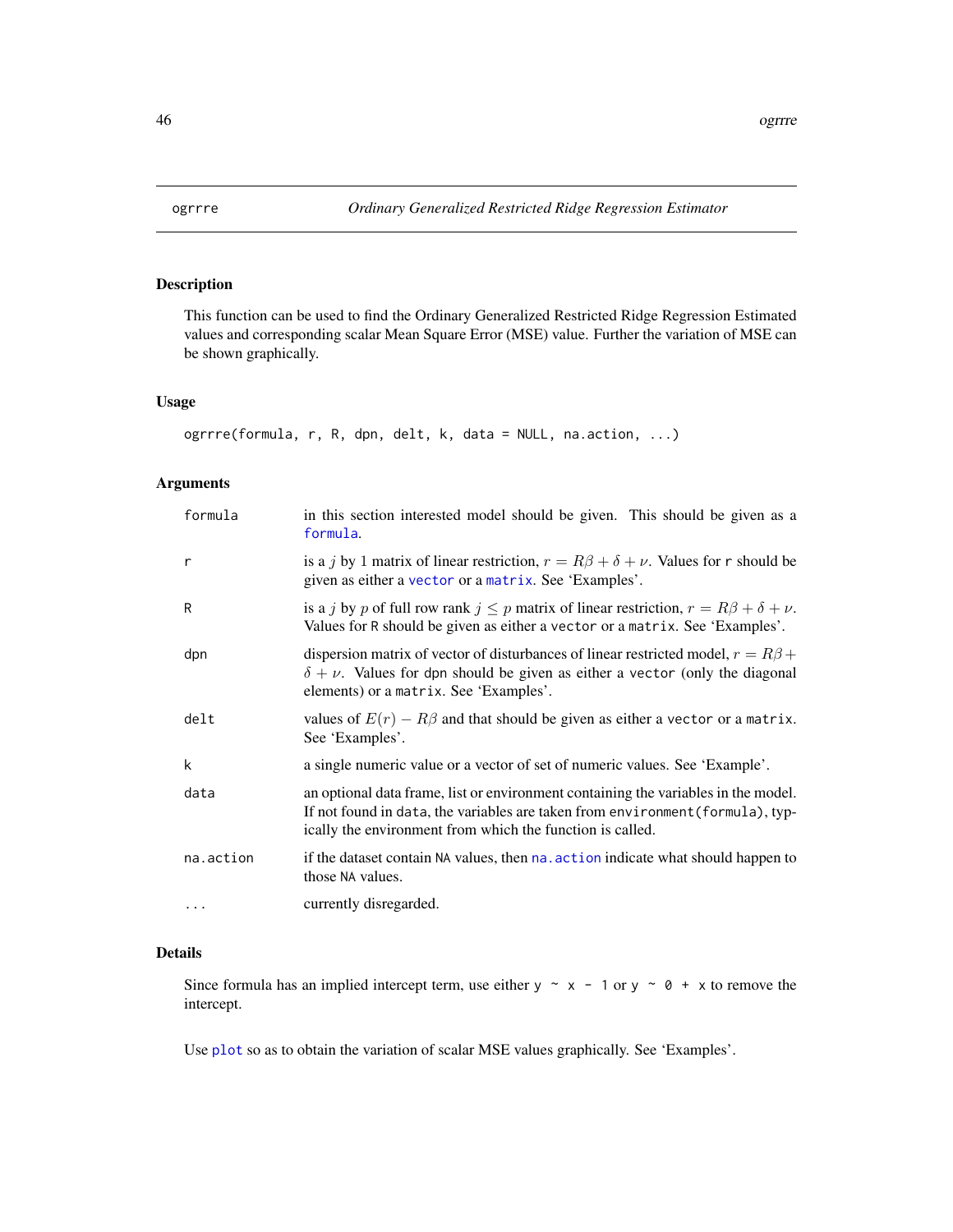#### ogrrre to a state of the state of the state of the state of the state of the state of the state of the state of the state of the state of the state of the state of the state of the state of the state of the state of the st

#### Value

If k is a single numeric values then ogrrre returns the Ordinary Generalized Restricted Ridge Regression Estimated values, standard error values, t statistic values, p value and corresponding scalar MSE value.

If k is a vector of set of numeric values then ogrrre returns all the scalar MSE values and corresponding parameter values of Ordinary Generalized Restricted Ridge Regression Estimator.

#### Author(s)

P.Wijekoon, A.Dissanayake

#### **References**

Arumairajan, S. and Wijekoon, P. (2015) ] *Optimal Generalized Biased Estimator in Linear Regression Model* in *Open Journal of Statistics*, pp. 403–411

Sarkara, N. (1992), *A new estimator combining the ridge regression and the restricted least squares methods of estimation* in *Communications in Statistics - Theory and Methods*, volume 21, pp. 1987– 2000. DOI:10.1080/03610929208830893

#### See Also

[plot](#page-0-0)

```
## Portland cement data set is used.
data(pcd)
k<-0.05
r<-c(2.1930,1.1533,0.75850)
R<-c(1,0,0,0,0,1,0,0,0,0,1,0)
dpn<-c(0.0439,0.0029,0.0325)
delt<-c(0,0,0)
ogrrre(Y~X1+X2+X3+X4-1,r,R,dpn,delt,k,data=pcd)
 # Model without the intercept is considered.
## To obtain variation of MSE of Ordinary Generalized Restricted
# Ridge Regression Estimator.
data(pcd)
k<-c(0:10/10)
r<-c(2.1930,1.1533,0.75850)
R<-c(1,0,0,0,0,1,0,0,0,0,1,0)
dpn<-c(0.0439,0.0029,0.0325)
delt<-c(0,0,0)
plot(ogrrre(Y~X1+X2+X3+X4-1,r,R,dpn,delt,k,data=pcd),
main=c("Plot of MSE of Ordinary Generalized Restricted Ridge Regression
Estimator"),type="b",cex.lab=0.6,adj=1,cex.axis=0.6,cex.main=1,las=1,lty=3,cex=0.6)
mseval<-data.frame(ogrrre(Y~X1+X2+X3+X4-1,r,R,dpn,delt,k,data=pcd))
```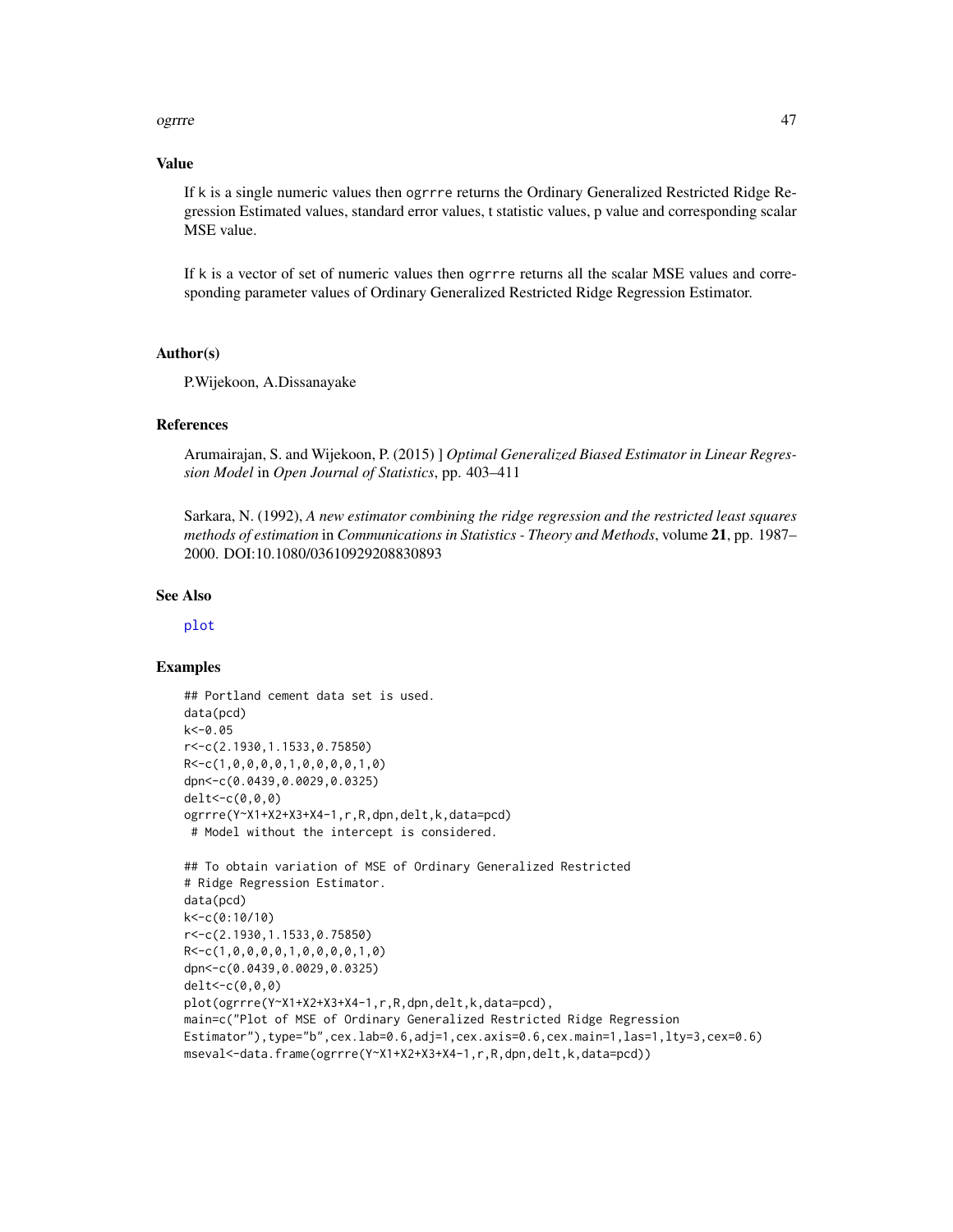```
smse<-mseval[order(mseval[,2]),]
points(smse[1,],pch=16,cex=0.6)
```
#### ogsrliu *Ordinary Generalized Stochastic Restricted Liu Estimator*

#### Description

This function can be used to find the Ordinary Generalized Stochastic Restricted Liu Estimated values and corresponding scalar Mean Square Error (MSE) value. Further the variation of MSE can be shown graphically.

#### Usage

```
ogsrliu(formula, r, R, dpn, delt, d, data = NULL, na.action, ...)
```
#### Arguments

| formula   | in this section interested model should be given. This should be given as a<br>formula.                                                                                                                                           |  |
|-----------|-----------------------------------------------------------------------------------------------------------------------------------------------------------------------------------------------------------------------------------|--|
| r         | is a j by 1 matrix of linear restriction, $r = R\beta + \delta + \nu$ . Values for r should be<br>given as either a vector or a matrix. See 'Examples'.                                                                           |  |
| R         | is a j by p of full row rank $j \leq p$ matrix of linear restriction, $r = R\beta + \delta + \nu$ .<br>Values for R should be given as either a vector or a matrix. See 'Examples'.                                               |  |
| dpn       | dispersion matrix of vector of disturbances of linear restricted model, $r = R\beta +$<br>$\delta + \nu$ . Values for dpn should be given as either a vector (only the diagonal<br>elements) or a matrix. See 'Examples'.         |  |
| delt      | values of $E(r) - R\beta$ and that should be given as either a vector or a matrix.<br>See 'Examples'.                                                                                                                             |  |
| d         | a single numeric value or a vector of set of numeric values. See 'Example'.                                                                                                                                                       |  |
| data      | an optional data frame, list or environment containing the variables in the model.<br>If not found in data, the variables are taken from environment (formula), typ-<br>ically the environment from which the function is called. |  |
| na.action | if the dataset contain NA values, then na. action indicate what should happen to<br>those NA values.                                                                                                                              |  |
| $\cdots$  | currently disregarded.                                                                                                                                                                                                            |  |

#### Details

Since formula has an implied intercept term, use either  $y \sim x - 1$  or  $y \sim 0 + x$  to remove the intercept.

Use [plot](#page-0-0) so as to obtain the variation of scalar MSE values graphically. See 'Examples'.

<span id="page-47-0"></span>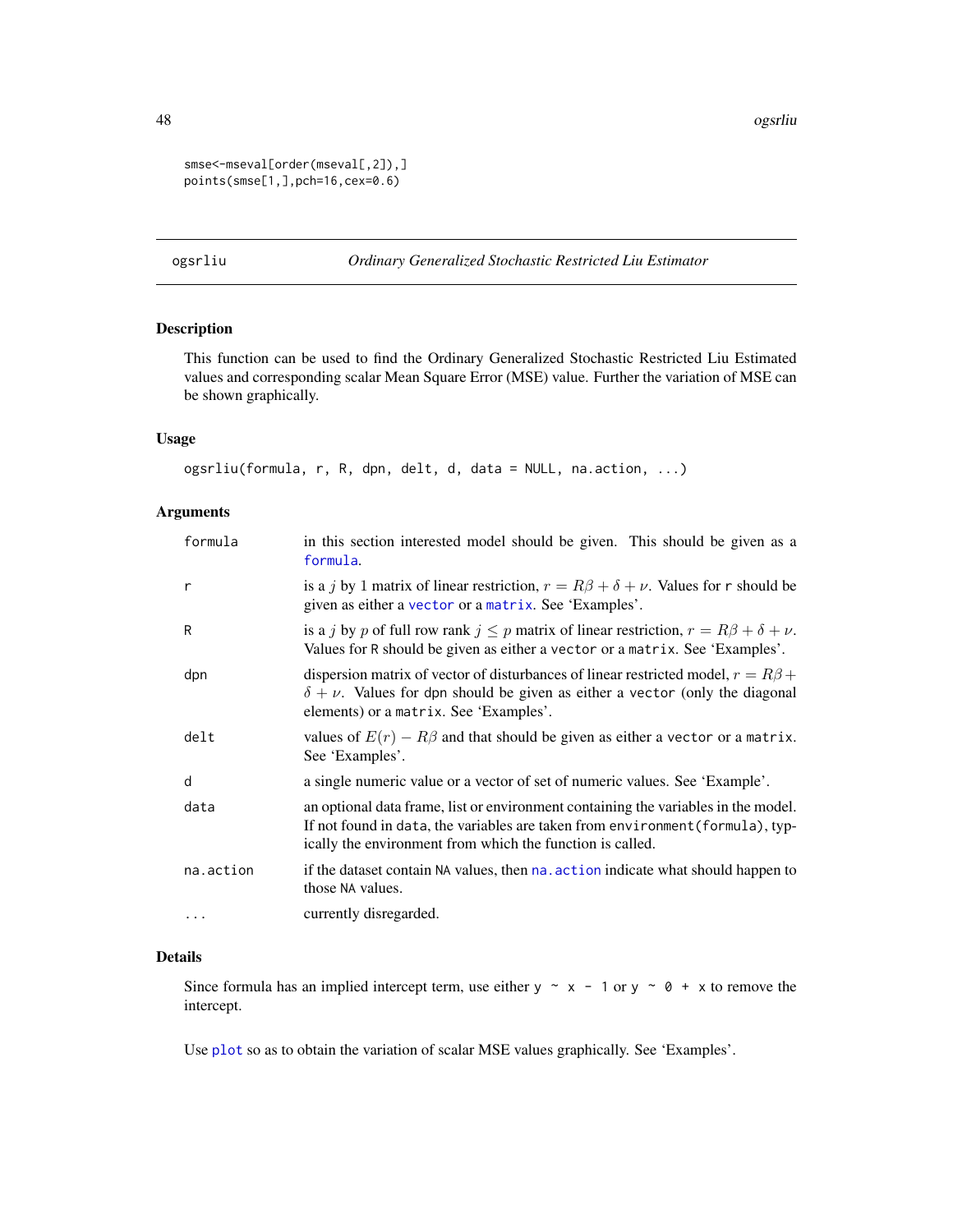#### ogsrliu 49

#### Value

If d is a single numeric values then ogsrliu returns the Ordinary Generalized Stochastic Restricted Liu Estimated values, standard error values, t statistic values, p value and corresponding scalar MSE value.

If d is a vector of set of numeric values then ogsrliu returns all the scalar MSE values and corresponding parameter values of Ordinary Generalized Stochastic Resticted Liu Estimator.

#### Author(s)

P.Wijekoon, A.Dissanayake

#### References

Arumairajan, S. and Wijekoon, P. (2015) ] *Optimal Generalized Biased Estimator in Linear Regression Model* in *Open Journal of Statistics*, pp. 403–411

Hubert, M.H. and Wijekoon, P. (2006) *Improvement of the Liu estimator in the linear regression medel*, Chapter (4-8)

#### See Also

[plot](#page-0-0)

```
## Portland cement data set is used.
data(pcd)
d<-0.05
r<-c(2.1930,1.1533,0.75850)
R<-c(1,0,0,0,0,1,0,0,0,0,1,0)
dpn<-c(0.0439,0.0029,0.0325)
delt<-c(0,0,0)
ogsrliu(Y~X1+X2+X3+X4-1,r,R,dpn,delt,d,data=pcd)
# Model without the intercept is considered.
## To obtain the variation of MSE of Ordinary Generalized Stochastic
# Restricted Liu Estimator.
data(pcd)
d<-c(0:10/10)
r<-c(2.1930,1.1533,0.75850)
R<-c(1,0,0,0,0,1,0,0,0,0,1,0)
dpn<-c(0.0439,0.0029,0.0325)
delt<-c(0,0,0)
plot(ogsrliu(Y~X1+X2+X3+X4-1,r,R,dpn,delt,d,data=pcd),
main=c("Plot of MSE of Ordinary Generalized Stochastic Restricted Liu
Estimator"),type="b",cex.lab=0.6,adj=1,cex.axis=0.6,cex.main=1,las=1,lty=3,cex=0.6)
mseval<-data.frame(ogsrliu(Y~X1+X2+X3+X4-1,r,R,dpn,delt,d,data=pcd))
smse<-mseval[order(mseval[,2]),]
```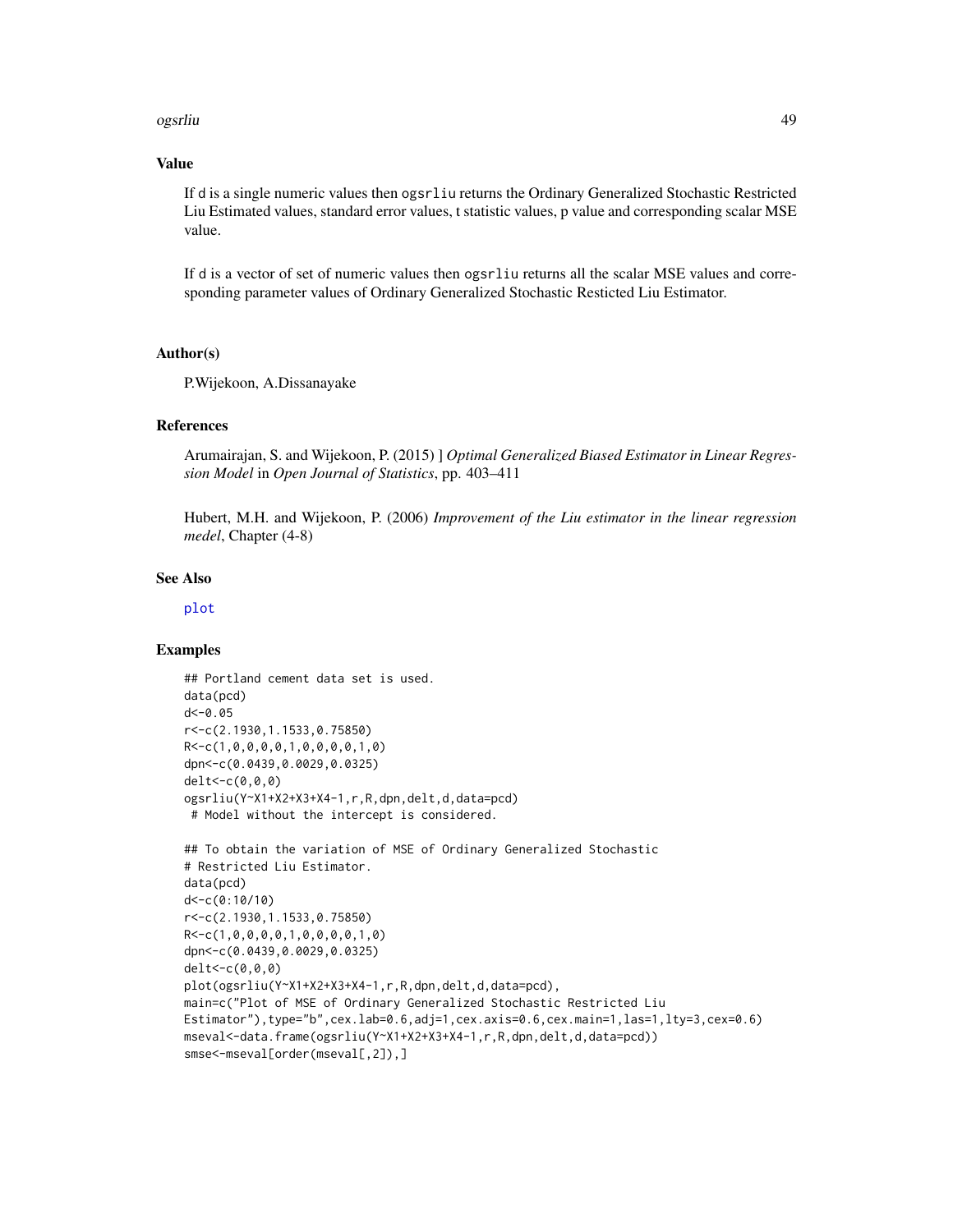```
points(smse[1,],pch=16,cex=0.6)
```
ogsrre *Ordinary Generalized Stochastic Restricted Ridge Estimator*

#### Description

This function can be used to find the Ordinary Generalized Stochastic Restricted Ridge Estimated values and corresponding scalar Mean Square Error (MSE) value. Further the variation of MSE can be shown graphically.

#### Usage

```
ogsrre(formula, r, R, dpn, delt, k, data = NULL, na.action, ...)
```
#### Arguments

| formula   | in this section interested model should be given. This should be given as a<br>formula.                                                                                                                                           |  |
|-----------|-----------------------------------------------------------------------------------------------------------------------------------------------------------------------------------------------------------------------------------|--|
| r         | is a j by 1 matrix of linear restriction, $r = R\beta + \delta + \nu$ . Values for r should be<br>given as either a vector or a matrix. See 'Examples'.                                                                           |  |
| R         | is a j by p of full row rank $j \leq p$ matrix of linear restriction, $r = R\beta + \delta + \nu$ .<br>Values for R should be given as either a vector or a matrix. See 'Examples'.                                               |  |
| dpn       | dispersion matrix of vector of disturbances of linear restricted model, $r = R\beta +$<br>$\delta + \nu$ . Values for dpn should be given as either a vector (only the diagonal<br>elements) or a matrix. See 'Examples'.         |  |
| delt      | values of $E(r) - R\beta$ and that should be given as either a vector or a matrix.<br>See 'Examples'.                                                                                                                             |  |
| k         | a single numeric value or a vector of set of numeric values. See 'Example'.                                                                                                                                                       |  |
| data      | an optional data frame, list or environment containing the variables in the model.<br>If not found in data, the variables are taken from environment (formula), typ-<br>ically the environment from which the function is called. |  |
| na.action | if the dataset contain NA values, then nation indicate what should happen to<br>those NA values.                                                                                                                                  |  |
| $\cdots$  | currently disregarded.                                                                                                                                                                                                            |  |

#### Details

Since formula has an implied intercept term, use either  $y \sim x - 1$  or  $y \sim 0 + x$  to remove the intercept.

Use [plot](#page-0-0) so as to obtain the variation of scalar MSE values graphically. See 'Examples'.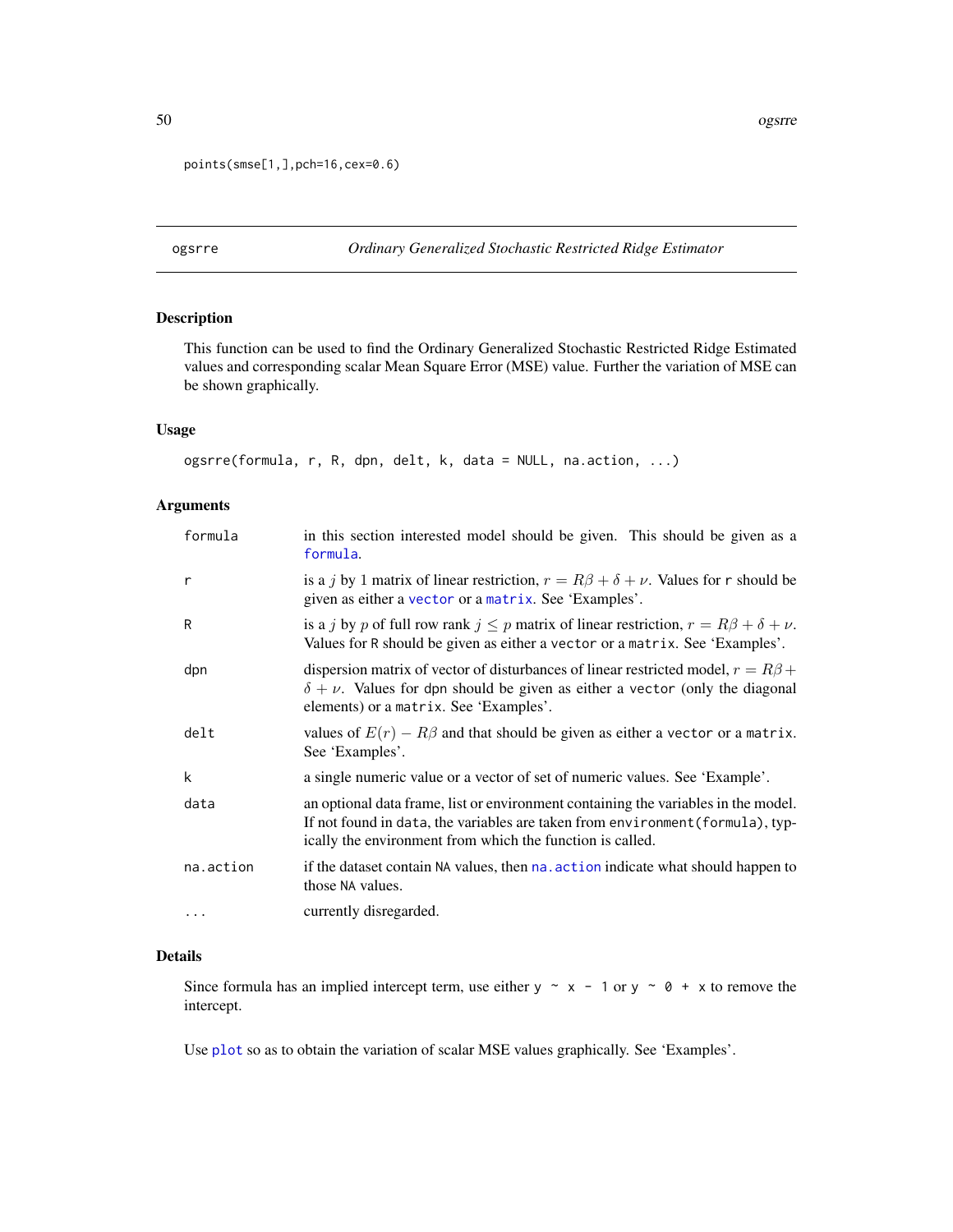#### <span id="page-50-0"></span>ogsrre 51

#### Value

If k is a single numeric values then ogsrre returns the Ordinary Generalized Stochastic Restricted Ridge Estimated values, standard error values, t statistic values, p value and corresponding scalar MSE value.

If k is a vector of set of numeric values then ogsrre returns all the scalar MSE values and corresponding parameter values of Ordinary Generalized Stochastic Restricted Ridge Estimator.

#### Author(s)

P.Wijekoon, A.Dissanayake

#### References

Arumairajan, S. and Wijekoon, P. (2015) ] *Optimal Generalized Biased Estimator in Linear Regression Model* in *Open Journal of Statistics*, pp. 403–411

Revan, M. (2009) *A stochastic restricted ridge regression estimator* in *Journal of Multivariate Analysis*, volume 100, issue 8, pp. 1706–1716

#### See Also

[plot](#page-0-0)

```
## Portland cement data set is used.
data(pcd)
k<-0.05
r<-c(2.1930,1.1533,0.75850)
R<-c(1,0,0,0,0,1,0,0,0,0,1,0)
dpn<-c(0.0439,0.0029,0.0325)
delt<-c(0,0,0)
ogsrre(Y~X1+X2+X3+X4-1,r,R,dpn,delt,k,data=pcd)
# Model without the intercept is considered.
## To obtain variation of MSE of Ordinary Generalized Stochastic
# Restricted Ridge Estimator.
data(pcd)
k<-c(0:10/10)
r<-c(2.1930,1.1533,0.75850)
R<-c(1,0,0,0,0,1,0,0,0,0,1,0)
dpn<-c(0.0439,0.0029,0.0325)
delt<-c(0,0,0)
plot(ogsrre(Y~X1+X2+X3+X4-1,r,R,dpn,delt,k,data=pcd),
main=c("Plot of MSE of Ordinary Generalized Stochastic Restricted Ridge
Estimator"),type="b",cex.lab=0.6,adj=1,cex.axis=0.6,cex.main=1,las=1,lty=3,cex=0.6)
mseval<-data.frame(ogsrre(Y~X1+X2+X3+X4-1,r,R,dpn,delt,k,data=pcd))
smse<-mseval[order(mseval[,2]),]
```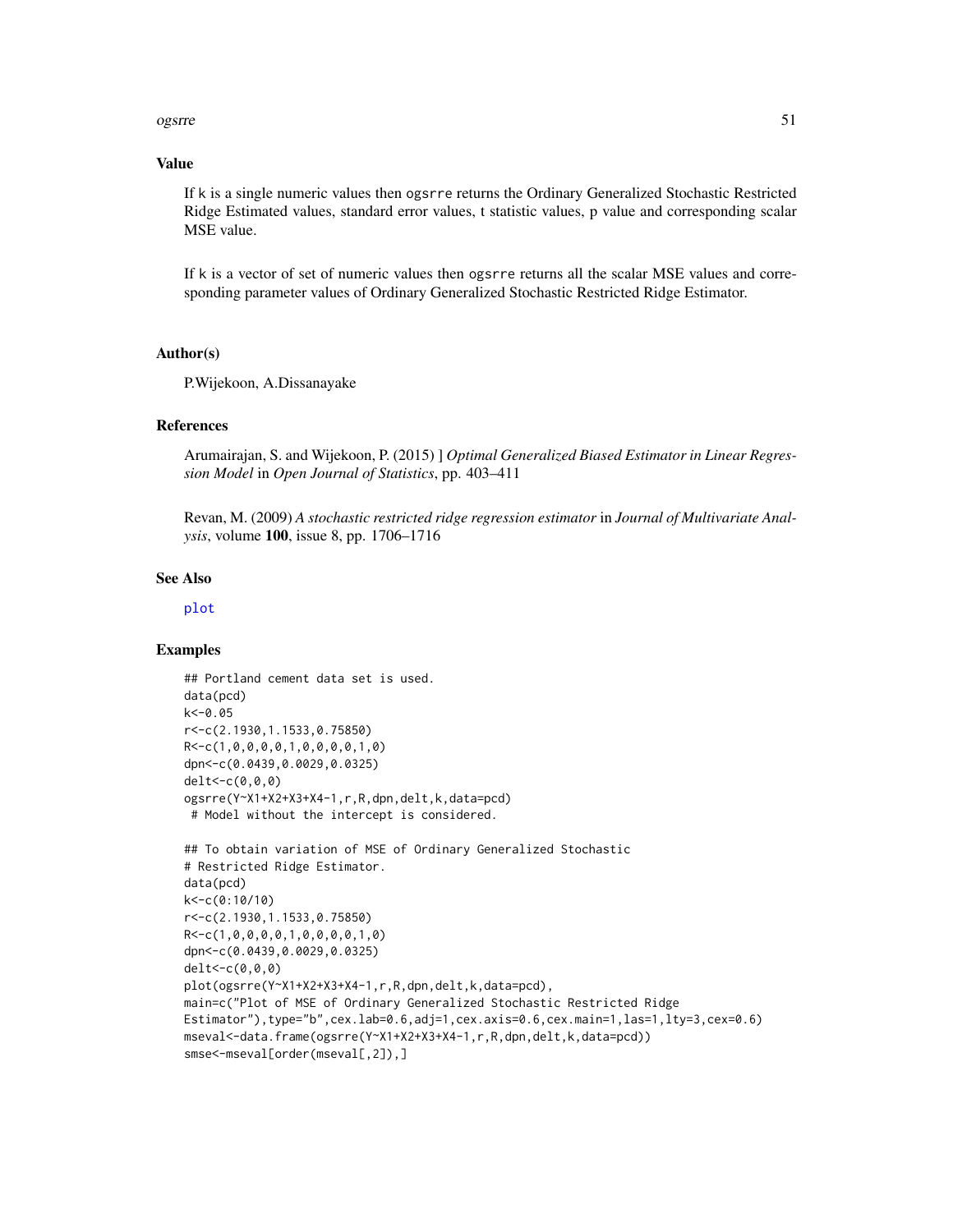```
points(smse[1,],pch=16,cex=0.6)
```
#### ols *Ordinary Least Square Estimators*

#### Description

ols can be used to calculate the values of Ordinary Least Square Estimated values and corresponding scaler Mean Square Error (MSE) value.

#### Usage

```
ols(formula, data, na.action, ...)
```
#### Arguments

| formula   | in this section interested model should be given. This should be given as a<br>formula.                                                                                                                                                                                                                                                   |  |
|-----------|-------------------------------------------------------------------------------------------------------------------------------------------------------------------------------------------------------------------------------------------------------------------------------------------------------------------------------------------|--|
| data      | an optional data frame, list or environment containing the variables in the model.<br>If not found in data, the variables are taken from environment (formula), typ-<br>ically the environment from which the function is called.<br>if the dataset contain NA values, then na, action indicate what should happen to<br>those NA values. |  |
| na.action |                                                                                                                                                                                                                                                                                                                                           |  |
| $\cdot$   | currently disregarded.                                                                                                                                                                                                                                                                                                                    |  |

#### Details

Since formula has an implied intercept term, use either y  $\sim x - 1$  or y  $\sim \emptyset + x$  to remove the intercept.

If there is any dependence present among the independent variables (multicollinearity) then it will be indicated as a warning massage. In case of multicollinearity Ordinary Least Square Estimators are not the best estimators.

#### Value

ols returns the Ordinary Least Square Estimated values, standard error values, t statistic values,p value and corresponding scalar MSE value. In addition if the dataset contains multicollinearity then it will be indicated as a warning massage.

#### Author(s)

P.Wijekoon, A.Dissanayake

#### References

Nagler, J. (Updated 2011) Notes on Ordinary Least Square Estimators.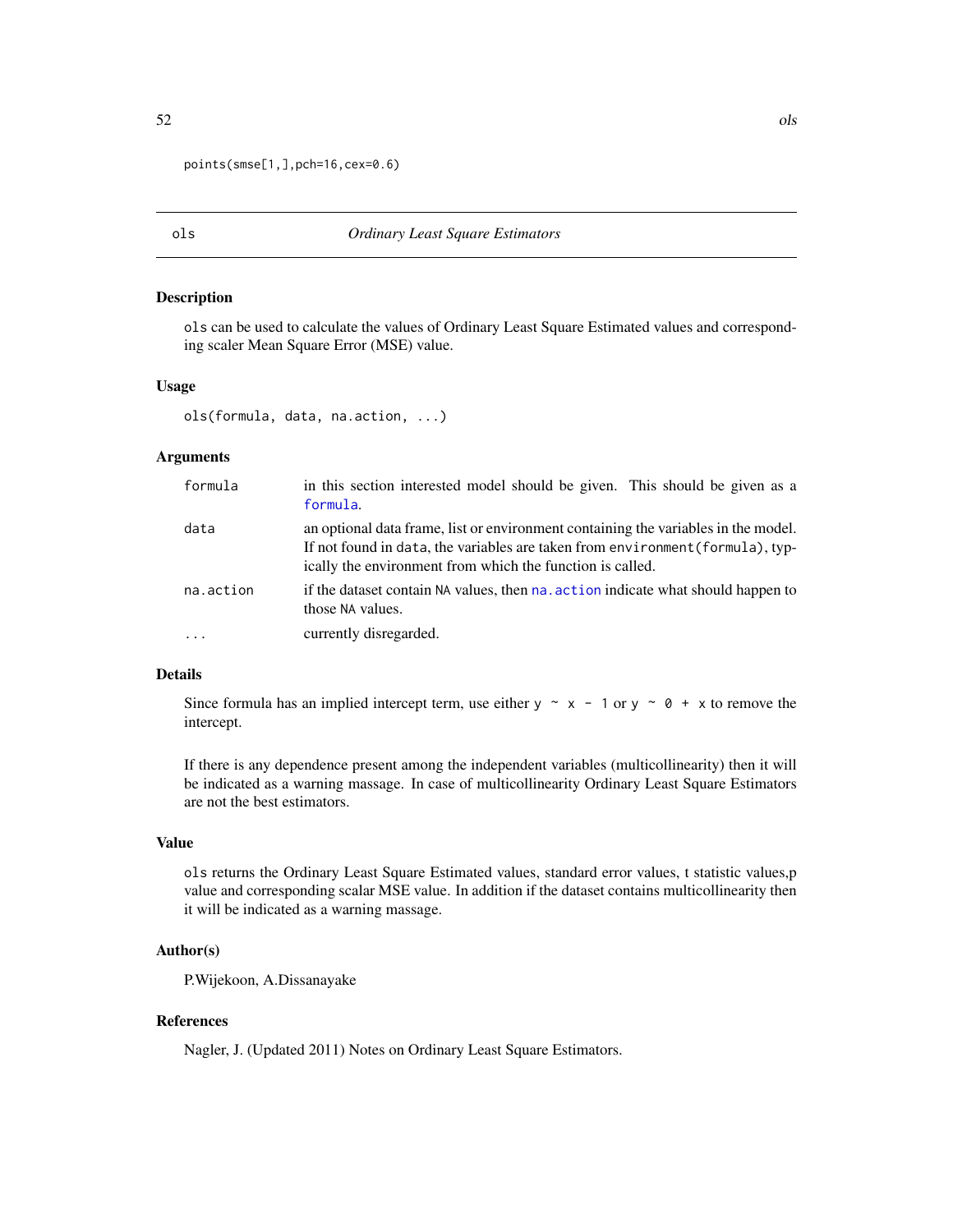#### <span id="page-52-0"></span>optimum 53

#### See Also

[checkm](#page-12-1)

#### Examples

```
## Portland cement data set is used.
data(pcd)
ols(Y~X1+X2+X3+X4-1,data=pcd) # Model without the intercept is considered.
```
<span id="page-52-1"></span>

| optimum | Summary of optimum scalar Mean Square Error values of all esti-   |
|---------|-------------------------------------------------------------------|
|         | mators and optimum Prediction Sum of Square values of some of the |
|         | estimators                                                        |

### Description

optimum can be used to obtain the optimal scalar Mean Square Error (MSE) values and its corresponding parameter values (k and/or d) of all estimators and the optimum Prediction Sum of Square (PRESS) values and its corresponding parameter values k and d of some of the estimators considered in this package.

#### Usage

```
optimum(formula , r, R, dpn, delt, aa1, aa2, aa3, k, d,
       press = FALSE, data = NULL, na.action, ...)
```
#### Arguments

| formula | in this section interested model should be given. This should be given as a<br>formula.                                                                                                                                   |  |
|---------|---------------------------------------------------------------------------------------------------------------------------------------------------------------------------------------------------------------------------|--|
| r       | is a j by 1 matrix of linear restriction, $r = R\beta + \delta + \nu$ . Values for r should be<br>given as either a vector or a matrix. See 'Examples'.                                                                   |  |
| R       | is a j by p of full row rank $j \leq p$ matrix of linear restriction, $r = R\beta + \delta + \nu$ .<br>Values for R should be given as either a vector or a matrix. See 'Examples'.                                       |  |
| dpn     | dispersion matrix of vector of disturbances of linear restricted model, $r = R\beta +$<br>$\delta + \nu$ . Values for dpn should be given as either a vector (only the diagonal<br>elements) or a matrix. See 'Examples'. |  |
| delt    | values of $E(r) - R\beta$ and that should be given as either a vector or a matrix.<br>See 'Examples'.                                                                                                                     |  |
| aa1     | adjusted parameters of Type (1) Adjusted Liu Estimators and that should be a<br>set of scalars belongs to real number system. Values for "aa1" should be given<br>as a vector, format. See 'Details'.                     |  |
| aa2     | adjusted parameters of Type (2) Adjusted Liu Estimators and that should be a<br>set of scalars belongs to real number system. Values for "aa2" should be given<br>as a vector, format. See 'Details'.                     |  |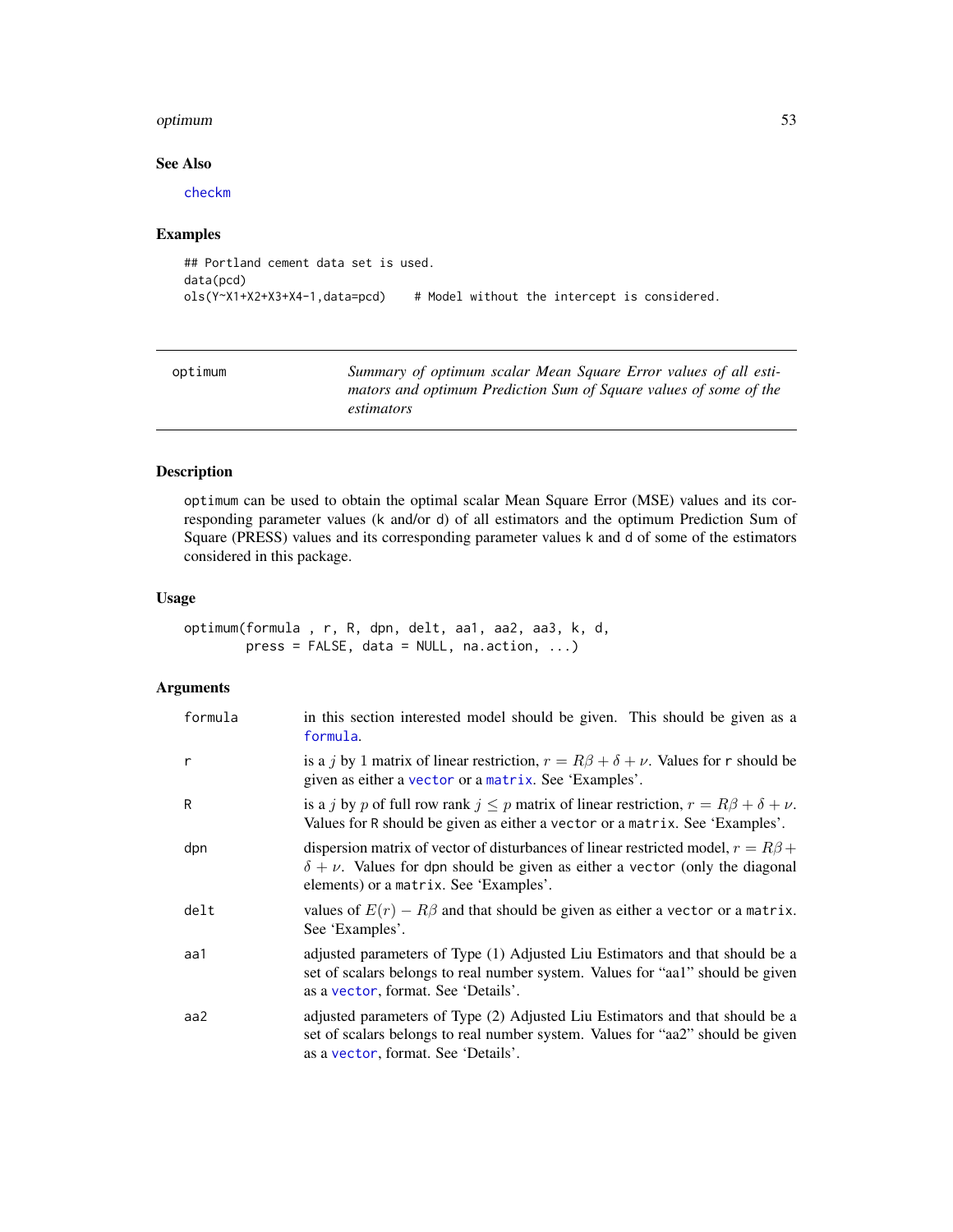<span id="page-53-0"></span>

| aa3       | adjusted parameters of Type (3) Adjusted Liu Estimators and that should be a<br>set of scalars belongs to real number system. Values for "aa3" should be given<br>as a vector, format. See 'Details'.                                                                                  |
|-----------|----------------------------------------------------------------------------------------------------------------------------------------------------------------------------------------------------------------------------------------------------------------------------------------|
| k         | a vector of set of numeric values. See 'Examples'.                                                                                                                                                                                                                                     |
| d         | a vector of set of numeric values. See 'Examples'.                                                                                                                                                                                                                                     |
| press     | an optional object specifying the PRESS values. That is, if "press=TRUE" then<br>summary of PRESS of some of the estimators are returned with corresponding<br>k and d values. Otherwise summary of scalar MSE of all estimators are returned<br>with corresponding k and/or d values. |
| data      | an optional data frame, list or environment containing the variables in the model.<br>If not found in data, the variables are taken from environment (formula), typ-<br>ically the environment from which the function is called.                                                      |
| na.action | if the dataset contain NA values, then na, action indicate what should happen to<br>those NA values.                                                                                                                                                                                   |
|           | currently disregarded.                                                                                                                                                                                                                                                                 |

#### Details

Since formula has an implied intercept term, use either y  $\sim x - 1$  or y  $\sim \theta + x$  to remove the intercept.

Optimum scalar MSE values of all estimators can be found for a given range of parameters. Hence the best estimator can be found based on the MSE criteria. Further prior information should be given in order to obtained the results.

The way of finding aa1, aa2 and aa3 can be determined from Rong,Jian-Ying, (2010), *Adjustive Liu Type Estimators in linear regression models* in *communication in statistics-simulation and computation*, volume 39

#### Value

By default, optimum returns the optimum scalar MSE values and corresponding parameter values of all estimators. If "press=TRUE" then optimum return the optimum PRESS values and corresponding parameter values of some of the estimators.

#### Note

Conversion of estimators and corresponding k and/or d values are given below.

| <b>SRRE</b>   | $=$ | MIXE       | k=0   |
|---------------|-----|------------|-------|
| <b>OGSRRE</b> | $=$ | MIXE       | k=0   |
| RF.           | $=$ | <b>OLS</b> | k=0   |
| <b>OGRE</b>   | $=$ | 0LS        | k=0   |
| <b>RLE</b>    | $=$ | <b>RLS</b> | $d=1$ |
| <b>OGRLE</b>  | $=$ | RI S       | $d=1$ |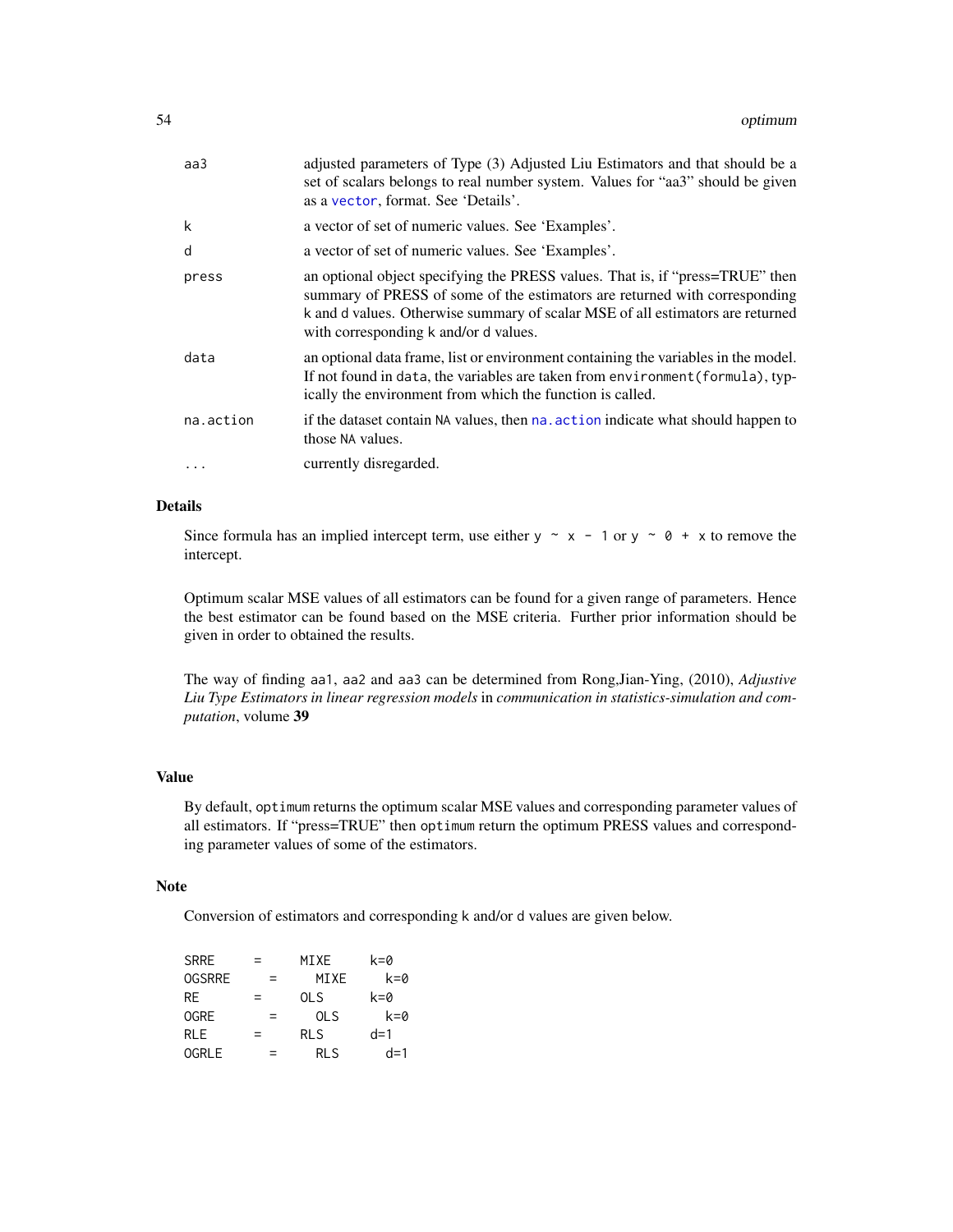<span id="page-54-0"></span>pcd 55

| LE.                | $=$ | <b>OLS</b>      | $d=1$           |
|--------------------|-----|-----------------|-----------------|
| <b>OGLE</b>        | $=$ | OLS <sub></sub> | d=1             |
| <b>RRRE</b>        | $=$ | <b>RLS</b>      | k=0             |
| <b>OGRRRE</b>      | Ξ   | <b>RLS</b>      | $k=0$           |
| SRLE               | $=$ | MIXE            | $d=1$           |
| <b>OGSRLE</b>      | Ξ   | MIXE            | $d=1$           |
| <b>AURE</b>        | Ξ   | OLS.            | k=0             |
| <b>OGAURE</b>      | $=$ | OLS             | $k=0$           |
| <b>AULE</b>        | $=$ | OLS.            | $d=1$           |
| <b>OGAULE</b>      | $=$ | <b>OLS</b>      | $d=1$           |
| LTE <sub>1</sub>   |     | RE              | d=0             |
| OGLTE1             |     | <b>RE</b>       | $d = 0$         |
| LTE <sub>1</sub>   | Ξ   | OLS.            | k=0 and d=0     |
| OGLTE1             | Ξ   | OLS             | k=0 and d=0     |
| LTE <sub>2</sub>   | $=$ | RE              | $d = 0$         |
| OGLTE <sub>2</sub> | Ξ   | RE              | $d = 0$         |
| LTE <sub>2</sub>   | =   | OLS             | $k=0$ and $d=0$ |
| OGLTE <sub>2</sub> | =   | 0LS             | k=0 and d=0     |
|                    |     |                 |                 |

#### Author(s)

P.Wijekoon, A.Dissanayake

#### Examples

```
## portland cement data set is used.
data(pcd)
attach(pcd)
k<-c(0:3/10)
d<-c(-3:3/10)
r<-c(2.1930,1.1533,0.75850)
R<-c(1,0,0,0,0,1,0,0,0,0,1,0)
dpn<-c(0.0439,0.0029,0.0325)
delt<-c(0,0,0)
aa1<-c(0.958451,1.021155,0.857821,1.040296)
aa2<-c(0.345454,1.387888,0.866466,1.354454)
aa3<-c(0.344841,1.344723,0.318451,1.523316)
optimum(Y~X1+X2+X3+X4-1,r,R,dpn,delt,aa1,aa2,aa3,k,d,data=pcd)
 # Model without the intercept is considered.
   ## Use "press=TRUE" to get the optimum PRESS values only for some of the estimators.
```
<span id="page-54-1"></span>pcd *Portland Cement Dataset*

#### Description

These data come from an experiment investigation of the heat evolved during the setting and hardening of Portland cements of varied composition and the dependence of this heat on the percentages of four components in the clinkers from which the cement was produced.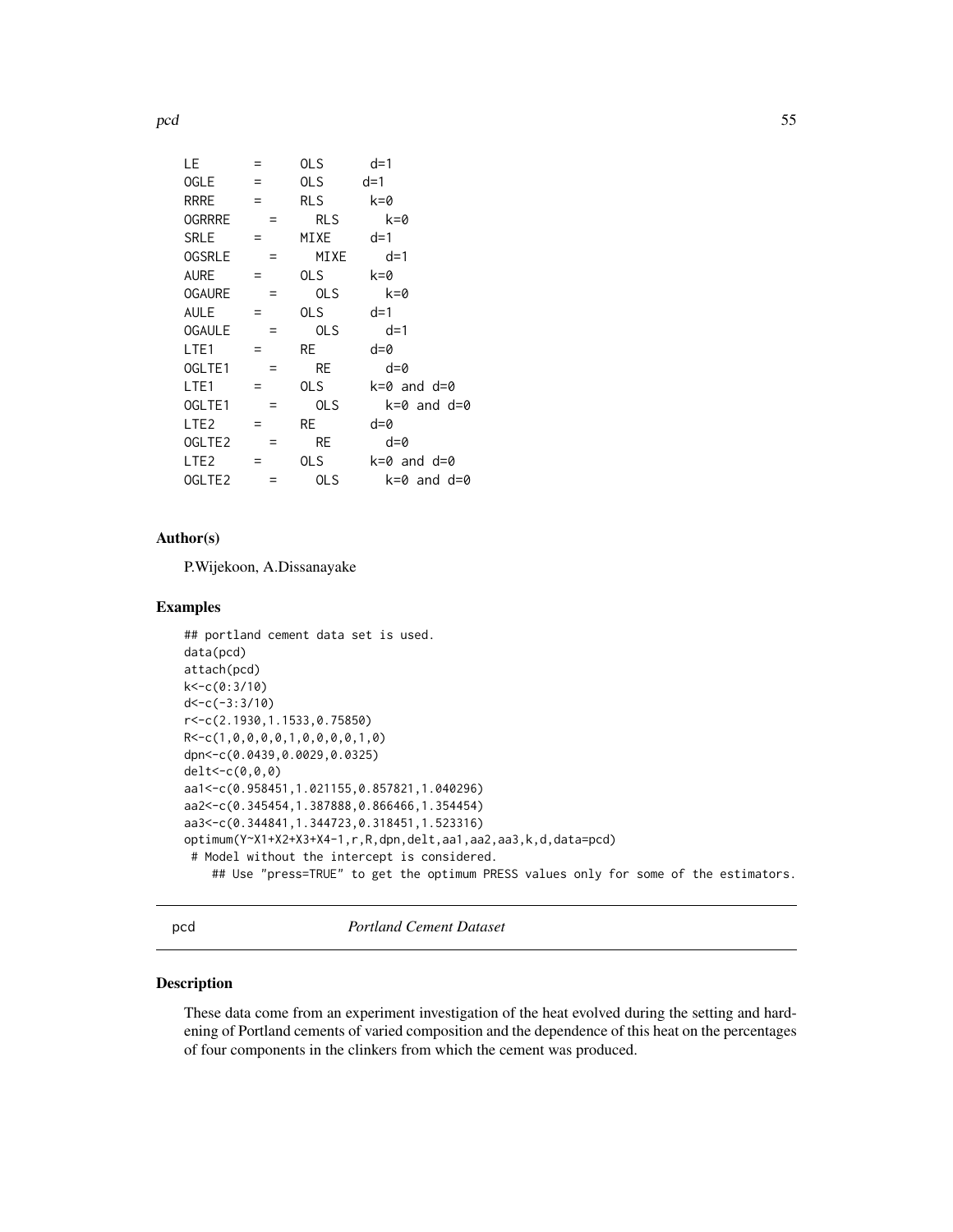#### <span id="page-55-0"></span>Usage

data(pcd)

#### Format

A data frame with 13 observations on the following 5 variables.

- Y The heat evolved after 180 days of caring. (Calories per gram)
- X1 Tricalcium Aluminate.
- X2 Tricalcium Silicate.
- X3 Tetracalcium Aluminoferrite.
- X4 β Dicalcium Silicate.

#### References

Mishra, S.K. (2004) *Estimation under Multicollinearity: Application of Restricted Liu and Maximum Entropy Estimators to the Portland Cement Dataset*,North-Eastern Hill University (NEHU).

#### Examples

data(pcd)

rid *Ordinary Ridge Regression Estimator*

#### Description

This function can be used to find the Ordinary Ridge Regression Estimated values and corresponding scalar Mean Square Error (MSE) value. Further the variation of MSE can be determined graphically.

#### Usage

rid(formula, k, data = NULL, na.action, ...)

#### Arguments

| formula   | in this section interested model should be given. This should be given as a<br>formula.                                                                                                                                           |
|-----------|-----------------------------------------------------------------------------------------------------------------------------------------------------------------------------------------------------------------------------------|
| k         | a single numeric value or a vector of set of numeric values. See 'Examples'.                                                                                                                                                      |
| data      | an optional data frame, list or environment containing the variables in the model.<br>If not found in data, the variables are taken from environment (formula), typ-<br>ically the environment from which the function is called. |
| na.action | if the dataset contain NA values, then na, action indicate what should happen to<br>those NA values.                                                                                                                              |
|           | currently disregarded.                                                                                                                                                                                                            |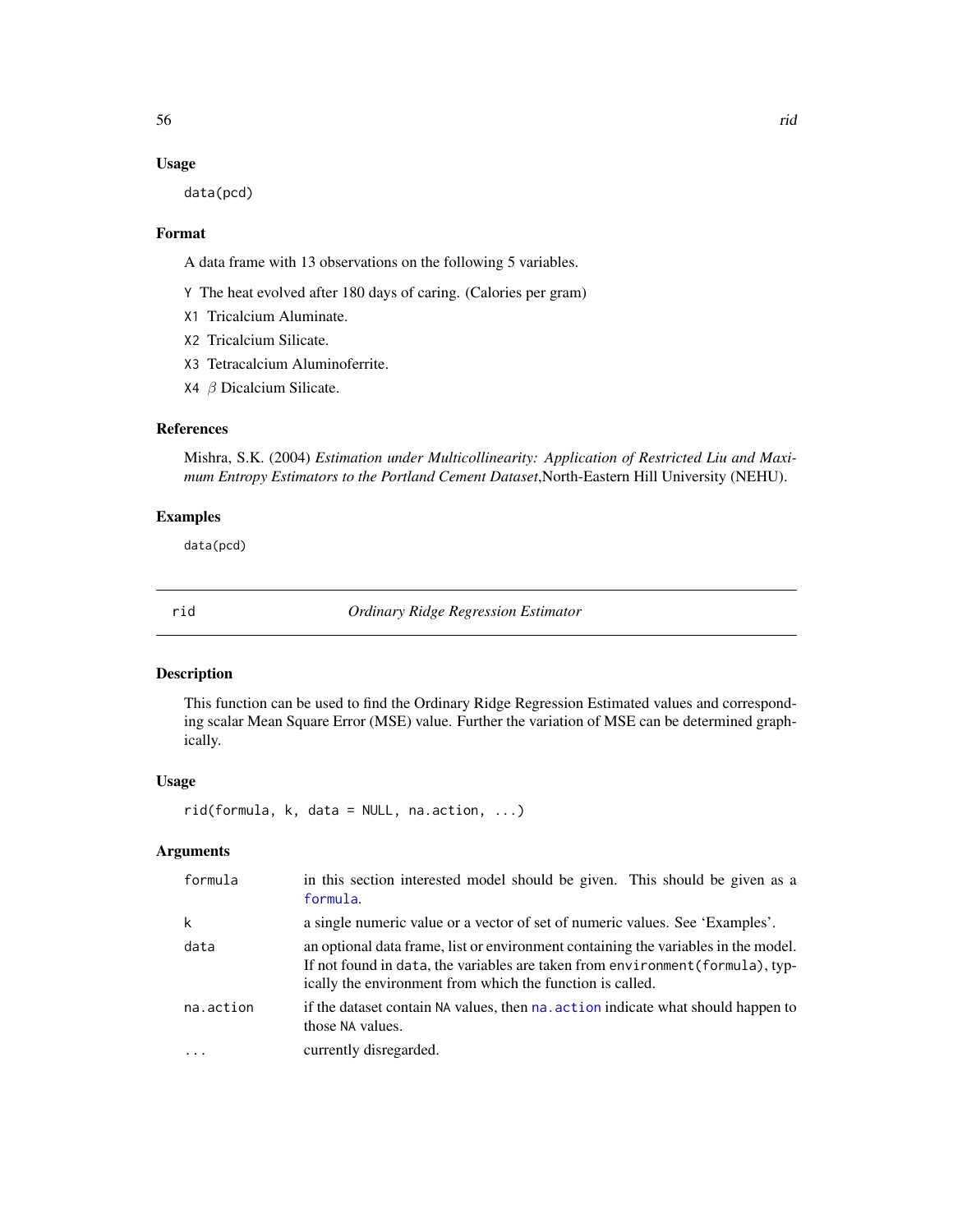#### <span id="page-56-0"></span>Details

Since formula has an implied intercept term, use either y  $\sim x - 1$  or y  $\sim \theta + x$  to remove the intercept.

Use [plot](#page-0-0) so as to obtain the variation of scalar MSE values graphically. See 'Examples'.

### Value

If k is a single numeric values then rid returns the Ordinary Ridge Regression Estimated values, standard error values, t statistic values, p value and corresponding scalar MSE value.

If k is a vector of set of numeric values then rid returns all the scalar MSE values and corresponding parameter values of Ordinary Ridge Regression Estimator.

#### Author(s)

P.Wijekoon, A.Dissanayake

#### References

Hoerl, A.E. and Kennard, R.W. (1970) *Ridge Regression Biased estimation for non orthogonal problem*, 12, pp.55–67.

#### See Also

#### [plot](#page-0-0)

```
## Portland cement data set is used.
data(pcd)
k<-0.01
rid(Y~X1+X2+X3+X4-1,k,data=pcd) # Model without the intercept is considered.
## To obtain the variation of MSE of Ordinary Ridge Regression Estimator.
data(pcd)
k<-c(0:10/10)
plot(rid(Y~X1+X2+X3+X4-1,k,data=pcd),
main=c("Plot of MSE of Ordinary Ridge Regression Estimator"),
type="b",cex.lab=0.6,adj=1,cex.axis=0.6,cex.main=1,las=1,lty=3,cex=0.6)
mseval<-data.frame(rid(Y~X1+X2+X3+X4-1,k,data=pcd))
smse<-mseval[order(mseval[,2]),]
points(smse[1,],pch=16,cex=0.6)
```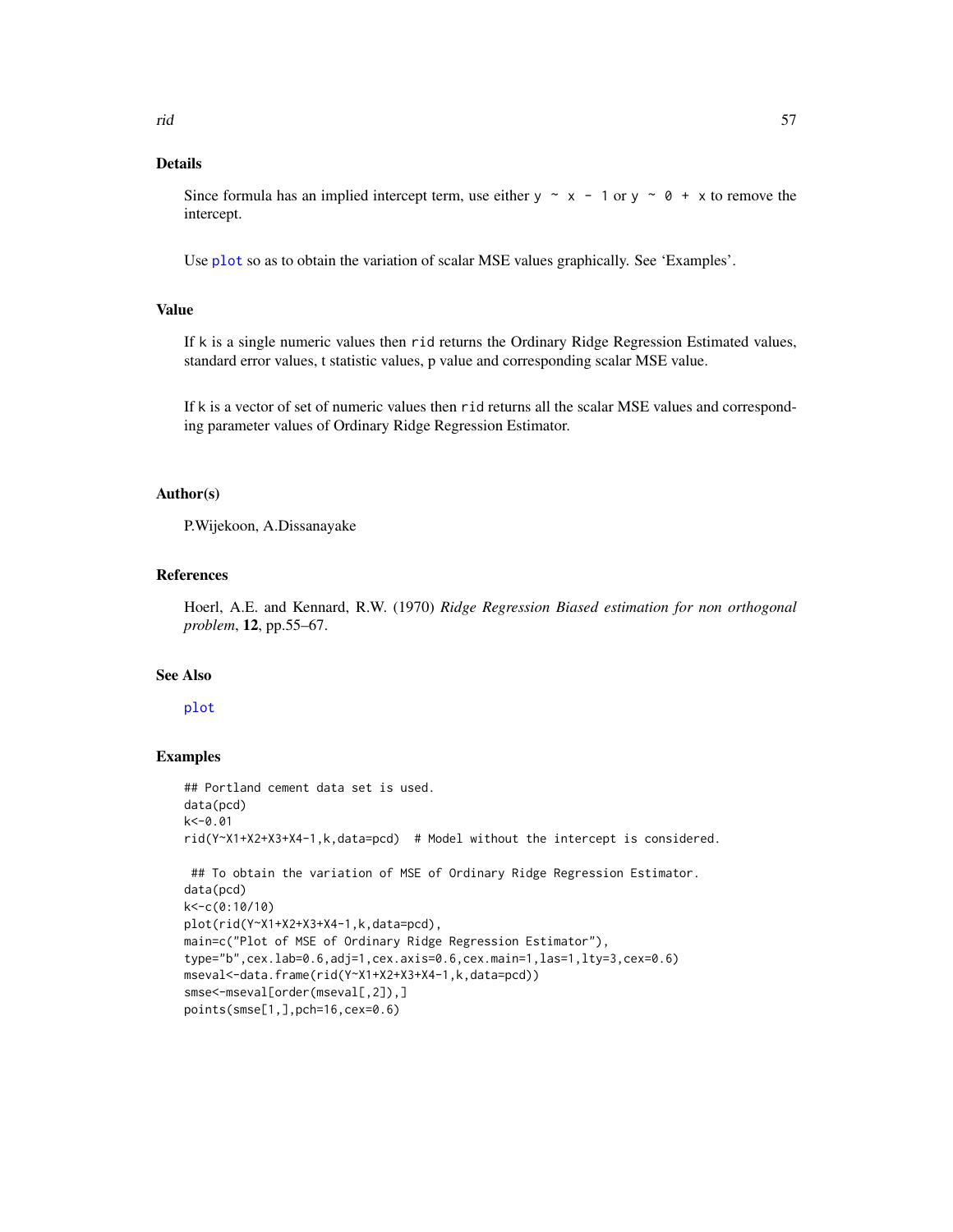#### <span id="page-57-0"></span>Description

This function can be used to find the Restricted Liu Estimated values and corresponding scalar Mean Square Error (MSE) value. Further the variation of MSE can be shown graphically.

#### Usage

rliu(formula, r, R, delt, d, data = NULL, na.action, ...)

#### Arguments

| formula   | in this section interested model should be given. This should be given as a<br>formula.                                                                                                                                           |
|-----------|-----------------------------------------------------------------------------------------------------------------------------------------------------------------------------------------------------------------------------------|
| r         | is a j by 1 matrix of linear restriction, $r = R\beta + \delta + \nu$ . Values for r should be<br>given as either a vector or a matrix. See 'Examples'.                                                                           |
| R         | is a j by p of full row rank $j \leq p$ matrix of linear restriction, $r = R\beta + \delta + \nu$ .<br>Values for R should be given as either a vector or a matrix. See 'Examples'.                                               |
| delt      | values of $E(r) - R\beta$ and that should be given as either a vector or a matrix.<br>See 'Examples'.                                                                                                                             |
| d         | a single numeric value or a vector of set of numeric values. See 'Examples'.                                                                                                                                                      |
| data      | an optional data frame, list or environment containing the variables in the model.<br>If not found in data, the variables are taken from environment (formula), typ-<br>ically the environment from which the function is called. |
| na.action | if the dataset contain NA values, then na, action indicate what should happen to<br>those NA values.                                                                                                                              |
| .         | currently disregarded.                                                                                                                                                                                                            |

#### Details

Since formula has an implied intercept term, use either y  $\sim x - 1$  or y  $\sim \emptyset + x$  to remove the intercept.

Use [plot](#page-0-0) so as to obtain the variation of scalar MSE values graphically. See 'Examples'.

#### Value

If d is a single numeric values then rliu returns the Restricted Liu Estimated values, standard error values, t statistic values, p value and corresponding scalar MSE value.

If d is a vector of set of numeric values then rliu returns all the scalar MSE values and corresponding parameter values of Restricted Liu Estimator.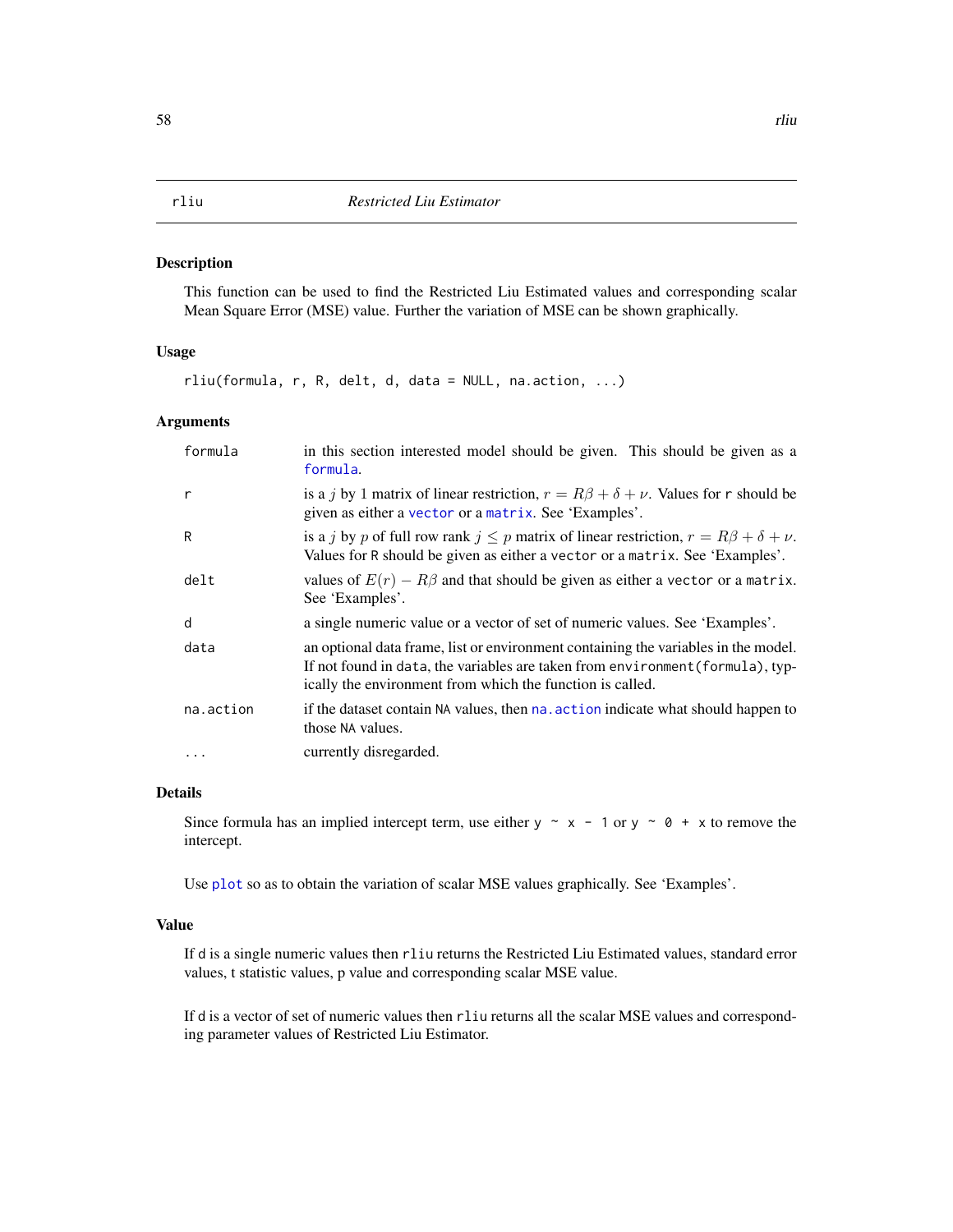#### <span id="page-58-0"></span>Author(s)

P.Wijekoon, A.Dissanayake

#### References

Hubert, M.H. and Wijekoon, P. (2006) *Improvement of the Liu estimator in the linear regression medel*, Chapter (4-8)

#### See Also

[plot](#page-0-0)

#### Examples

```
data(pcd)
d < -0.05r<-c(2.1930,1.1533,0.75850)
R<-c(1,0,0,0,0,1,0,0,0,0,1,0)
delt<-c(0,0,0)
rliu(Y~X1+X2+X3+X4-1,r,R,delt,d,data=pcd) # Model without the intercept is considered.
```

```
## To obtain the variation of MSE of Resticted Liu Estimator.
data(pcd)
d<-c(0:10/10)
r<-c(2.1930,1.1533,0.75850)
R<-c(1,0,0,0,0,1,0,0,0,0,1,0)
delt<-c(0,0,0)
plot(rliu(Y~X1+X2+X3+X4-1,r,R,delt,d,data=pcd),
main=c("Plot of MSE of Restricted Liu Estimator"), type="b",
cex.lab=0.6,adj=1,cex.axis=0.6,cex.main=1,las=1,lty=3,cex=0.6)
mseval<-data.frame(rliu(Y~X1+X2+X3+X4-1,r,R,delt,d,data=pcd))
smse<-mseval[order(mseval[,2]),]
points(smse[1,],pch=16,cex=0.6)
```
rls *Restricted Least Square Estimator*

#### Description

This function can be used to find the Restricted Least Square Estimated values and corresponding scalar Mean Square Error (MSE) value.

#### Usage

rls(formula, r, R, delt, data, na.action, ...)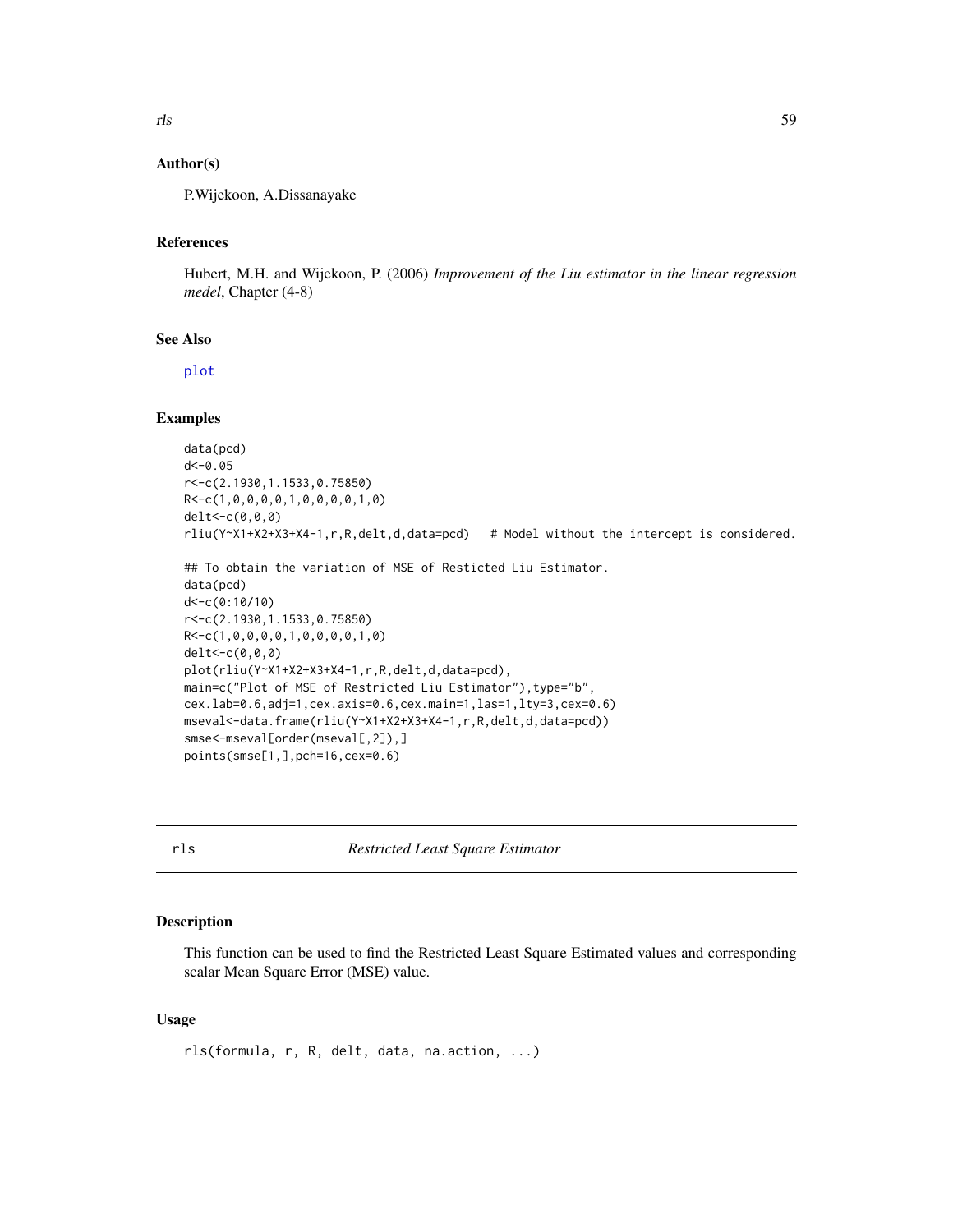<span id="page-59-0"></span>

| formula   | in this section interested model should be given. This should be given as a<br>formula.                                                                                                                                           |
|-----------|-----------------------------------------------------------------------------------------------------------------------------------------------------------------------------------------------------------------------------------|
| r         | is a j by 1 matrix of linear restriction, $r = R\beta + \delta + \nu$ . Values for r should be<br>given as either a vector or a matrix. See 'Examples'.                                                                           |
| R         | is a j by p of full row rank $j \leq p$ matrix of linear restriction, $r = R\beta + \delta + \nu$ .<br>Values for R should be given as either a vector or a matrix. See 'Examples'.                                               |
| delt      | values of $E(r) - R\beta$ and that should be given as either a vector or a matrix.<br>See 'Examples'.                                                                                                                             |
| data      | an optional data frame, list or environment containing the variables in the model.<br>If not found in data, the variables are taken from environment (formula), typ-<br>ically the environment from which the function is called. |
| na.action | if the dataset contain NA values, then na, action indicate what should happen to<br>those NA values.                                                                                                                              |
| .         | currently disregarded.                                                                                                                                                                                                            |

#### Details

Since formula has an implied intercept term, use either  $y \sim x - 1$  or  $y \sim 0 + x$  to remove the intercept.

In order to find the results of Restricted Least Square Estimator, prior information should be specified.

#### Value

rls returns the Restricted Least Square Estimated values, standard error values, t statistic values,p value and corresponding scalar MSE value.

#### Author(s)

P.Wijekoon, A.Dissanayake

#### References

Hubert, M.H. and Wijekoon, P. (2006) *Improvement of the Liu estimator in the linear regression medel*, Chapter (4-8)

```
## Portland cement data set is used.
data(pcd)
r<-c(2.1930,1.1533,0.75850)
R<-c(1,0,0,0,0,1,0,0,0,0,1,0)
delt<-c(0,0,0)
rls(Y~X1+X2+X3+X4-1,r,R,delt,data=pcd) # Model without the intercept is considered.
```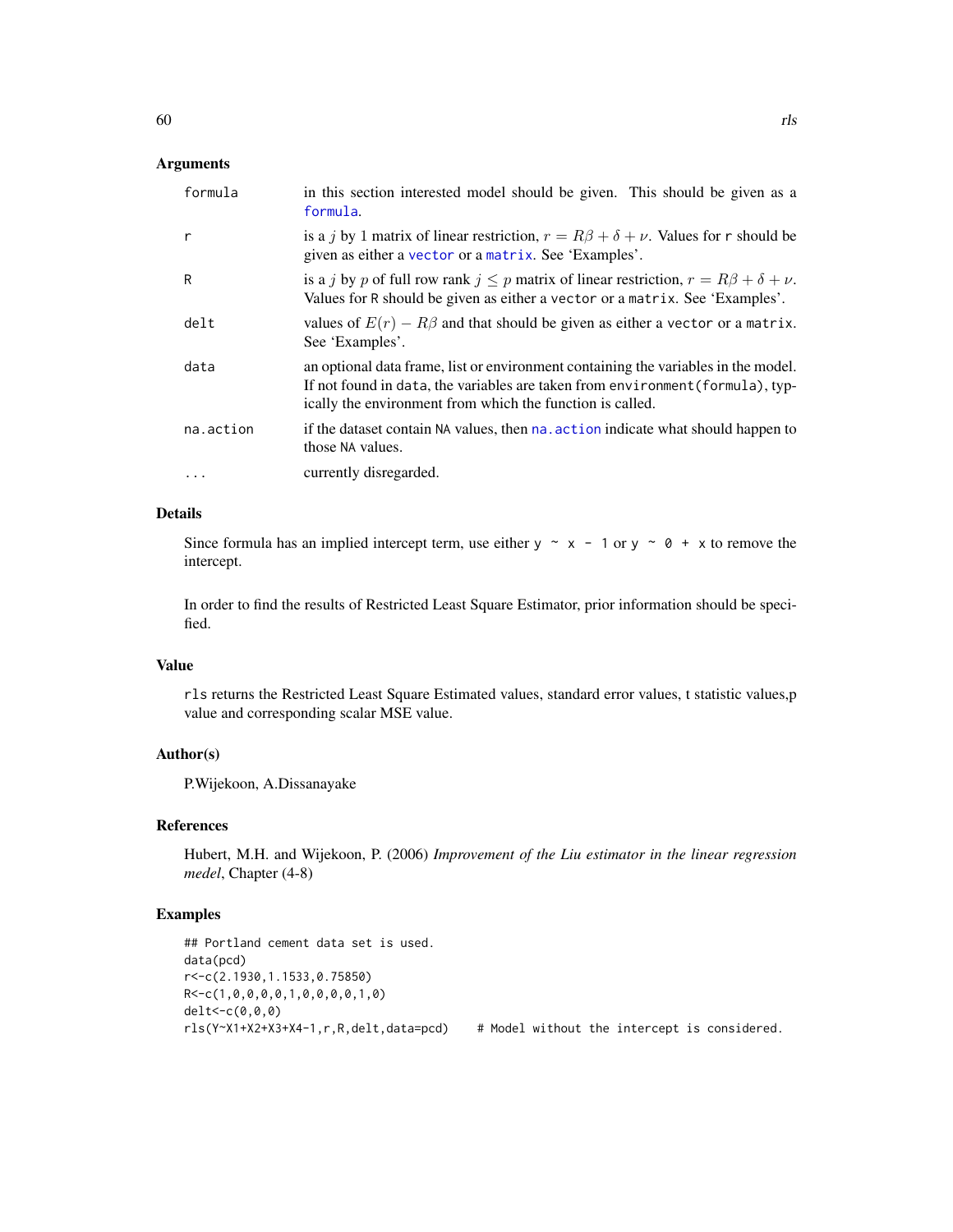#### Description

This function can be used to find the Restricted Ridge Regression Estimated values and corresponding scalar Mean Square Error (MSE) value. Further the variation of MSE can be shown graphically.

#### Usage

```
rrre(formula, r, R, dpn, delt, k, data = NULL, na.action, ...)
```
#### Arguments

| formula   | in this section interested model should be given. This should be given as a<br>formula.                                                                                                                                           |
|-----------|-----------------------------------------------------------------------------------------------------------------------------------------------------------------------------------------------------------------------------------|
| r         | is a j by 1 matrix of linear restriction, $r = R\beta + \delta + \nu$ . Values for r should be<br>given as either a vector or a matrix. See 'Examples'.                                                                           |
| R         | is a j by p of full row rank $j \leq p$ matrix of linear restriction, $r = R\beta + \delta + \nu$ .<br>Values for R should be given as either a vector or a matrix. See 'Examples'.                                               |
| dpn       | dispersion matrix of vector of disturbances of linear restricted model, $r = R\beta +$<br>$\delta + \nu$ . Values for dpn should be given as either a vector (only the diagonal<br>elements) or a matrix. See 'Examples'.         |
| delt      | values of $E(r) - R\beta$ and that should be given as either a vector or a matrix.<br>See 'Examples'.                                                                                                                             |
| k         | a single numeric value or a vector of set of numeric values. See 'Examples'.                                                                                                                                                      |
| data      | an optional data frame, list or environment containing the variables in the model.<br>If not found in data, the variables are taken from environment (formula), typ-<br>ically the environment from which the function is called. |
| na.action | if the dataset contain NA values, then nales action indicate what should happen to<br>those NA values.                                                                                                                            |
| $\cdots$  | currently disregarded.                                                                                                                                                                                                            |

### Details

Since formula has an implied intercept term, use either  $y \sim x - 1$  or  $y \sim 0 + x$  to remove the intercept.

Use [plot](#page-0-0) so as to obtain the variation of scalar MSE values graphically. See 'Examples'.

<span id="page-60-0"></span>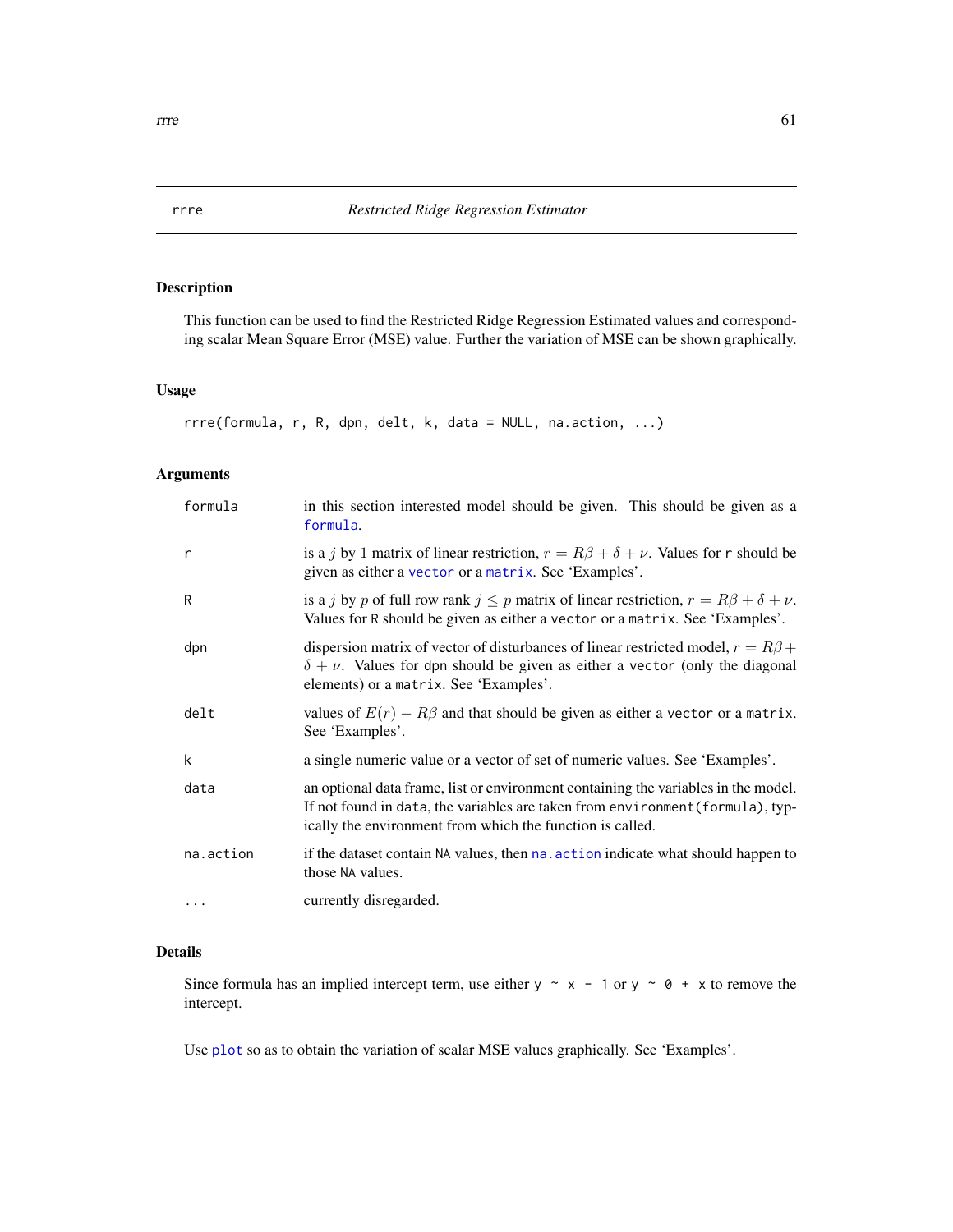#### Value

If k is a single numeric values then rrre returns the Restricted Ridge Regression Estimated values, standard error values, t statistic values, p value and corresponding scalar MSE value.

If k is a vector of set of numeric values then rrre returns all the scalar MSE values and corresponding parameter values of Restricted Ridge Regression Estimator.

#### Author(s)

P.Wijekoon, A.Dissanayake

#### References

Sarkara, N. (1992), *A new estimator combining the ridge regression and the restricted least squares methods of estimation* in *Communications in Statistics - Theory and Methods*, volume 21, pp. 1987– 2000. DOI:10.1080/03610929208830893

#### See Also

[plot](#page-0-0)

```
## Portland cement data set is used.
data(pcd)
k<-0.05
r<-c(2.1930,1.1533,0.75850)
R<-c(1,0,0,0,0,1,0,0,0,0,1,0)
dpn<-c(0.0439,0.0029,0.0325)
delt<-c(0,0,0)
rrre(Y~X1+X2+X3+X4-1,r,R,dpn,delt,k,data=pcd)
 # Model without the intercept is considered.
## To obtain variation of MSE of Restricted Ridge Regression Estimator.
```

```
data(pcd)
k<-c(0:10/10)
r<-c(2.1930,1.1533,0.75850)
R<-c(1,0,0,0,0,1,0,0,0,0,1,0)
dpn<-c(0.0439,0.0029,0.0325)
delt<-c(0,0,0)
plot(rrre(Y~X1+X2+X3+X4-1,r,R,dpn,delt,k,data=pcd),
main=c("Plot of MSE of Restricted Ridge Regression Estimator"),
type="b",cex.lab=0.6,adj=1,cex.axis=0.6,cex.main=1,las=1,lty=3,cex=0.6)
mseval<-data.frame(rrre(Y~X1+X2+X3+X4-1,r,R,dpn,delt,k,data=pcd))
smse<-mseval[order(mseval[,2]),]
points(smse[1,],pch=16,cex=0.6)
```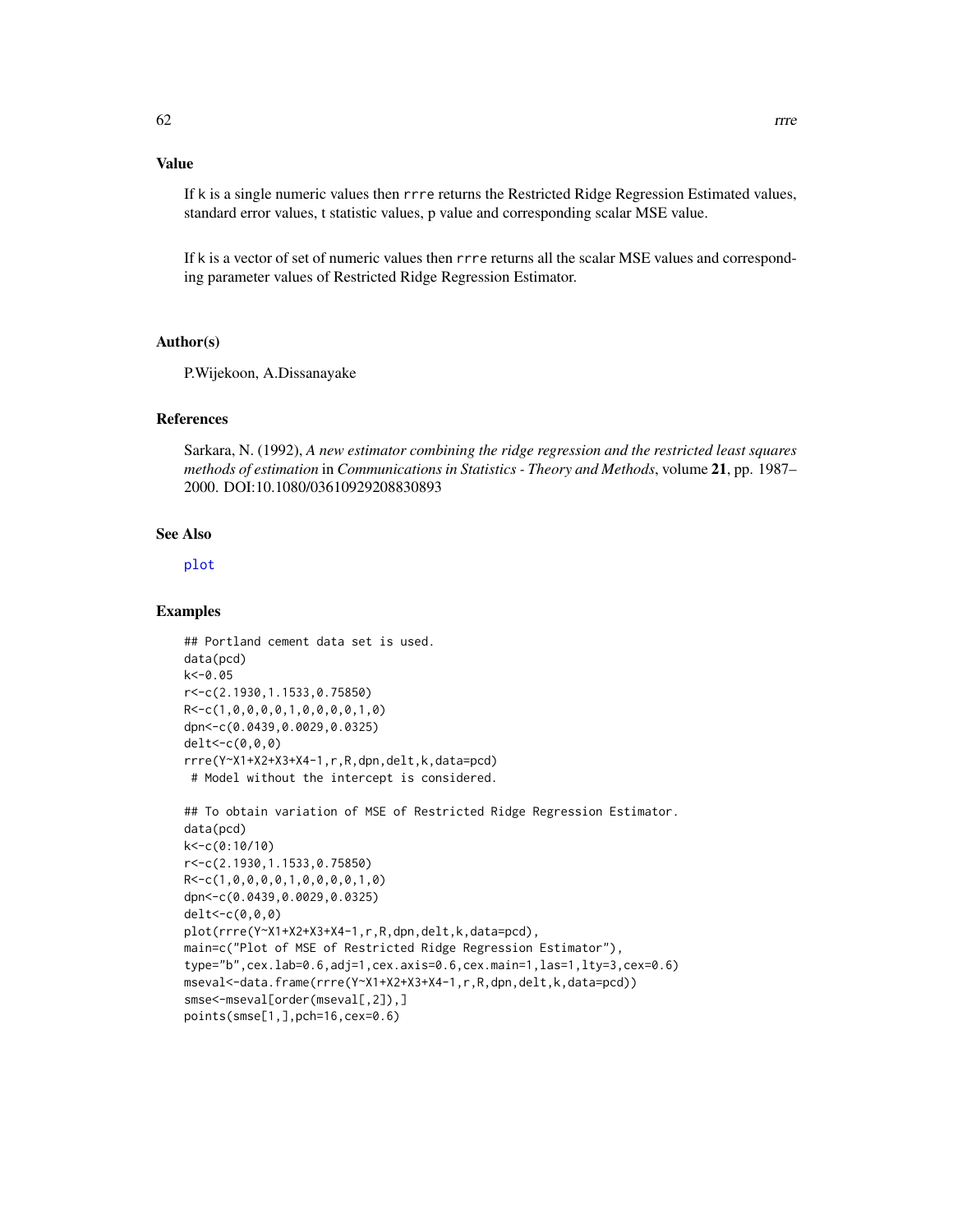#### <span id="page-62-0"></span>Description

This function can be used to find the Stochastic Restricted Liu Estimated values and corresponding scalar Mean Square Error (MSE) value. Further the variation of MSE can be shown graphically.

#### Usage

```
srliu(formula, r, R, dpn, delt, d, data = NULL, na.action, ...)
```
#### Arguments

| formula   | in this section interested model should be given. This should be given as a<br>formula.                                                                                                                                           |
|-----------|-----------------------------------------------------------------------------------------------------------------------------------------------------------------------------------------------------------------------------------|
| r         | is a j by 1 matrix of linear restriction, $r = R\beta + \delta + \nu$ . Values for r should be<br>given as either a vector or a matrix. See 'Examples'.                                                                           |
| R         | is a j by p of full row rank $j \leq p$ matrix of linear restriction, $r = R\beta + \delta + \nu$ .<br>Values for R should be given as either a vector or a matrix. See 'Examples'.                                               |
| dpn       | dispersion matrix of vector of disturbances of linear restricted model, $r = R\beta +$<br>$\delta + \nu$ . Values for dpn should be given as either a vector (only the diagonal<br>elements) or a matrix. See 'Examples'.         |
| delt      | values of $E(r) - R\beta$ and that should be given as either a vector or a matrix.<br>See 'Examples'.                                                                                                                             |
| d         | a single numeric value or a vector of set of numeric values. See 'Examples'.                                                                                                                                                      |
| data      | an optional data frame, list or environment containing the variables in the model.<br>If not found in data, the variables are taken from environment (formula), typ-<br>ically the environment from which the function is called. |
| na.action | if the dataset contain NA values, then na. action indicate what should happen to<br>those NA values.                                                                                                                              |
| $\cdots$  | currently disregarded.                                                                                                                                                                                                            |

### Details

Since formula has an implied intercept term, use either  $y \sim x - 1$  or  $y \sim 0 + x$  to remove the intercept.

Use [plot](#page-0-0) so as to obtain the variation of scalar MSE values graphically. See 'Examples'.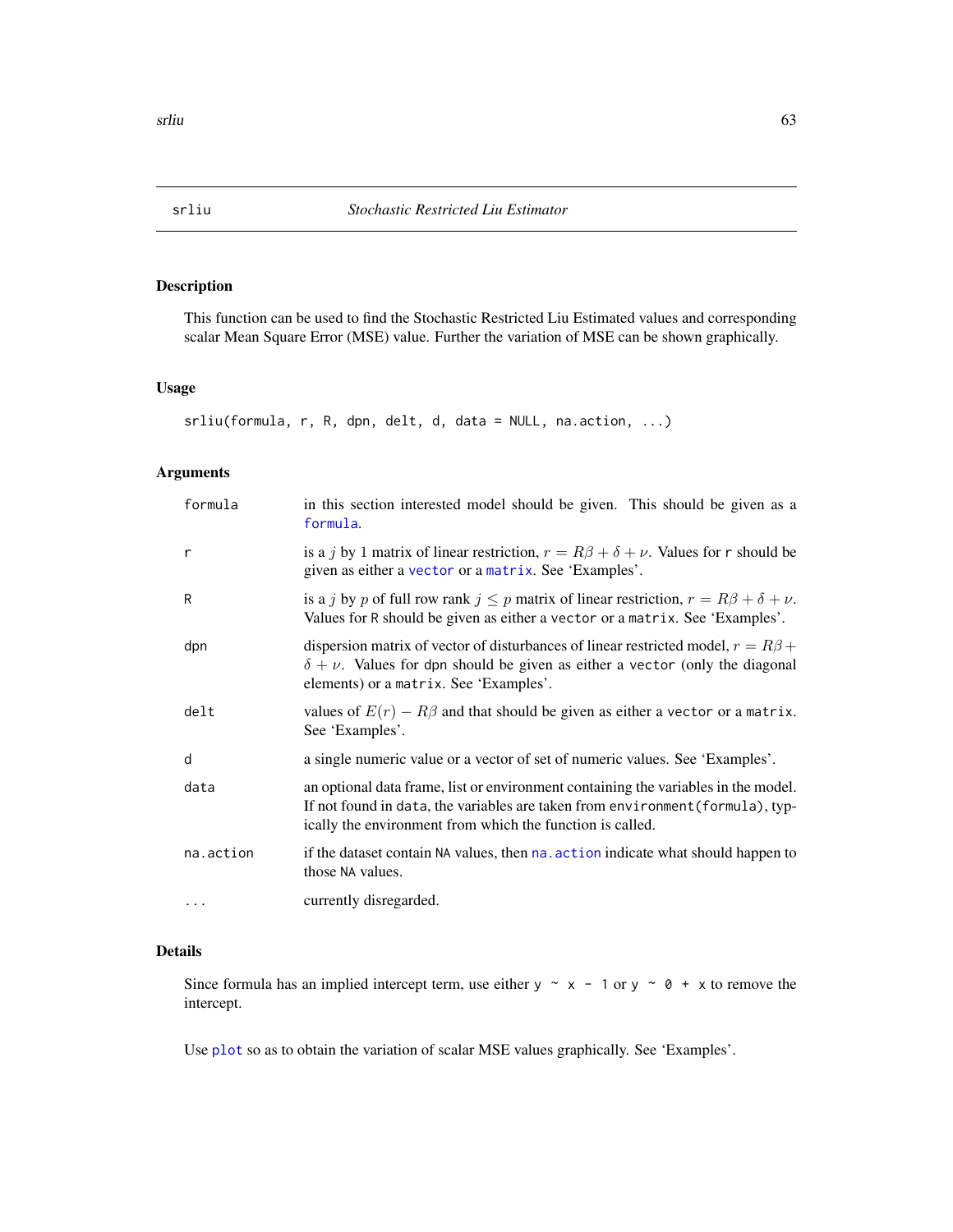#### Value

If d is a single numeric values then srliu returns the Stochastic Restricted Liu Estimated values, standard error values, t statistic values, p value and corresponding scalar MSE value.

If d is a vector of set of numeric values then srliu returns all the scalar MSE values and corresponding parameter values of Stochastic Resticted Liu Estimator.

#### Author(s)

P.Wijekoon, A.Dissanayake

#### References

Hubert, M.H. and Wijekoon, P. (2006) *Improvement of the Liu estimator in the linear regression medel*, Chapter (4-8)

#### See Also

#### [plot](#page-0-0)

```
## Portland cement data set is used.
data(pcd)
d < -0.05r<-c(2.1930,1.1533,0.75850)
R<-c(1,0,0,0,0,1,0,0,0,0,1,0)
dpn<-c(0.0439,0.0029,0.0325)
delt<-c(0,0,0)
srliu(Y~X1+X2+X3+X4-1,r,R,dpn,delt,d,data=pcd)
 # Model without the intercept is considered.
```

```
## To obtain the variation of MSE of Stochastic Restricted Liu Estimator.
data(pcd)
d<-c(0:10/10)
r<-c(2.1930,1.1533,0.75850)
R<-c(1,0,0,0,0,1,0,0,0,0,1,0)
dpn<-c(0.0439,0.0029,0.0325)
delt<-c(0,0,0)
plot(srliu(Y~X1+X2+X3+X4-1,r,R,dpn,delt,d,data=pcd),
main=c("Plot of MSE of Stochastic Restricted Liu Estimator"),type="b",
cex.lab=0.6,adj=1,cex.axis=0.6,cex.main=1,las=1,lty=3,cex=0.6)
mseval<-data.frame(srliu(Y~X1+X2+X3+X4-1,r,R,dpn,delt,d,data=pcd))
smse<-mseval[order(mseval[,2]),]
points(smse[1,],pch=16,cex=0.6)
```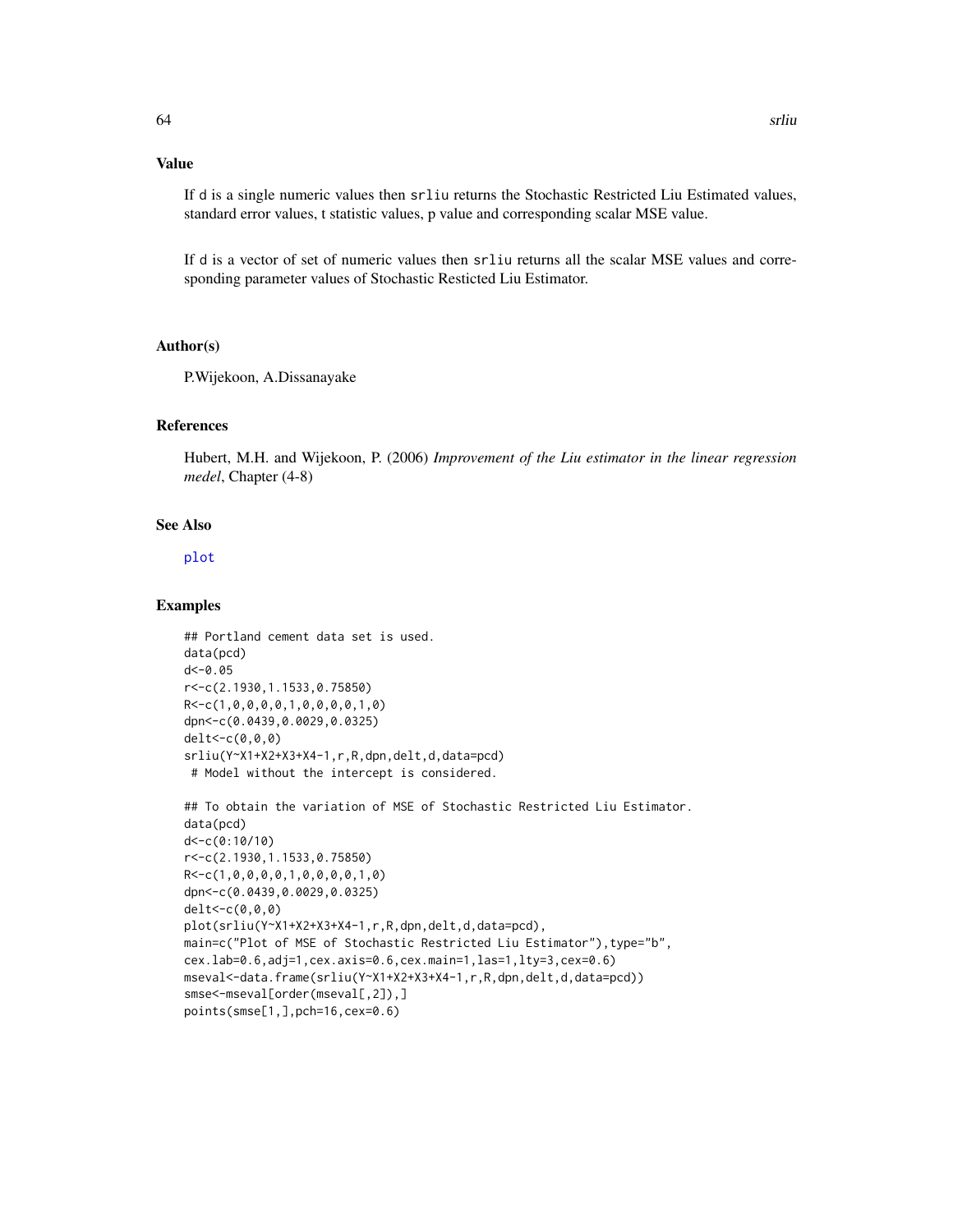#### Description

This function can be used to find the Stochastic Restricted Ridge Estimated values and corresponding scalar Mean Square Error (MSE) value. Further the variation of MSE can be shown graphically.

#### Usage

```
srre(formula, r, R, dpn, delt, k, data = NULL, na.action, ...)
```
#### Arguments

| formula   | in this section interested model should be given. This should be given as a<br>formula.                                                                                                                                           |
|-----------|-----------------------------------------------------------------------------------------------------------------------------------------------------------------------------------------------------------------------------------|
| r         | is a j by 1 matrix of linear restriction, $r = R\beta + \delta + \nu$ . Values for r should be<br>given as either a vector or a matrix. See 'Examples'.                                                                           |
| R         | is a j by p of full row rank $j \leq p$ matrix of linear restriction, $r = R\beta + \delta + \nu$ .<br>Values for R should be given as either a vector or a matrix. See 'Examples'.                                               |
| dpn       | dispersion matrix of vector of disturbances of linear restricted model, $r = R\beta +$<br>$\delta + \nu$ . Values for dpn should be given as either a vector (only the diagonal<br>elements) or a matrix. See 'Examples'.         |
| delt      | values of $E(r) - R\beta$ and that should be given as either a vector or a matrix.<br>See 'Examples'.                                                                                                                             |
| k         | a single numeric value or a vector of set of numeric values. See 'Examples'.                                                                                                                                                      |
| data      | an optional data frame, list or environment containing the variables in the model.<br>If not found in data, the variables are taken from environment (formula), typ-<br>ically the environment from which the function is called. |
| na.action | if the dataset contain NA values, then nales action indicate what should happen to<br>those NA values.                                                                                                                            |
| $\cdot$   | currently disregarded.                                                                                                                                                                                                            |

### Details

Since formula has an implied intercept term, use either  $y \sim x - 1$  or  $y \sim 0 + x$  to remove the intercept.

Use [plot](#page-0-0) so as to obtain the variation of scalar MSE values graphically. See 'Examples'.

<span id="page-64-0"></span>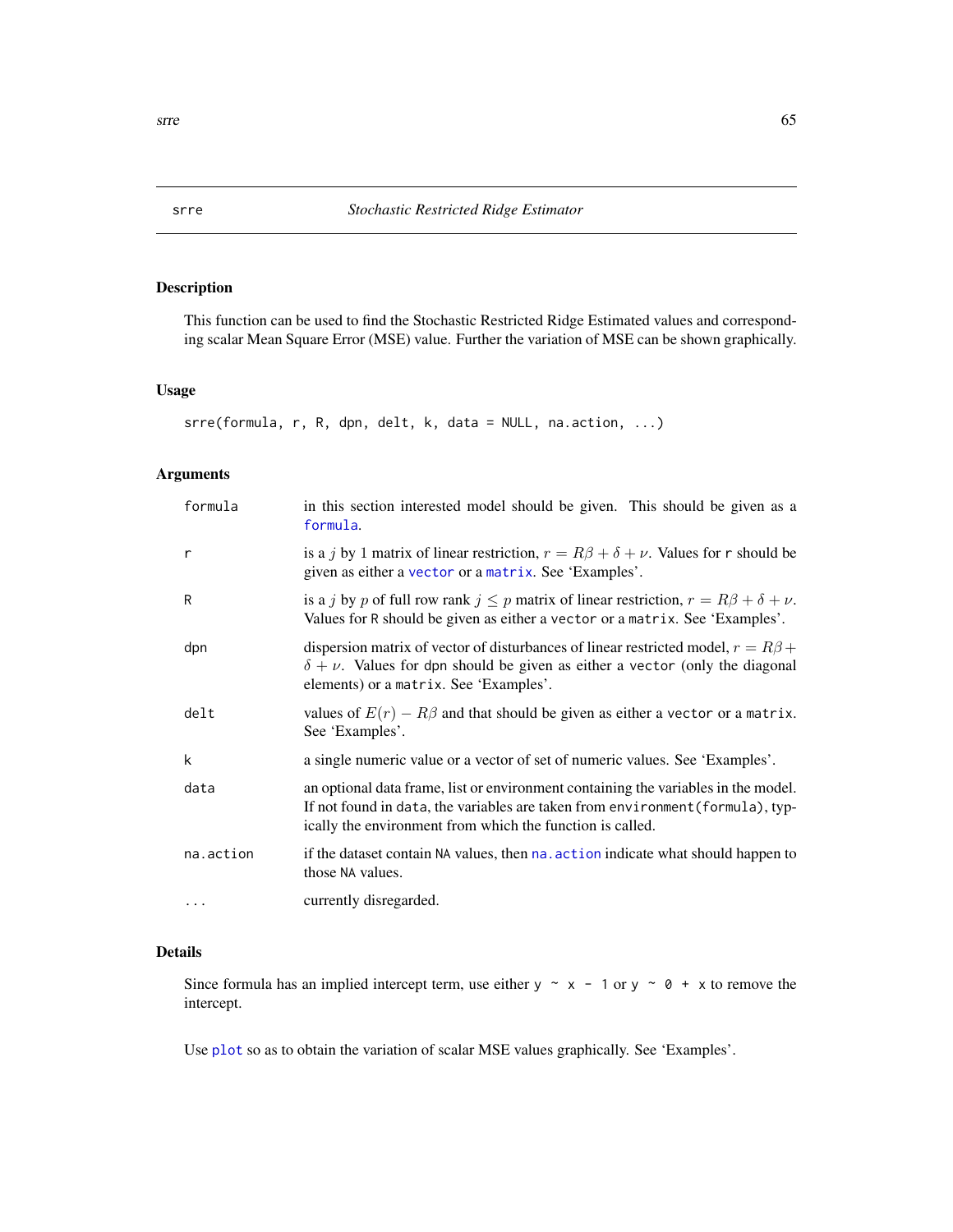#### <span id="page-65-0"></span>Value

If k is a single numeric values then srre returns the Stochastic Restricted Ridge Estimated values, standard error values, t statistic values, p value and corresponding scalar MSE value.

If k is a vector of set of numeric values then srre returns all the scalar MSE values and corresponding parameter values of Stochastic Restricted Ridge Estimator.

#### Author(s)

P.Wijekoon, A.Dissanayake

#### References

Revan, M. (2009) *A stochastic restricted ridge regression estimator* in *Journal of Multivariate Analysis*, volume 100, issue 8, pp. 1706–1716

#### See Also

[plot](#page-0-0)

```
## Portland cement data set is used.
data(pcd)
k<-0.05
r<-c(2.1930,1.1533,0.75850)
R<-c(1,0,0,0,0,1,0,0,0,0,1,0)
dpn<-c(0.0439,0.0029,0.0325)
delt<-c(0,0,0)
srre(Y~X1+X2+X3+X4-1,r,R,dpn,delt,k,data=pcd)
# Model without the intercept is considered.
```

```
## To obtain variation of MSE of Stochastic Restricted Ridge Estimator.
data(pcd)
k<-c(0:10/10)
r<-c(2.1930,1.1533,0.75850)
R<-c(1,0,0,0,0,1,0,0,0,0,1,0)
dpn<-c(0.0439,0.0029,0.0325)
delt<-c(0,0,0)
plot(srre(Y~X1+X2+X3+X4-1,r,R,dpn,delt,k,data=pcd),
main=c("Plot of MSE of Stochastic Restricted Ridge Estimator"),
type="b",cex.lab=0.6,adj=1,cex.axis=0.6,cex.main=1,las=1,lty=3,cex=0.6)
mseval<-data.frame(srre(Y~X1+X2+X3+X4-1,r,R,dpn,delt,k,data=pcd))
smse<-mseval[order(mseval[,2]),]
points(smse[1,],pch=16,cex=0.6)
```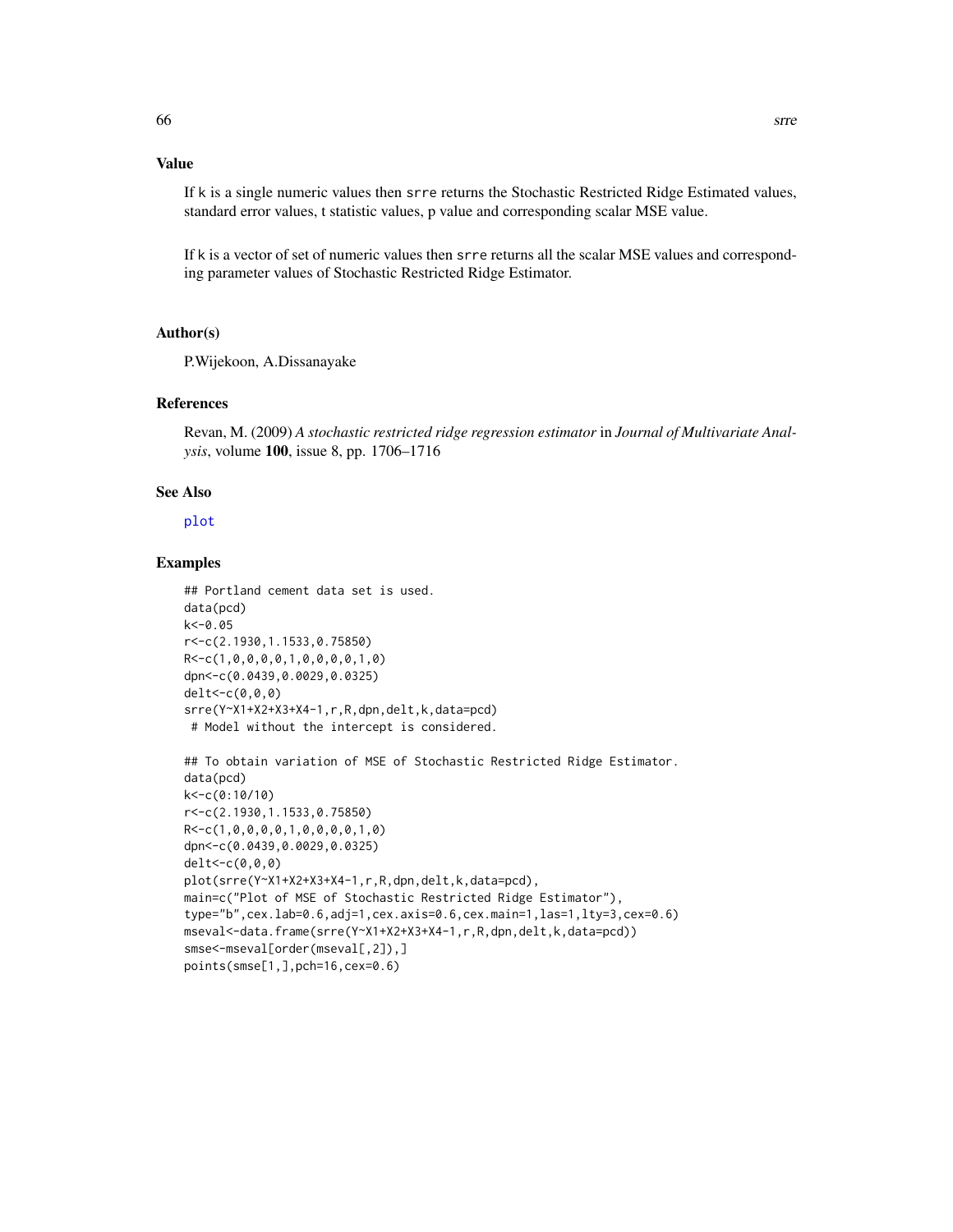# <span id="page-66-0"></span>Index

| *Topic <b>\textasciitildekwd1</b> | alte2, 6              |
|-----------------------------------|-----------------------|
| alte1, 4                          | alte3, 8              |
| alte2, 6                          | aul, 10               |
| alte3, 8                          | aur, $12$             |
| aul, 10                           | checkm, 13            |
| aur, $12$                         | $1$ iu, $14$          |
| checkm, 13                        | lte1, 16              |
| liu, 14                           | lte2, 17              |
| lte1, 16                          | lte3, 19              |
| lte2, 17                          | mixe, 21              |
| lte3, 19                          | ogalt1, 22            |
| mixe, 21                          | ogalt2, 24            |
| ogalt1, 22                        | ogalt3, 26            |
| ogalt2, 24                        | ogaul, 28             |
| ogalt3, 26                        | ogaur, 30             |
| ogaul, 28                         | ogliu, 31             |
| ogaur, 30                         | oglt1, 33             |
| ogliu, 31                         | oglt2, 35             |
| oglt1, 33                         | oglt3, 36             |
| oglt2, 35                         | ogmix, 38             |
| oglt3, 36                         | ogols, 39             |
| ogmix, 38                         | ogre, 41              |
| ogols, 39                         | ogrliu, 42            |
| ogre, 41                          | ogrls, 44             |
| ogrliu, 42                        | ogrrre, 46            |
| ogrls, 44                         | ogsrliu, 48           |
| ogrrre, 46                        | ogsrre, 50            |
| ogsrliu, 48                       | ols, 52               |
| ogsrre, 50                        | optimum, 53           |
| ols, 52                           | rid, 56               |
| optimum, 53                       | rliu, 58              |
| rid, 56                           | rls, 59               |
| rliu, 58                          | rrre, 61              |
| rls, 59                           | srliu, 63             |
| rrre, 61                          | src, 65               |
| $s$ rliu, $63$                    | *Topic datasets       |
| $s$ rre, $65$                     | pcd, 55               |
| *Topic <b>\textasciitildekwd2</b> | *Topic <b>package</b> |
| alte1, 4                          | 1rmest-package, 3     |